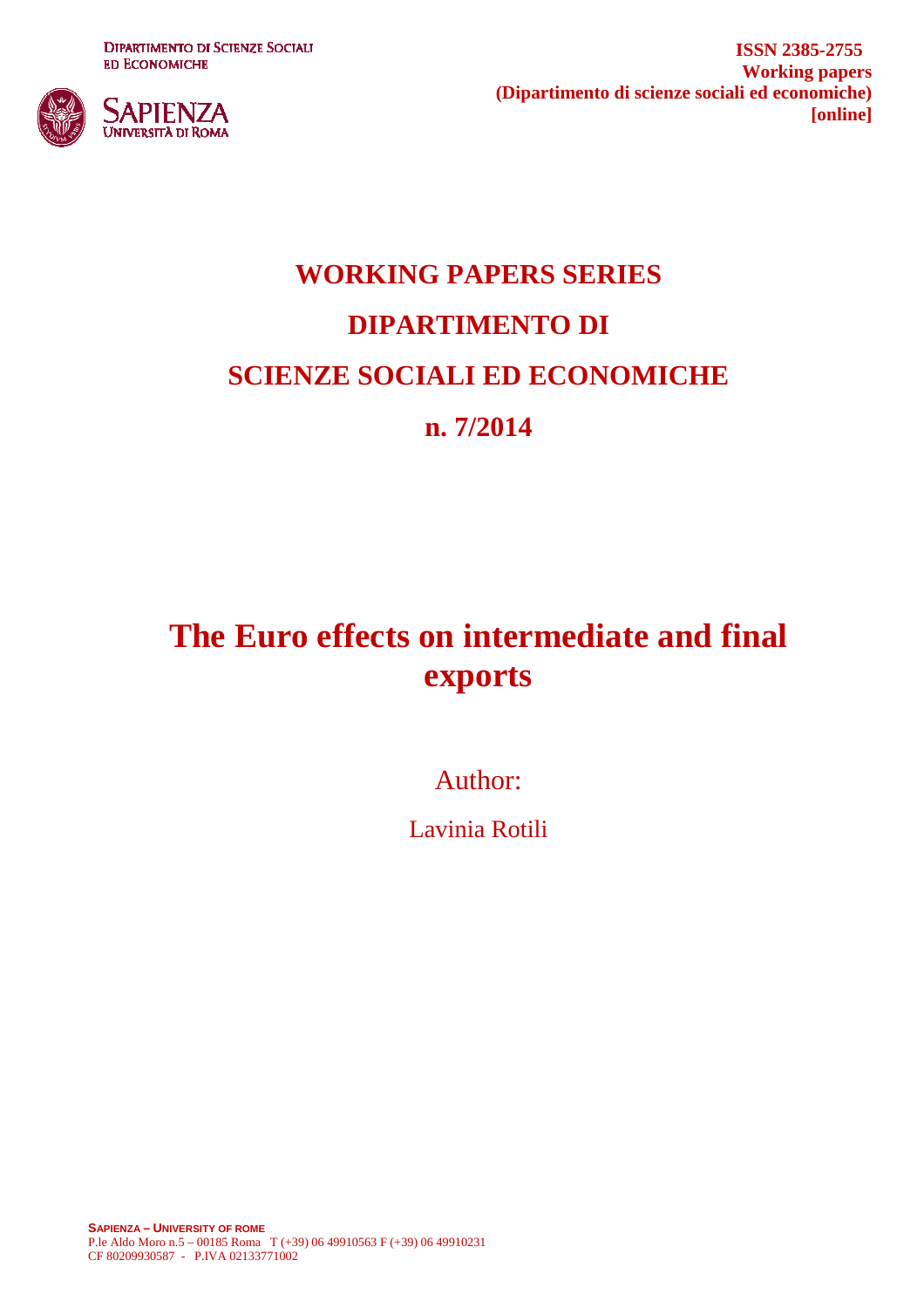## Euro effects on intermediate and final exports<sup>∗</sup>

Lavinia Rotili

University of Rome, Sapienza

#### **Abstract**

This paper studies the euro effects on intermediate and final exports taking advantage of the world input-output dataset (WIOD). The originality of this empirical analysis is that it combines one of the most analyzed topics in international economics, the euro trade effects, with the theme of supply chain trade. The main findings are the following: i) the euro has positively affected Eurozone trade with a larger effect on intermediate flows relative to final exports; ii) the intra-area euro effect becomes either negative or not statistically significant when switching from a small sample of advanced economies to a larger group of emerging and developing economies. The paper provides some evidence that the heterogeneity of euro effects between the small and the large sample can be explained by a missing variable related to the increasing relevance of supply chain connections between European countries.

Keywords: euro, supply chain trade, gravity equation.

JEL Classification Codes: F1, F15, F2, F33.

<sup>∗</sup> I am particularly grateful to Richard Baldwin and to all the professors and students I met during my visiting period at the Graduate Institute of International and Development Studies in Geneva for their useful comments and suggestions. I want also to thank Pierluigi Montalbano, Giuseppe De Arcangelis and all the participants at the International Economics Reading Group in Sapienza for their help. All errors are mine.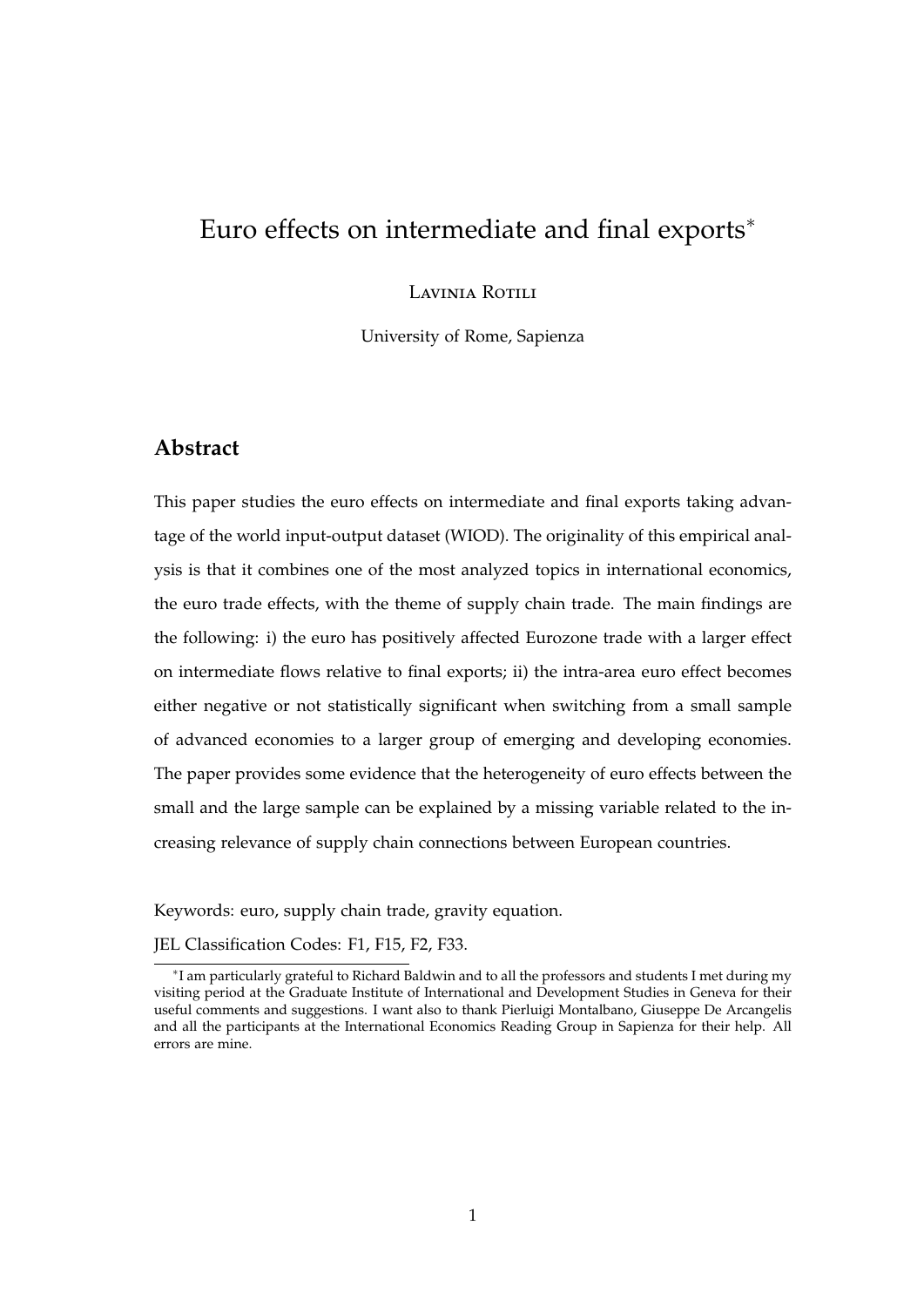#### **Introduction**

The aim of this paper is to consider whether the euro has caused differentiated effects on intermediate and final exports<sup>1</sup>. The originality of this empirical analysis is that it combines one of the most analyzed topics in international economics, the euro trade effects, with the theme of supply chain trade<sup>2</sup>. The latter concept refers to the changes determined by the internationalization of production, also called globalization 2nd unbundling<sup>3</sup>: production stages that were previously performed in close proximity have been off-shored combining rich-nation high technology with lowwage labor. Trade relations have been deeply modified giving rise to supply chain trade, "*cross-border flows of goods, know-how, investment, services and people*" 4 (Baldwin and Lopez-Gonzalez (2013)).

Former studies analyzing the euro trade effects are based on traditional statistics that measure the value of trade flows as they cross the border. This paper takes advantage of WIOD<sup>5</sup>, a dataset launched in 2012 that combines international trade statistics, input-output tables and national accounts. Unlike traditional trade data, WIOD provides information that allows to analyze the consequences of production fragmentation on trade, thanks to the distinction between final and intermediate use of trade flows.

The empirical analysis in this paper makes use of the gravity model that represents the workhorse for estimating the impact of common currencies on trade (See the Appendix for a brief review). The model is estimated using the most common econometric specifications for two different samples, a group of 19 advanced economies and a larger sample of 40 countries including many emerging and developing economies connected to advanced nations through intense flows of intermediate inputs. The use

<sup>&</sup>lt;sup>1</sup>Final goods are also defined consumption goods since they are sold for private and government consumption or for investments. Intermediates are used as inputs into the production process in order to produce other goods. Both can also consist of services (Baldwin and Lopez-Gonzalez (2013)).

 $2$ For a comprehensive analysis of supply chain trade, see Baldwin (2012) and Baldwin and Lopez-Gonzalez (2013).

 $3$ Baldwin (2012) divides globalization into two phases: the first one took place between the steam revolution and the late 1980s and was characterized by trade costs reduction; the main feature of the second one was the decrease in transmission costs thanks to the ICT revolution. It occurred between 1985 and 1995.

<sup>4</sup>Supply chain trade can also be defined trade in parts and components.

<sup>5</sup>World Input Output Database, http://www.wiod.org/. For a description of the dataset, see Timmer (2012).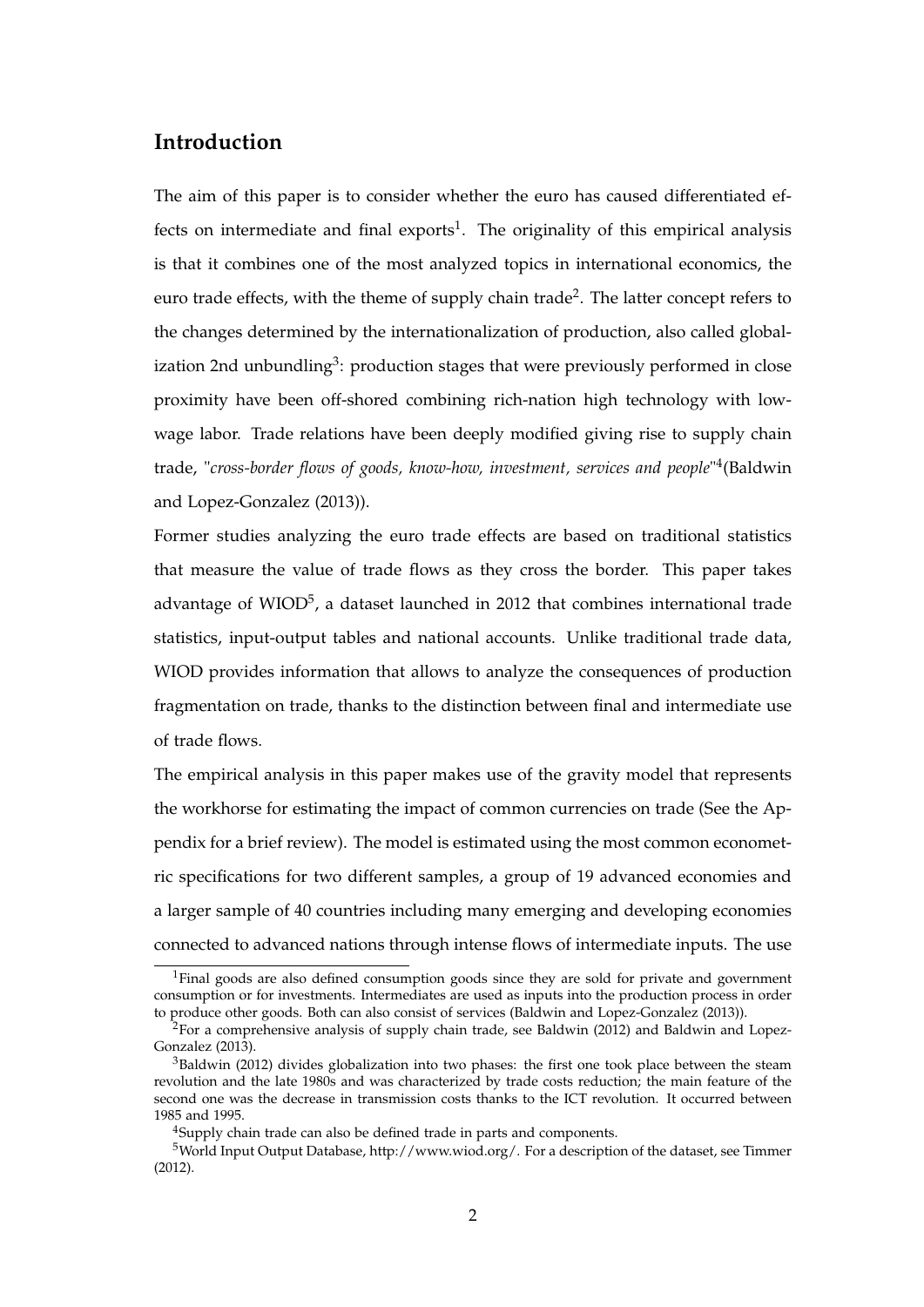of the gravity model in the supply chain framework assigns an additional purpose to this paper that is to test whether the traditional equation is still able to explain the common currency effects on bilateral flows when countries are deeply connected along the value chain.

The main finding of this paper is that the euro has positively affected Eurozone trade when the gravity model is estimated for a small sample of advanced economies; the trade enhancing effect has been larger for intermediate exports. However, the results become either negative or insignificant when considering a larger sample of 40 countries. As in Frankel (2010), estimates are very sensitive to the country choice. The paper provides some evidence that the heterogeneity of euro effects between the two samples could depend on the new structure of world production: an increasing number of production stages has been moved from advanced economies to low wage producers, creating deep connections between them. Intermediate inputs cross international borders many times before being assembled in a final good generating a large amount of international trade between different countries. Moreover, final goods have a high import content since they are made of inputs coming from different countries. This phenomenon is mainly regional and it is particularly relevant for Europe that has the most important value of intra-regional trade (Miroudot et al. (2009)).

The rest of the paper is organized as follows: section 1 reviews the related literature; the empirical strategy and the data are presented in sections 2; section 3 gives some stylized facts. Estimation results are presented in section 4. Section 5 presents some robustness checks and section 6 concludes. Figures and tables are in the Appendix.

#### **1 Literature review**

Andrew Rose's paper "One money, one market: estimating the effect of common currencies on trade"<sup>6</sup> has stimulated a big debate on the idea that currency unions enhance trade and since then many researchers have analyzed this empirical issue. The creation of the European Monetary Union (EMU) has made the euro the main

 $6Rose$  (1999) finds that members of currency unions trade with each other three times more than with other trading partners. This result is also known as the "Rose Effect".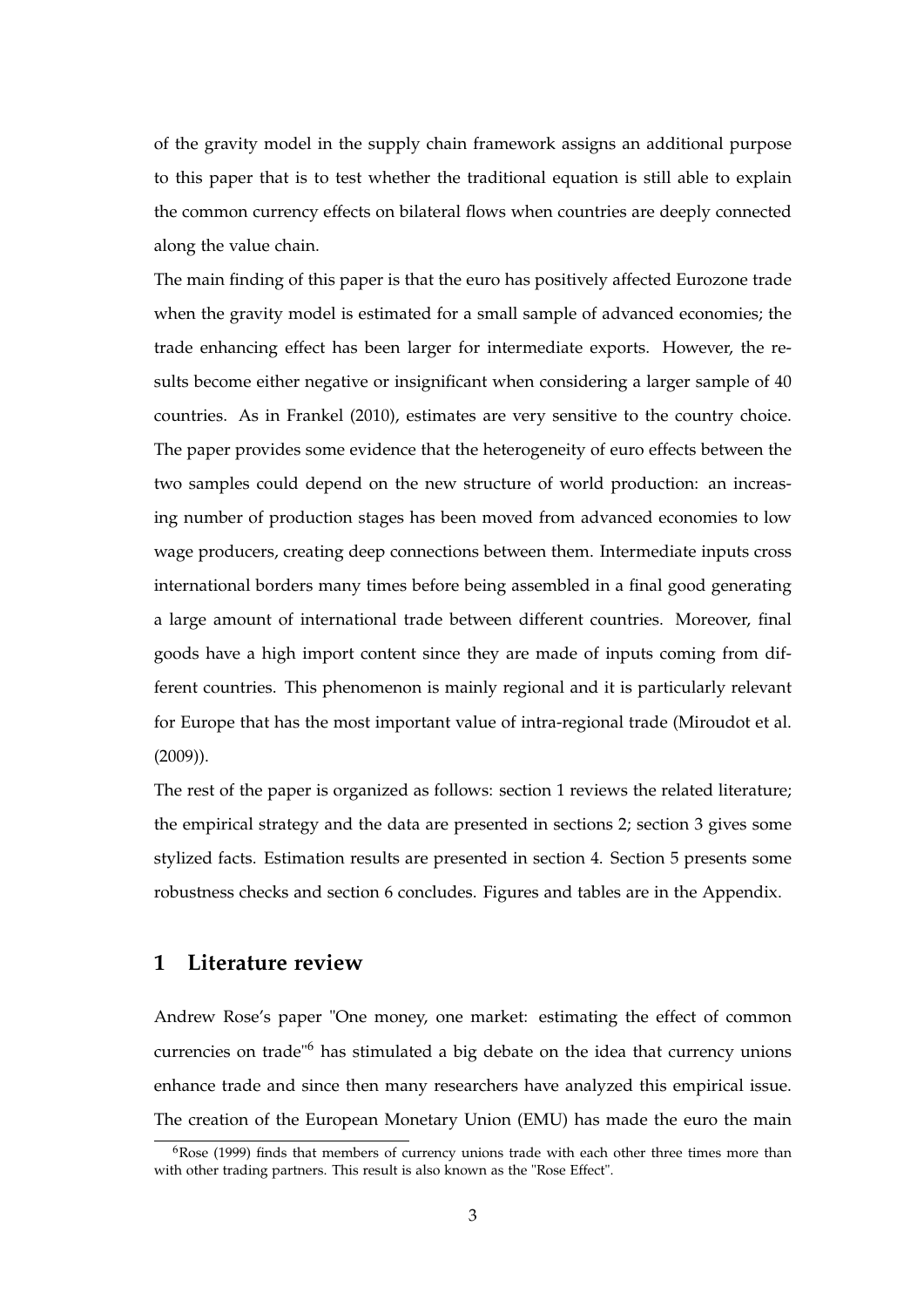focus of these studies. Empirical analysis has generally reported a statistically significant intra-euro area trade enhancing effect (De Nardis et al. (2008)): the consensus estimate is below five per cent (Fontagné et al. (2009)) and it is considered a modest result given initial expectations. Moreover, many recent papers (Silva and Tenreyro (2010)) find that the trade effect of the common currency is negligible. When considering the euro effect on trade between EMU members and extra-euro area countries, empirical analyses do not find the trade diversion effect foreseen by Mundell and his Optimal Currency Area (OCA) theory<sup>7</sup> (Baldwin (2009)).

This paper is based on the conceptual framework developed by Flam and Nordström (2006b) who interpret the euro as a tariff reduction that increases both trade and production sharing. They refer to the theoretical model developed by Yi (2003) to explain the growth of world trade since World War II: much this growth can be justified by vertical specialization $^8$  that propagates the positive effects of tariff reductions. Tariffs affect the cost of imported inputs; as the number of production stages performed in different countries increases, the positive trade effect determined by the tariff reduction becomes larger. Moreover, when tariffs fall enough, it becomes efficient to move production abroad. Through this model, Yi demonstrates that the effect of tariffs on vertical specialization is higher than on regular trade. Flam and Nordström (2006b) have extended this model to the trade cost reduction determined by the euro: it lowers the cost of making production inputs inside the Eurozone increasing intra-area trade; moreover, the euro fosters international vertical specialization and the production of some goods previously made at home is dispersed abroad. These goods become more competitive in extra euro-area markets as well and the tariff reduction determined by the common currency also increases sales from non Eurozone countries. This effect is analyzed for a sample of 20 OECD countries in the years 1989-2002. Gravity estimates show that the common currency has risen trade between EMU members by 15 per cent and trade with third countries by 8 per cent during the years 1998-2002 with respect to 1989-1997. The positive euro effect starts

<sup>&</sup>lt;sup>7</sup>The theoretical framework behind the topic of the euro trade effects is the Optimal Currency Area theory (Mundell, 1961). One of the main microeconomic benefits of a currency union is the creation of trade flows among members thanks to the reduction of transaction costs. Silva and Tenreyro (2010) offer a straightforward analysis of the OCA criteria.

<sup>8</sup>Vertical specialization is a proxy for supply chain trade (Baldwin and Lopez-Gonzalez (2013)).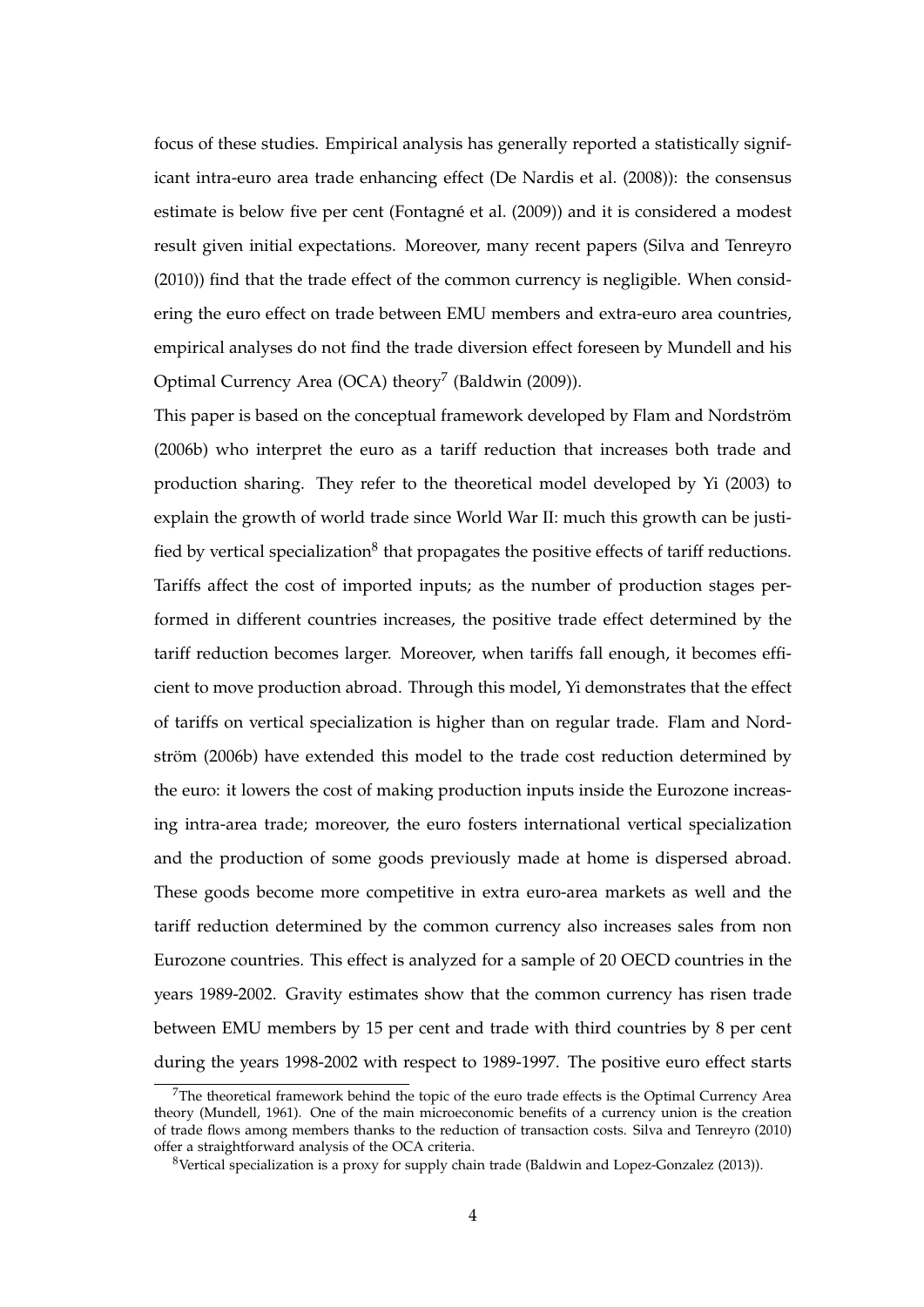from 1998 and it is increasing over time. At sector level, the analysis suggests that the common currency has mainly affected goods characterized by processing and product differentiation<sup>9</sup>. In a second paper, Flam and Nordström (2006a) study the euro effects at different levels using data for the same countries but for a shorter period (1995-2005). They estimate a gravity equation with time and pair fixed effects, using one-way trade flows as dependent variable. Aggregate estimates show positive average currency union effects on both intra and extra-euro area trade during the years 2002-2005 with respect to the period 1995-1998. The effect is greater on the extensive margin, defined as products with zero exports in at least one year in the sample. The euro has lowered the cost of purchasing inputs from other euro area countries making Eurozone producers more competitive. Moreover, the common currency has reduced trade costs making profitable to incur fixed costs of exporting also for outside countries. These mechanisms work properly when considering highly processed products that require high fixed costs and consist of inputs sourced from different countries. When estimating the euro trade effects for raw materials, semi-finished and finished products, the authors find that larger average euro effects can mainly be attributed to the last two categories. Estimates for individual industries confirm this result showing that larger effects concern chemical, metal products and engineering industries, i.e. highly processed products. Similar findings are reached by Baldwin et al. (2005) that estimate the trade effects of the common currency on manufacturing sectors using bilateral import data for 18 industrialized countries. The gravity equation is estimated with country and industry fixed effects in regressions pooled by country and sectors, and with bilateral fixed effects in sectoral regressions. First, they find evidence of a convex link between exchange rate volatility and trade such that the sales per exporting firm and the number of exporting firms grow as volatility diminishes. This relation is represented in the model by the combination of the euro dummy and a volatility term measured in two different ways as the annual variance of the weekly nominal exchange rate return and as Absolute Forward Premium, a measure based on forward rates. Moreover, in addition to GDP the authors use gross value added by sectors to measure country size. The euro effect on trade with both

<sup>&</sup>lt;sup>9</sup>The analysis at sector level is based on nine one-digit SITC sectors.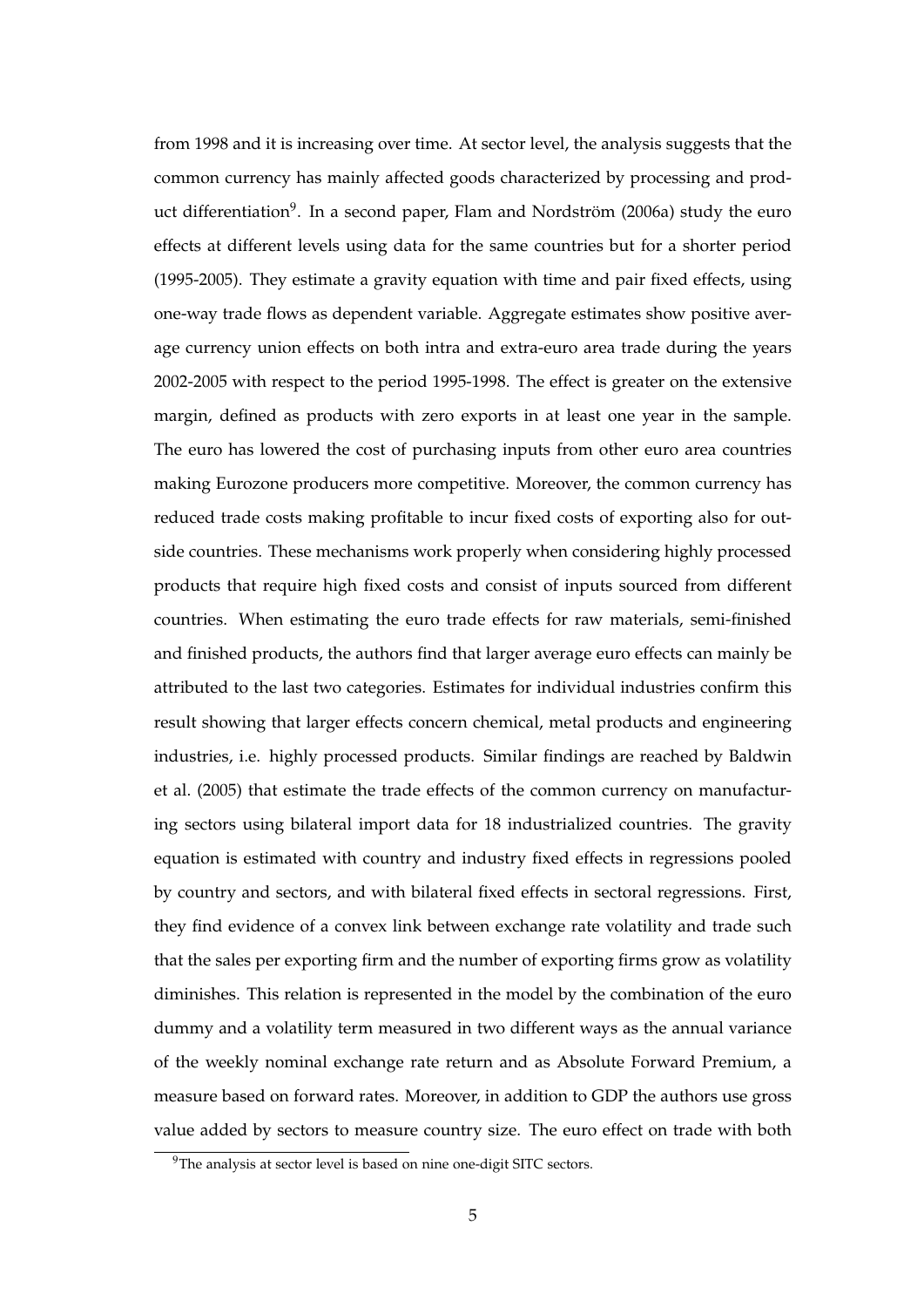EMU members and third countries is positive and significant even if the magnitude of the coefficients varies according to both the model specification and the volatility term used in the regression. A possible explanation for the lack of trade diversion is that the common currency has boosted the demand of inputs used to produce exported goods fostering imports from non-euro area countries. Sectoral estimates show that the euro effect is larger for sectors characterized by imperfect competition and increasing returns to scale. Also De Nardis et al. (2008) find that the euro effects mainly concern sectors marked by increasing return to scale, imperfect competition and product differentiation. They study the euro trade effects across industries for EMU members in a heterogeneous firm model. Considering trade a dynamic process, they estimate the gravity equation with country and year dummies using the System GMM estimator of Blundell and Bond for a sample of 23 developed countries during the years 1988-2004. The use of this estimator in the gravity framework is unusual but it is justified in order to deal with a short panel and the persistence of bilateral exports. The effect of the common currency is explored also at country/sector level to underline the presence of firm-behaviour heterogeneity, i.e. the fact that in each country there are more and less productive firms that have been differently affected by the euro. Also in this case, the authors find that the effects of the common currency are concentrated on industries characterized by product differentiation. Moreover, the number of sectors positively affected by the euro is larger in small and mediumsized European economies and in Germany.

Other recent empirical papers on the euro trade effects are based on either aggregate estimates or firm level data. Silva and Tenreyro (2010) consider the main advantages and disadvantages of sharing a common currency. They empirically test one of the most important benefit of a currency union, the increase in trade flows induced by the elimination of conversion costs and the greater price transparency. The gravity equation is estimated with time-varying country dummies through a differences-indifferences technique in order to address the selection bias, i.e. the fact that currency unions are not randomly formed. Following their 2006 paper (Silva and Tenreyro (2006)), the model is estimated using the Poisson pseudo-maximum likelihood estimator (PPML) that allows to properly control for heteroskedasticity and zeros in the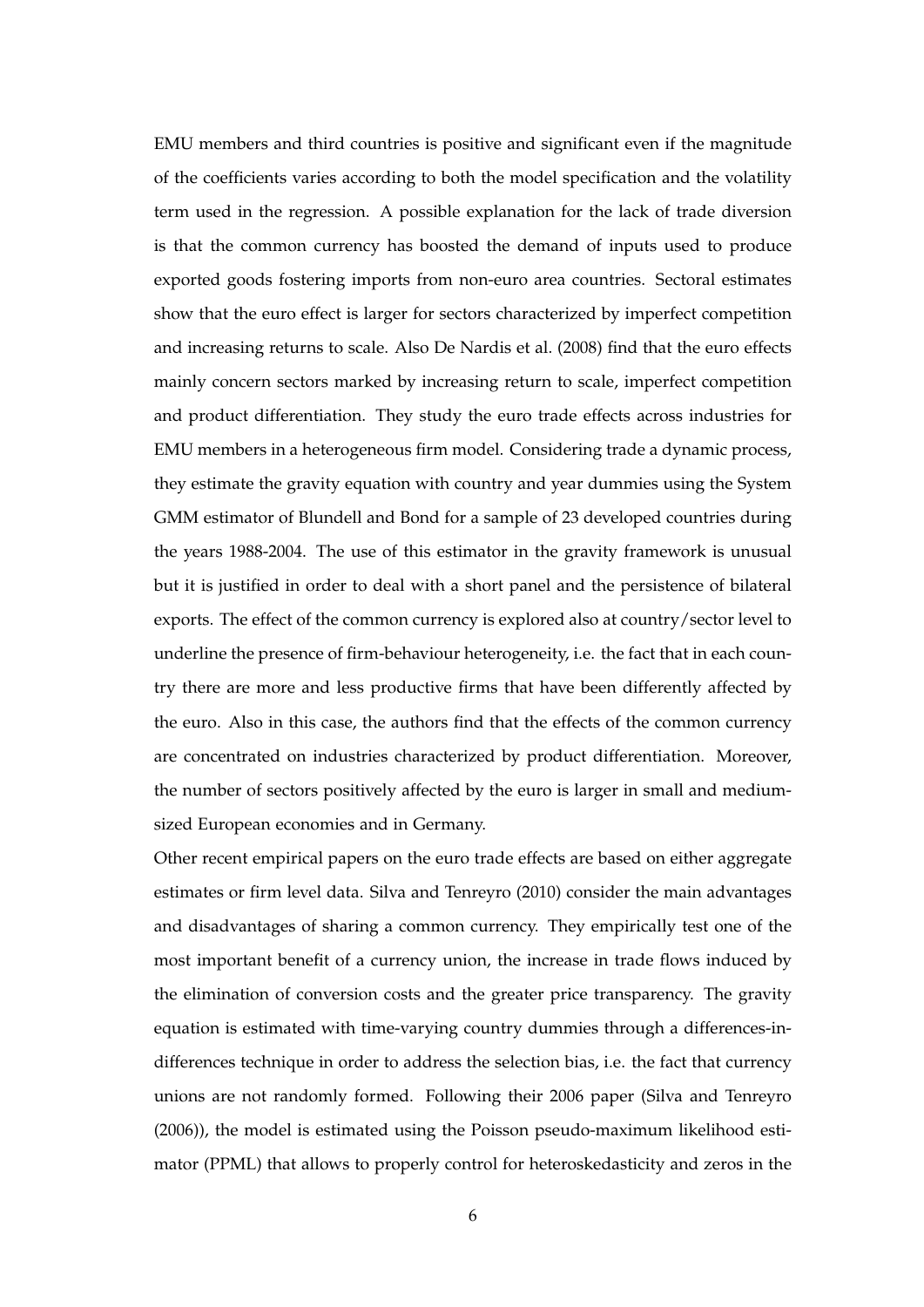log-linear gravity equation. Estimates for a sample of 22 OECD countries in the years 1993-2007 show that the effect of the euro on trade is close to zero. Moreover, trade between the original euro countries was stronger than trade with non EMU members also before the adoption of the common currency. Gómez-Herrera and Baleix (2012) estimate three main specifications of the gravity equation for a heterogeneous sample of 80 countries for the period 1967-2009. They add to the baseline specification a model with the level and the volatility of the real exchange rate and dummies to capture Regional Trade Agreement (RTA) and EMU effects. These different specifications are estimated using pair, country and time fixed effects. The common currency has boosted trade in the euro area determining an additional positive effect with respect to the elimination of exchange rate volatility. Moreover, the euro effect varies across member countries. Differently from previous analyses, they find evidence of trade diversion. Some recent papers study aggregate trade effects of the common currency using panel cointegration techniques in the gravity framework. Camarero et al. (2014) estimate the euro effects for a sample of 26 OECD countries in the years 1967-2008. The gravity equation is specified as usual but in addition to time and pair fixed effects, the authors consider a country pair specific time trend to capture individual time changes with respect to other partners in the panel. The paper presents two main innovations: first, it takes into account the critique proposed by Baldwin and Taglioni (2007) in order to choose the right model specification; second, it estimates the gravity equation in a non-stationary panel framework controlling for endogeneity, cross-section dependence and structural breaks. The authors find evidence of dependence between the individuals in the panel using unit root tests based on factor models<sup>10</sup>. Moreover, for the first time in the related literature this paper accounts for structural breaks, i.e. changes in time of the cointegrating vector and the deterministic components. The existence of cointegration is tested through a new generation of tests allowing for both dependence and structural breaks. Therefore, since the long run relationship between trade and the gravity variables is characterized by cross-section dependence and non-stationary common factors, the model is

 $10$ This kind of tests assumes that the process is driven by a group of common factors between which it is possible to distinguish idiosyncratic and common components.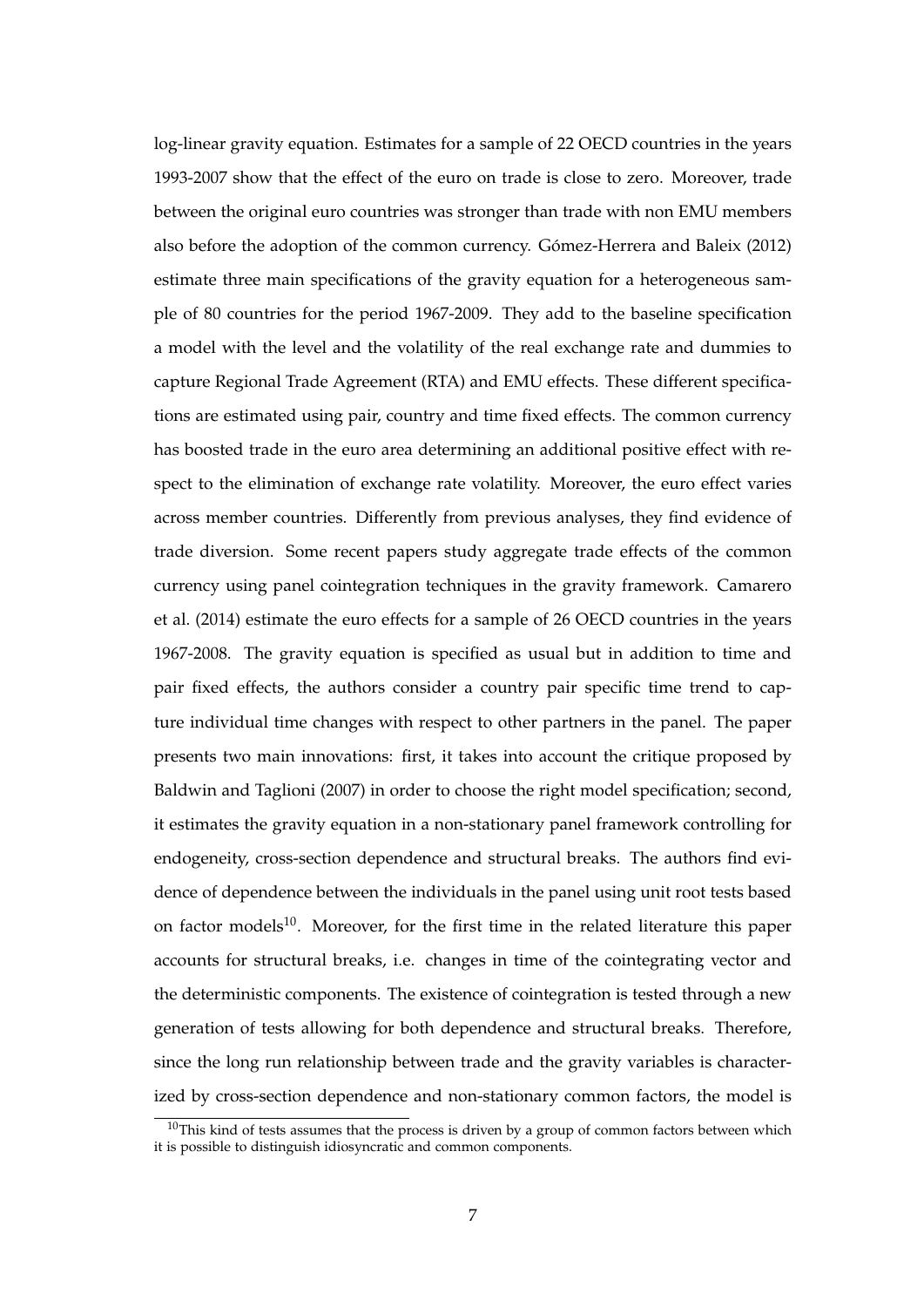estimated using the continuously updated estimators (CUP) proposed by Bai, Kao and Ng (2009). The high and positive euro coefficients found by previous analyses disappear showing that the trade enhancing effect relates to the full set of European integration policies while the common currency acts as a residual factor. The same technique is used in a 2012 paper (Camarero et al. (2012)), in order to assess the longrun effects of the common currency on both EMU members and third countries. The creation of the EMU has caused a gradual but small increase in trade between European countries reinforcing the idea that the integration process should be considered as a series of policy changes. The positive effect is stronger for Austria, Belgium-Luxembourg and Italy. Moreover, there is no evidence of trade diversion.

The last part of this literature review concerns papers that study the euro trade effects using firm level data. Berthou and Fontagné (2008) use a French firm level dataset for the years 1998-2003 to assess the impact of the common currency on trade margins. Differently from product level dataset, firm level data allows to construct export margins with a variety dimension: the extensive margin is defined as the number of varieties exported in each destination country while the intensive margin measures the average value of exports by variety. Through a differences-in-differences technique the authors study the effect of the euro on French exports toward Eurozone partners with respect to French flows to extra-euro area countries. The gravity equation is estimated with industry-pair and time fixed effects to investigate both the euro adoption in 1999 and the introduction of banknotes in 2002. There is a positive euro effect on the extensive margin that goes behind the elimination of exchange rate volatility, while the effect on the intensive margin is not significant. In order to isolate the euro effects from other European integration policies, they restrict the control group to the original 15 European Union members finding that the euro has produced similar effect for Eurozone countries and the three outsiders (Uk, Sweden and Denmark). Moreover, restricting the analysis to EU15 countries means to consider economies with a similar evolution of the Multilateral Resistance index. It should be properly controlled for with time varying country fixed effects but this is impossible in a dataset with only one exporter. Vicarelli and Pappalardo (2012) study the euro effects on Italian manufacturing firms using firm level data for the period 1996-2004.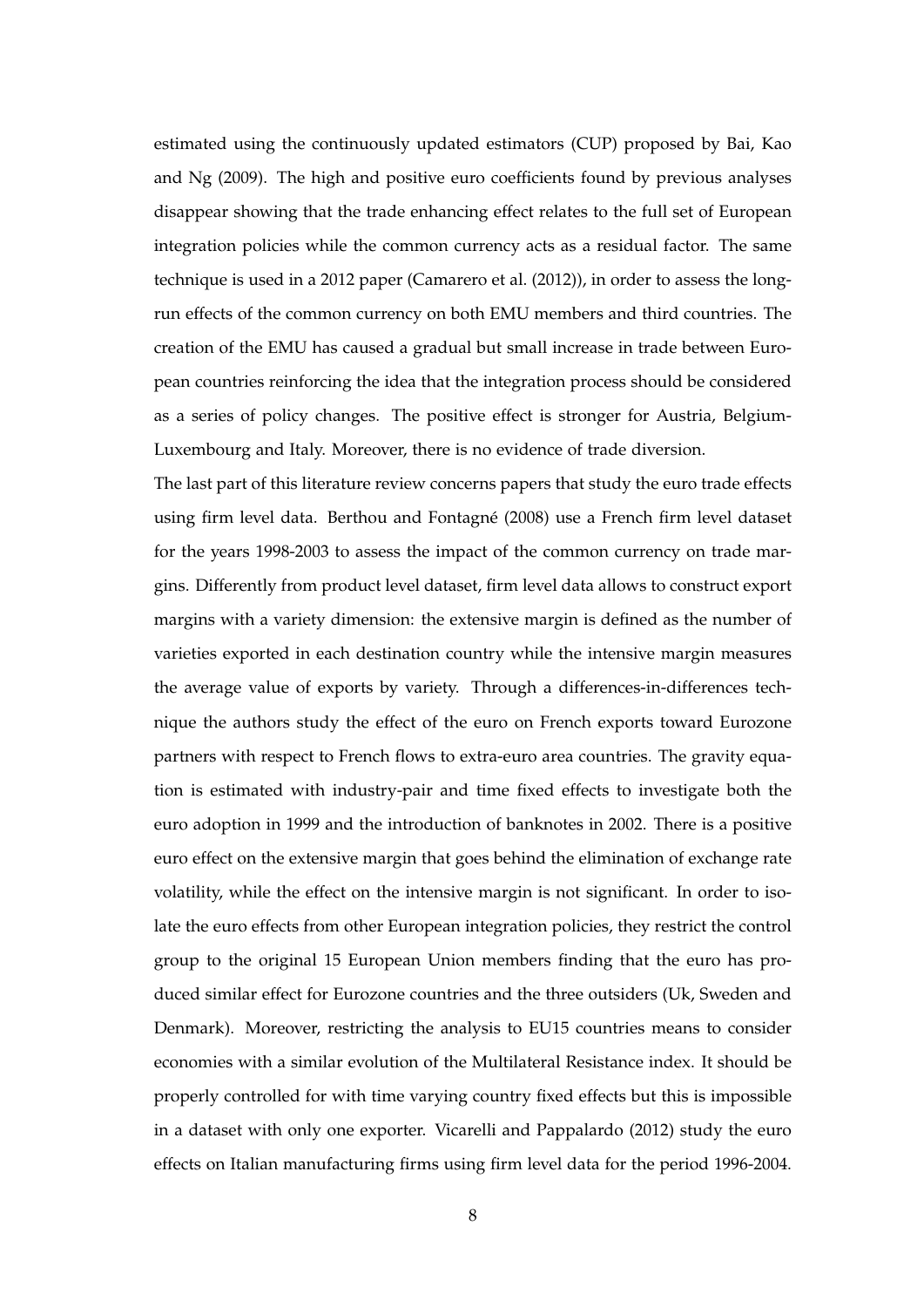The common currency can affect both variable and fixed-entry costs and the adjustment varies according to the prevailing effect. Variable trade costs mainly influence the value of exports while fixed-entry costs affect the number of exporters. According to this distinction, they define the intensive margin as the average value of exports while the extensive one is the number of products exported by each firm in each destination country. The gravity equation is estimated with a differences-in-differences technique using fixed effects. Estimation results show that the positive aggregate euro effect is channeled by the intensive margin while the coefficient related to the extensive one is not significant.

#### **2 Stylized facts**

A look at WIOD trade data shows that intermediate exports account for 54 per cent of world sales<sup>11</sup>. As figure 1 in the Appendix shows, intermediate and final exports have been characterized by a similar increasing pattern, following the general rise of total trade; this growth has been particularly strong from 2003 on and it broke with the 2008 financial crisis. This evolution holds for Eurozone trade as well (Figure 2). For the original 12 Eurozone countries (EZ12; See the Appendix for a description of the acronyms used in the paper), intermediate exports explain 60 per cent of their total sales. The majority of Eurozone intermediate sales toward world partners concerns goods (75 per cent) while services have a minor role. However, the impact of intermediate exports of services on total Eurozone sales is three time higher than that of final services. Actually trade in parts and components is of main importance for Eurozone foreign exports: intermediate sales from euro area countries account for almost 20 per cent of world intermediate exports and for 10 per cent of world total trade (the share of Eurozone final sales on world total exports is 7 per cent).

Figures 3 and 4 show merchandise exports of both final and intermediate goods in Europe considering intra-euro area exports, trade between EZ12 and the three Eurozone outsiders (EU3) and trade between EZ12 and countries that joined the Union in 2004 and 2007 (EUpost2004). To isolate the physical introduction of the common

<sup>11</sup>In this section, I consider average shares for the period 1995-2009.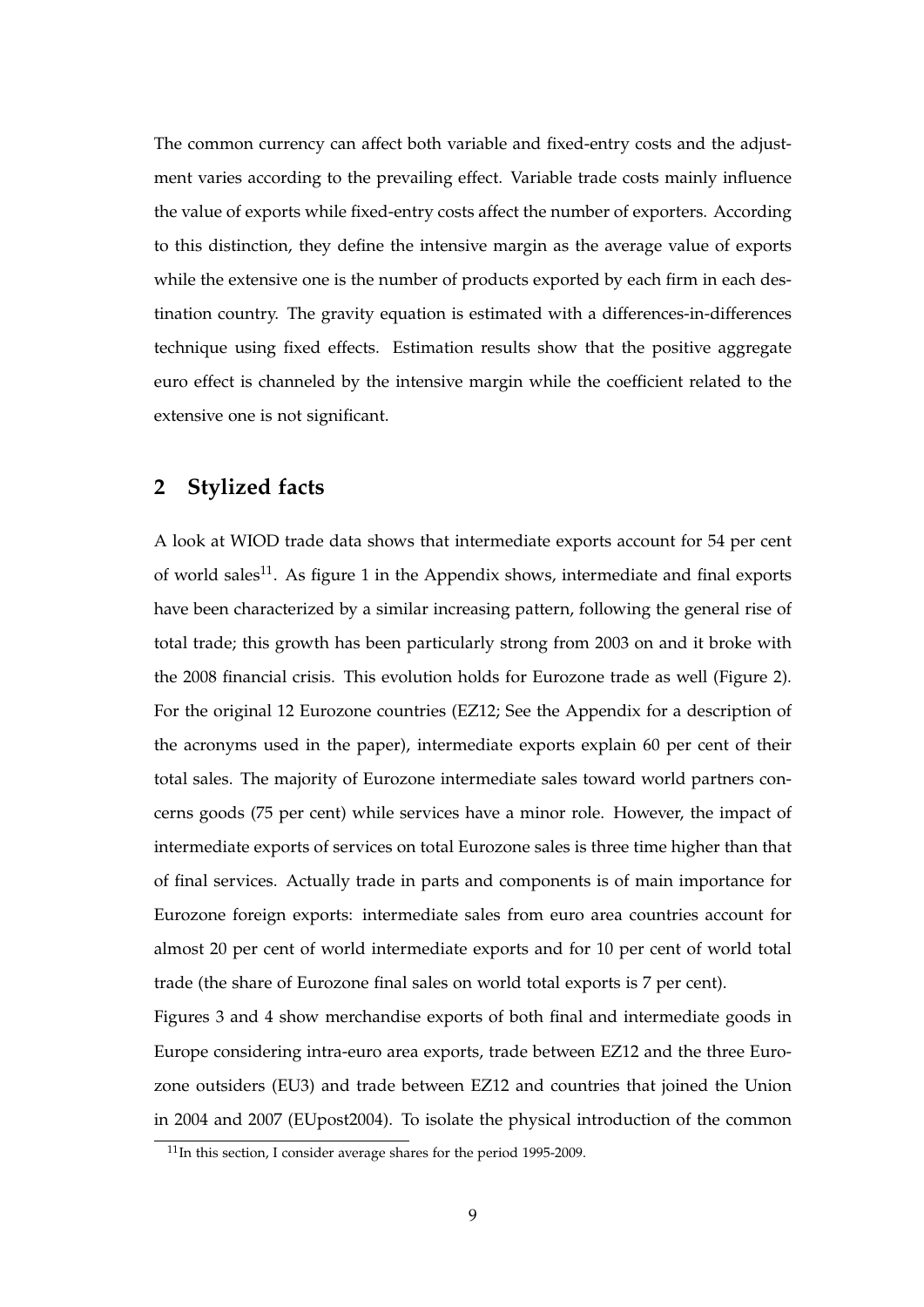currency, 2002 is considered as the base year. First of all, intra-euro area exports have increased after 2002. Consistently with Flam and Nordström (2006b), the rise has been greater for trade in parts and components. Second, the choice to consider trade between EZ12 and EU3 nations allows to compare countries that share similar characteristics apart from the common currency; bilateral merchandise exports for both final and intermediate goods have increased from 2002 but less than intra-euro area flows. This difference seems to suggest that the higher intra-euro area trade growth can be directly ascribed to the common currency. The third interesting pattern relates to trade relations between EZ12 and European countries that became EU members after 2004. Flows from and toward EUpost2004 countries have grown more than intra-euro area trade relations. Therefore, there is no sign of trade diversion. This evolution provides an evidence of the deep and increasing integration inside Factory Europe. In line with theoretical predictions, data show that there has been a great rise in trade since 2002 that has mainly affected intermediate flows. This could be explained by the fact that the euro has increased the demand of production inputs from extra-euro area countries; moreover, the common currency has facilitated to relocate production. Eurozone countries trade many production inputs with their Central Eastern European partners (CEE) mainly because they have offshored production stages there taking advantages of lower production costs. Obviously, the dynamic of both intermediate and final merchandise exports toward and from EUpost2004 countries has also been affected by the EU enlargements to the East in 2004 and in 2007. Actually, the integration process dates back to the Europe Agreements signed between EU members and Central Eastern European countries to prepare for future membership. Trade liberalization has been one of the main step toward a closer economic and political cooperation.

Figures 5 and 6 concern services trade. The symmetric evolution of inward and outward flows by pair shown by merchandise sales disappears when considering services. Intra-euro area services exports have grown from 2002 but to a lesser extent with respect to flows with other EU countries. EZ12 imports of services have increased more than exports: there has been a large rise in final service purchases from EU3 while imports of intermediate services from both EU3 and EUpost2004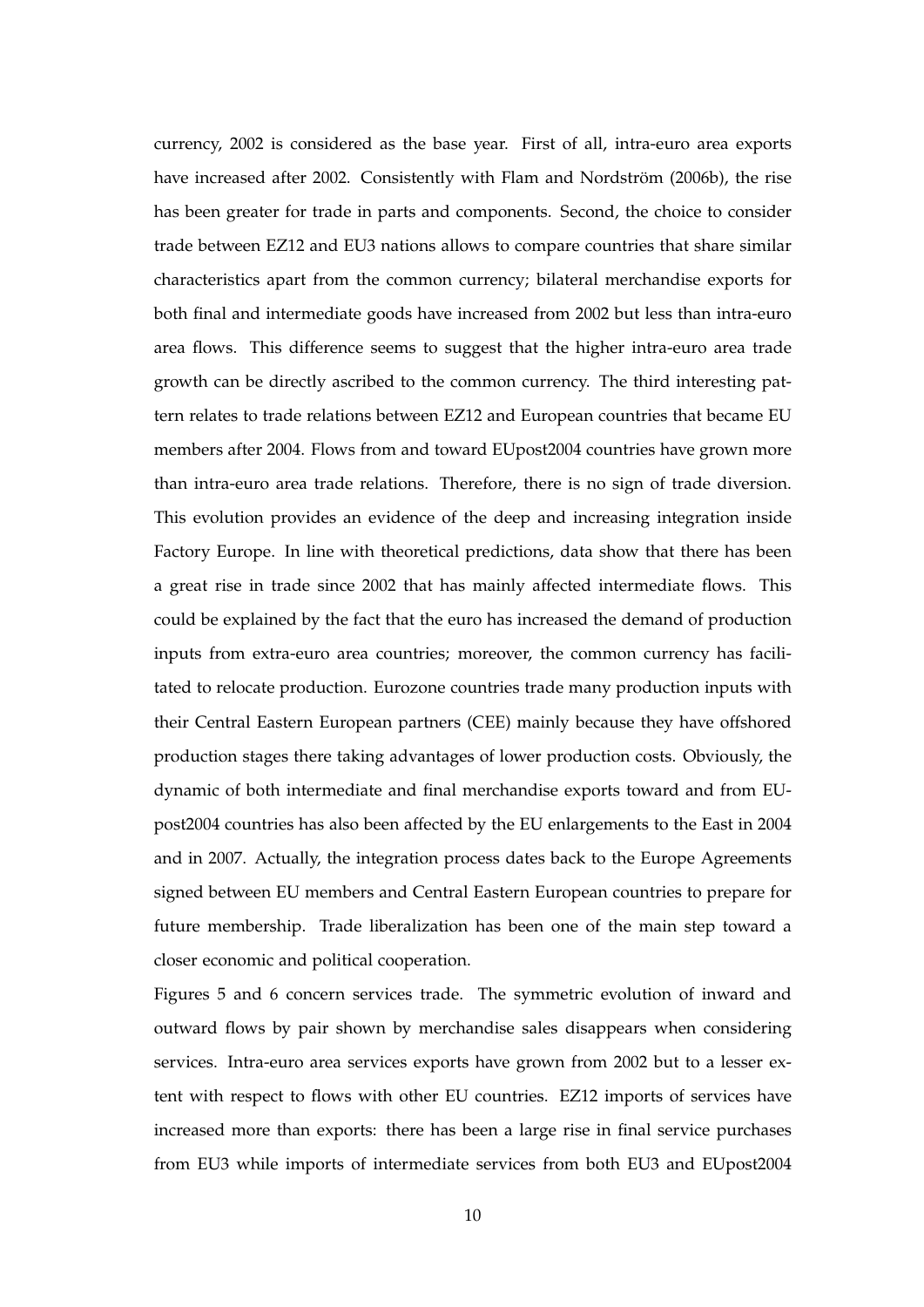have shown a similar increasing pattern. The picture for services is less clear than it is for goods making difficult to detect a clear direction in the evolution of European flows of services from 2002; this seems to suggest that they are less regionalized than trade.

#### **3 Data and empirical strategy**

In line with the previous literature, in this paper the euro trade effects are estimated through the gravity equation. The traditional specification of the model takes the following log-linearized form:

$$
lnX_{ijt} = ln\beta_0 + \beta_1 lnGDP_{it} + \beta_2 lnGDP_{jt} + \beta_3 lnDIST_{ij} + \beta_4 dEURO_{ijt} + \beta_5 dEU_{ijt} + + \beta_6 dCL_{ij} + \beta_7 dCont_{ij} + ln\epsilon_{ijt}
$$

(1)

Bilateral trade flows  $(X_{ijt})$  are determined<sup>12</sup> by the size of both the exporting and the importing countries (*GDPit* and *GDPjt*), the distance between them (*D ISTij*) and some dummies related to the sharing of a common official language (*dCLij*), a common border (*dCont<sub>ij</sub>*) and some integration agreements (*dEU*<sub>*ijt*</sub> and *dEURO*<sub>*ijt*</sub>). GDPs reflect expenditure in the importing country and supply in the exporting nation. Since Tinbergen's formulation, distance is interpreted as a rough measure of transportation or information costs. Other time-invariant variables, such as adjacency and common language, are introduced to augment the gravity equation with factors that could help explaining trade relations. The European Union dummy controls for the European Union membership: it is 1 when the two countries in the pair belong to the European Union. The main variable of interest is the euro dummy that is 1 when both countries in the pair share the euro in a specific year. This dummy takes the value 1 from 2002: the Eurozone was a Monetary Union during the period 1999-2001 while it became a Monetary and Currency Union in January 2002 with the introduc-

<sup>12</sup>Jan Tienbergen in 1962 used the gravity equation *"to determine the normal or standard pattern of international trade that would prevail in the absence of trade impediments"* finding a clear direction of causality from income and distance to trade.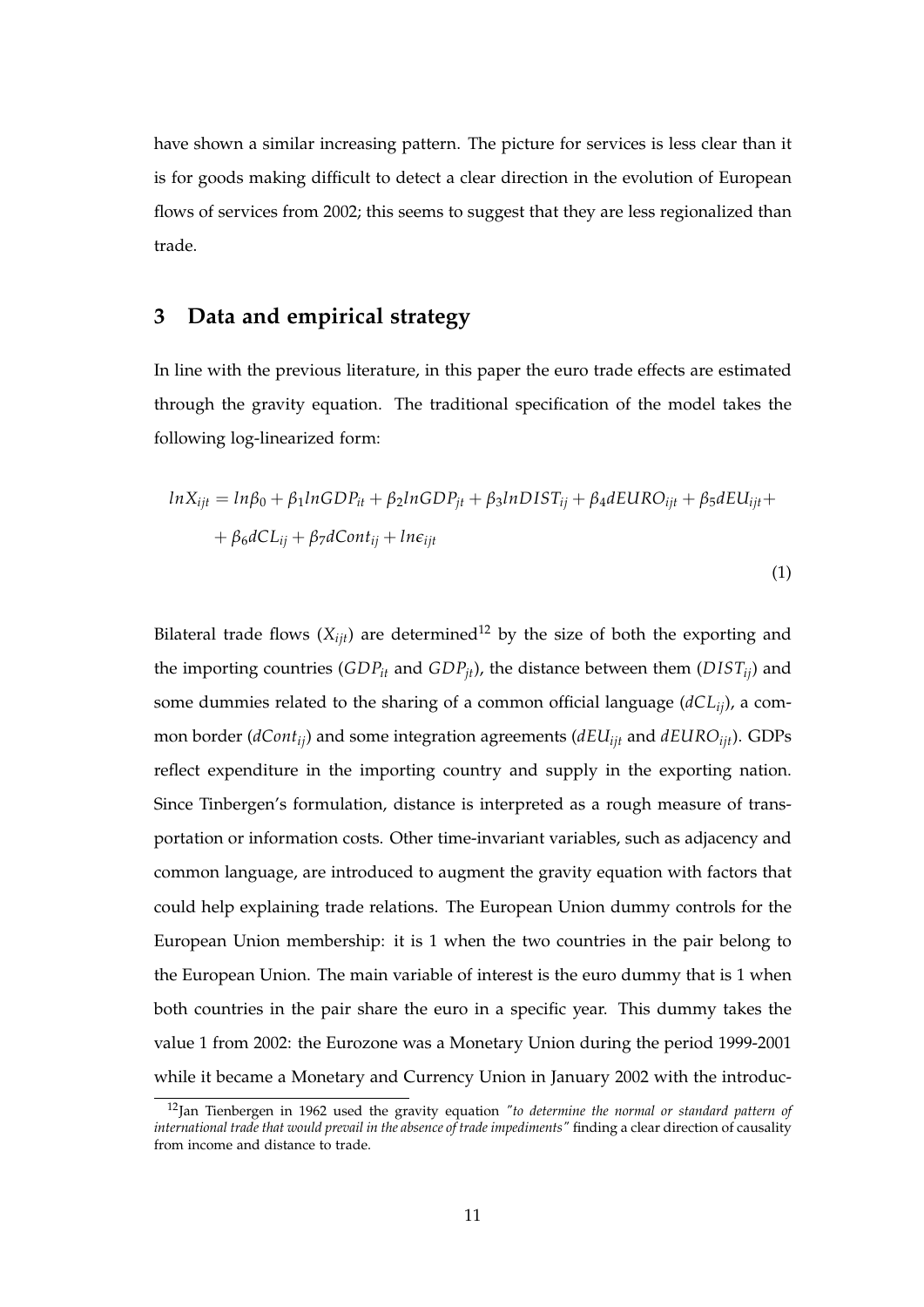tion of banknotes and coins. Moreover, since the empirical analysis goes from 1995 to 2009, the choice to consider the euro dummy from 2002 instead of 1999 gives a symmetrical sample period before and after the euro physical introduction. However, as a robustness check, the model is also estimated with a euro dummy from 1999 (See Section 5). In some specifications, also trade diversion effects are tested through two additional dummies, *dINOUTijt* and *dOUT INijt*: INOUT is 1 when in a specific year, the exporter is a Eurozone member and the importer is an extra-euro area country while OUTIN is the opposite. Moreover, to focus on connections between EZ12 countries and others EU economies, in some regressions two European trade diversion dummies are added to the baseline specification: *dEINOUTijt* that is 1 when the flow is between one of the 12 original EMU members and an importer that is in the European Union but non in the Eurozone and *dEOUT INijt* that considers the opposite situation. European trade diversion dummies take the value 1 from 2002 for every pair of countries.  $\epsilon_{ijt}$  is a normally distributed error term.

One of the feature that has made the gravity equation the workhorse of international trade is that it can be easily estimated through OLS. However, it is widely recognized that when estimating equation (1) with OLS, it faces some issues such as endogeneity (Baier and Bergstrand (2007)) and heteroskedasticity and zeros (Silva and Tenreyro (2006)). Moreover, the prevailing literature has faced the so-called gold medal mistake (Baldwin and Taglioni (2007)), i.e. the Anderson and van Wincoop Multilateral Resistance (MR) terms have been wrongly specified<sup>13</sup>. The MR terms are countryspecific and with panel data, they also vary over time: they have to be estimated with time-varying country fixed effects<sup>14</sup>. Baldwin and Taglioni (2007) consider some of the most common mistakes in the literature in order to find the best gravity estimator. They observe three main problems called gold, silver and bronze medal mistakes. The gold mistake occurs when the MR terms are ignored, the silver mistake refers to the wrong average of bilateral trade in the gravity equation<sup>15</sup> while the bronze mis-

<sup>13</sup>See the Appendix for a brief review of the gravity equation.

<sup>&</sup>lt;sup>14</sup>Other techniques have been used to account for the MR terms: ratio-type estimators, doubledemeaning and methods to approximate the two terms such as the first-order log linear Taylor series expansion used by Baier and Bergstrand (2009). See Head and Mayer (2013) for a review.

 $15$ The gravity equation is a modified expenditure function and it has to be estimated using the average of the logs of uni-directional trade flows rather than the log of the average.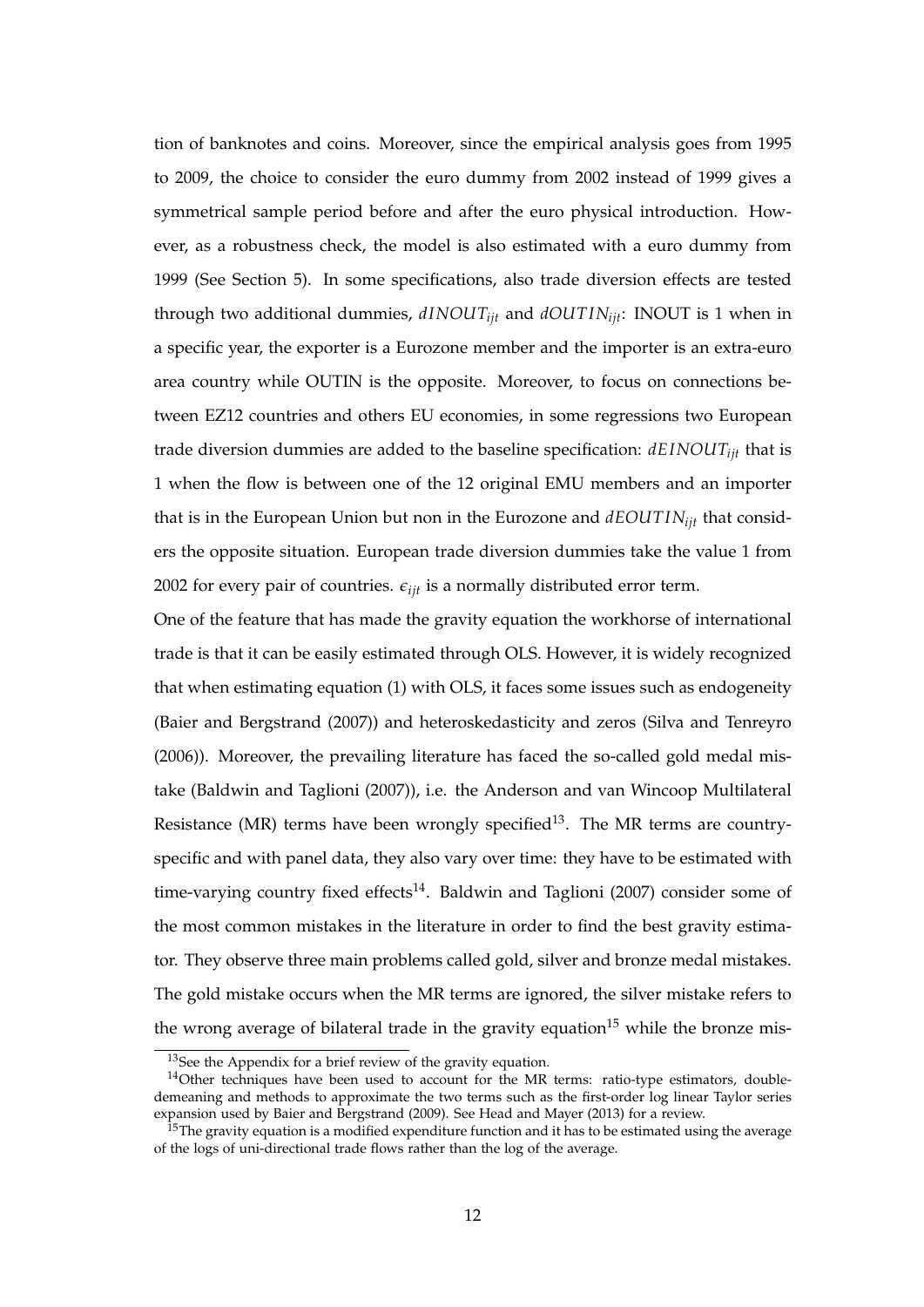take is linked to the incorrect deflation of bilateral trade flows. Nowadays the gravity model is usually estimated employing theory-consistent estimation techniques that allow to properly account for the MR terms; however, one of the downside of this theory-consistent specification is that as an increasing level of country and time heterogeneity is admitted into the model, the "Rose effect" becomes either negative (Baldwin and Taglioni (2007)) or statistically insignificant (Stack (2009)). Moreover, some membership dummies cannot be estimated at all because of collinearity with fixed effects (Hornok (2011)).

In this paper the gravity equation is estimated using two different fixed effect specifications<sup>16</sup>: one with time and pair dummies and another based on time varying exporter and importer fixed effects together with pair dummies. The first specification takes the following form:

$$
lnX_{ijt} = ln\beta_0 + \beta_1 lnGDP_{it} + \beta_2 lnGDP_{jt} + \beta_3 dEURO_{ijt} + \beta_4 dEU_{ijt} + \delta_t + \sigma_{ij} + ln\epsilon_{ijt}
$$
\n(2)

It uses time dummies to capture cyclical components and pair fixed effects to control for endogeneity and selection bias. Pair dummies eliminate the cross-section correlation between the euro membership and the dependent variable reducing the bias caused by the omission of the MR terms. However, the effect of time-invariant variables such as distance cannot be estimated. This technique represents a common way to estimate the gravity equation<sup>17</sup> but as said before, this econometric choice faces the gold medal mistake. The specification with country-time and pair fixed effects is now considered a recommended common practice (Head and Mayer (2013)): with respect to pair dummies, time-varying country fixed effects remove also the time series correlation linked to the omission of the MR terms. The equation becomes:

$$
ln X_{ijt} = ln \beta_0 + \beta_1 dEURO_{ijt} + \beta_2 dEU_{ijt} + \theta_{it} + \theta_{jt} + \sigma_{ij} + ln \epsilon_{ijt}
$$
 (3)

<sup>&</sup>lt;sup>16</sup>The Hausman test suggests to use fixed rather than random effects.

<sup>&</sup>lt;sup>17</sup>Micco et al. (2003) and Flam and Nordström (2006b) for instance, estimate the gravity equation with time and pair fixed effects.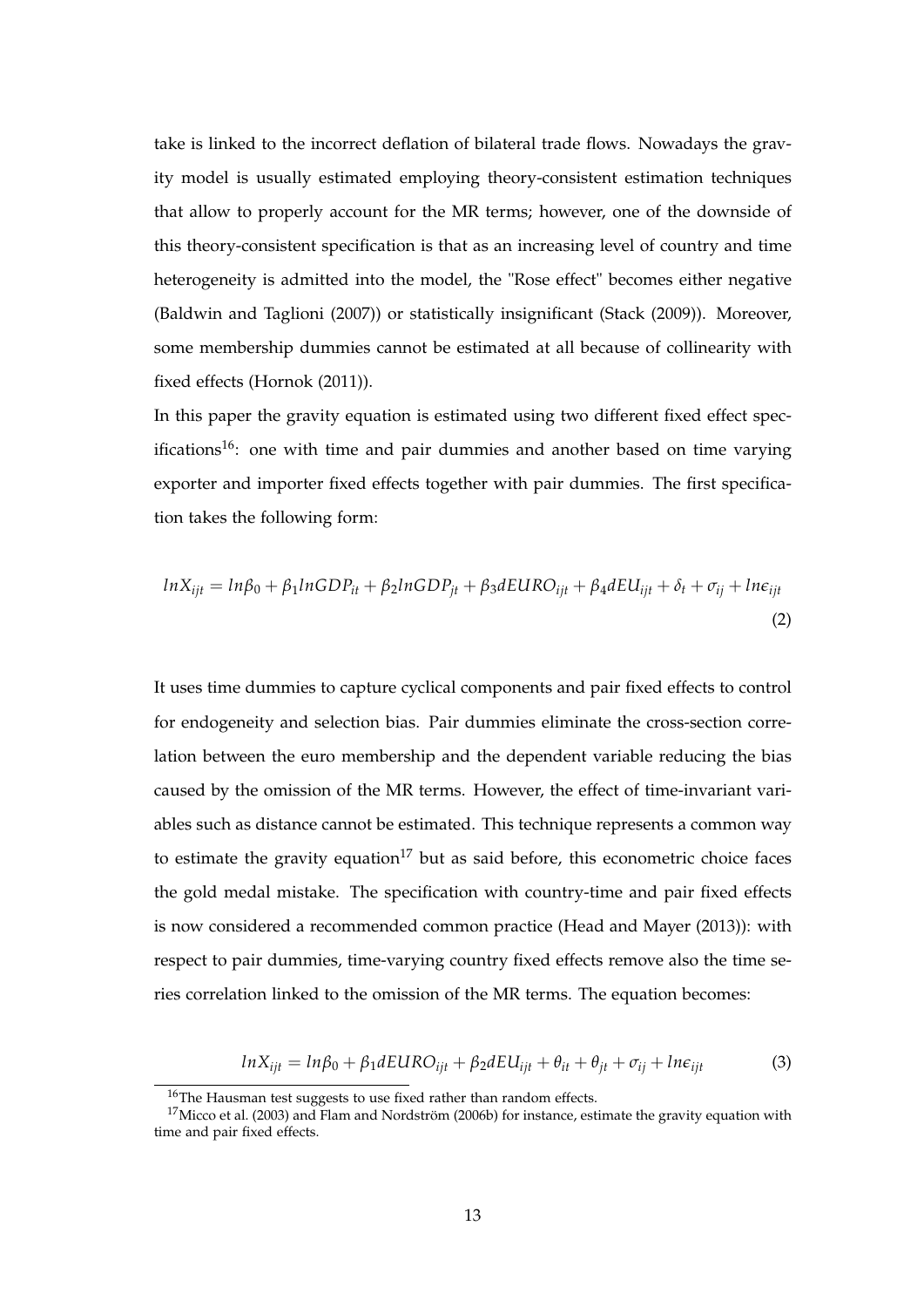The main regressions are based on seven different equations: two for intermediate exports (for both goods<sup>18</sup> and services) and two for final trade (based on the same distinction). Total intermediate exports, total final sales and total trade (measured as the sum of intermediate and final exports) are considered as well.

When running regressions for sectors<sup>19</sup>, the gravity equation is exactly the same as in (1): a single equation is estimated for each one of the 34 sectors using the two fixed effect specifications. For each sector, intermediate, final and total trade flows are considered. A list of sectors is available in the Appendix.

Nominal bilateral export data for both final and intermediate flows are taken from the World Input Output Database (WIOD). This dataset fits with the aim of this paper not only because it distinguishes intermediate and final flows<sup>20</sup> but also because it gives a panel of 15 years (from 1995 to  $2009)^{21}$ , perfectly covering the phenomenon of interest. WIOD data concern 27 European Union members and 13 other countries in the world<sup>22</sup>. Specifically, this paper uses World Input Output Tables (WIOT) that combine national and international flows of products for final and intermediate use. For each one of the 35 industries, WIOT show how sectoral exports from a country are used by its partners in their industries. The analysis considers unidirectional export flows such that each line in the database refers to a single flow between a pair. The database has been built according to the procedure described in the Appendix. Nominal GDP data come from UNCTAD, data on distance and other time-invariant variables are from the CEPII dataset.

<sup>18</sup>Goods include both commodities and manufacturing products.

<sup>&</sup>lt;sup>19</sup>WIOD contains data for 35 industries based on the CPA and NACE classifications. When running sectoral estimates I exclude the last sector "Private Households with Employed Persons" because the majority of observations is zero. Therefore, sectoral estimates are based on 34 sectors, 17 goods and 17 services.

 $20$ Value chains can also be studied through the OCED-WTO TIVA dataset that allows to identify the sources of the value that is added in producing goods and services for export. It combines OECD input-output tables and bilateral trade data but it only has observations for some years.

<sup>&</sup>lt;sup>21</sup> From November 2013, WIOD covers a larger period (1995-2011).

<sup>22</sup>Austria, Belgium, Bulgaria, Cyprus, Czech Republic, Denmark, Estonia, Finland, France, Germany, Greece, Hungary, Ireland, Italy, Latvia, Lithuania, Luxembourg, Malta, the Netherlands, Poland, Portugal, Romania, Slovakia Republic, Slovenia, Spain, Sweden, United Kingdom, Canada, United States, China, India, Japan, South Korea, Australia, Brazil, Mexico, Taiwan, Turkey, Indonesia and Russia.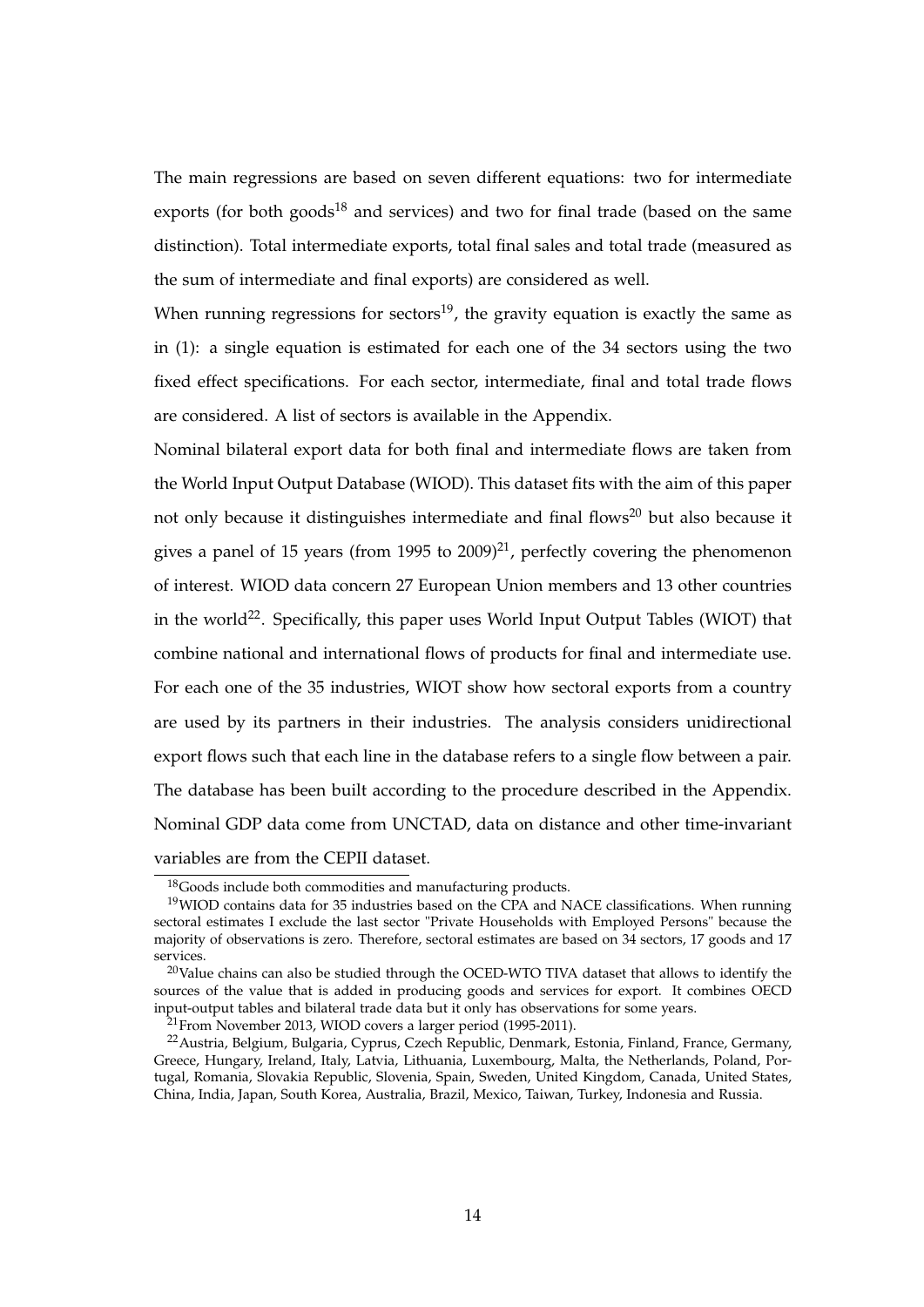#### **4 Empirical outcomes**

#### **4.1 Aggregate estimates**

As a first step, the euro trade effects have been estimated for a small sample of advanced economies<sup>23</sup> in order to compare the results with the previous literature<sup>24</sup>. Aggregate estimates for 19 advanced countries for the years 1995-2009 are presented in tables 4, 5 and 6 in the Appendix. The gravity equation explains well all types of flows with a R-squared ranging from 60 to 90 per cent<sup>25</sup>.

POLS results for intermediate, final and total exports are reported in order to check the sign and the magnitude of the standard gravity variables: all the coefficients have the expected sign and lie in the usual range; some important differences between final and intermediate flows emerge. Final exports are more sensitive to the size of both the importing and the exporting markets. On the contrary, the negative impact of distance is greater for intermediate flows; this explains why supply chain trade is a regional process in which production networks are mainly located in low wage nations that are close to headquarter economies. In this system distance is mainly linked to the *opportunity cost of time* (Baldwin (2012)) since production networks require direct interactions. The effect of contiguity is positive and significant only for final exports while common language has a positive effect on every dependent variable, with a higher magnitude for intermediate exports. The euro has a negative effect on intra-area exports: this result is far from previous analyses that find a strong positive euro trade effect in POLS regressions. However, previous studies related to the present paper do not go beyond 2006. Actually, the choice of the years has some influence on the difference between these results and the existing literature: estimating a euro dummy for each year, euro coefficients become negative in more recent years, those of the global crises<sup>26</sup> suggesting that the euro dummy is capturing some effects not related to the common currency; as shown later, this negative effect

<sup>&</sup>lt;sup>23</sup> Austria, Belgium, Germany, Spain, Finland, France, Greece, Ireland, Italy, Luxembourg, the Netherlands, Portugal, Australia, Canada, Denmark, United Kingdom, Japan, Sweden and United States.

<sup>24</sup>See Section 1 for a review.

 $^{25}$ In specifications with time and pair fixed effects, the R-squared is lower when considering goods and services separately.

 $^{26}$ The euro coefficients are negative and marginally significant in 2005 and 2006 while they become negative and highly significant from 2007 to 2009. Estimates are not reported.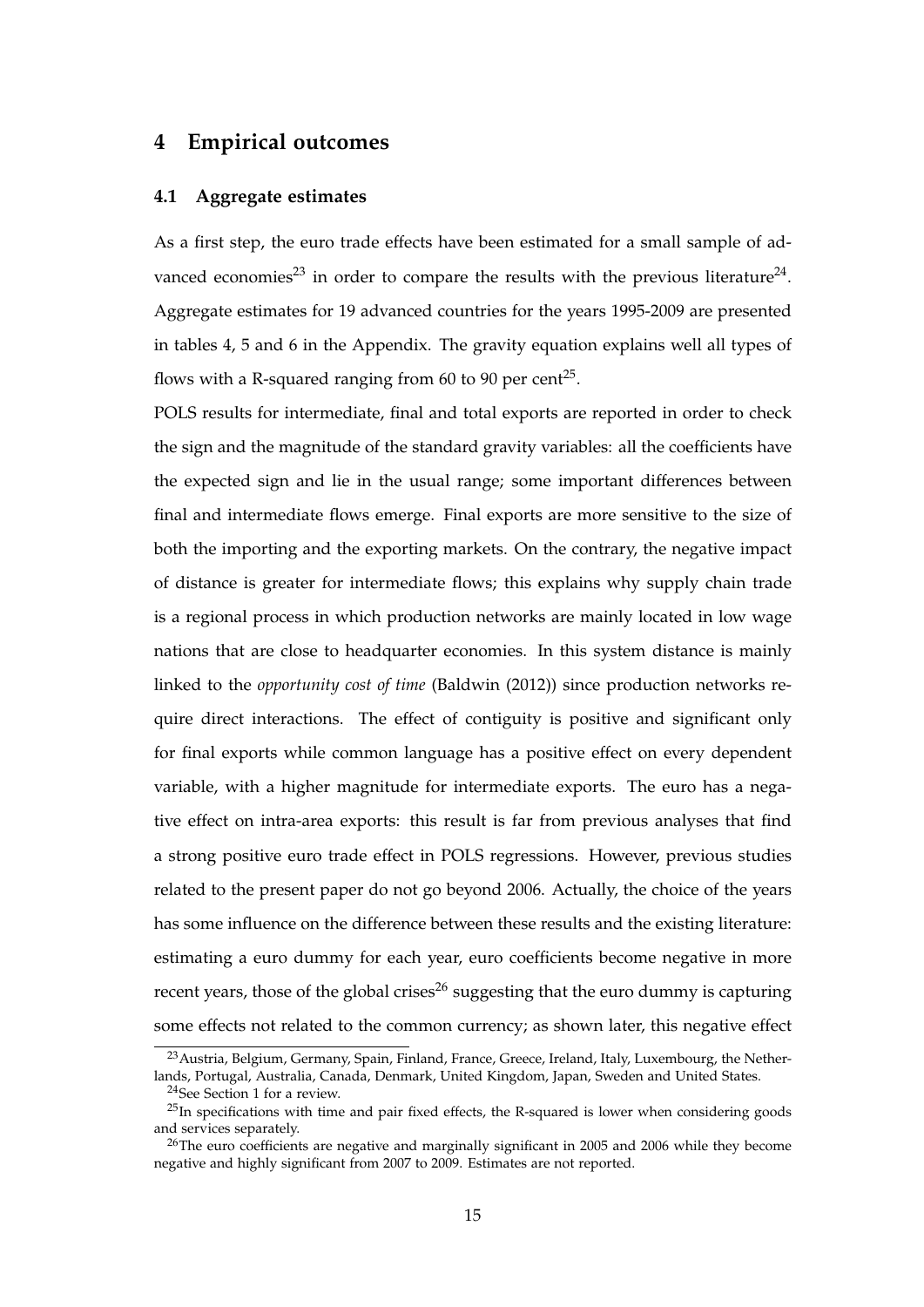disappears when adding time dummies<sup>27</sup>. The choice of the years can also explain the  $EU^{28}$  coefficient: it is positive and significant only for final exports.

In estimations with time and pair fixed effects, the results are in line with the prevailing literature<sup>29</sup>. The euro dummy is positive and significant with a coefficient of 0.09 for total sales. The trade enhancing effect is larger for intermediate than for final exports: the euro increases intra-area intermediate sales by  $11$  per cent<sup>30</sup> and final exports by 7 per cent. This is consistent with both the theoretical prediction and the pattern depicted in the descriptive analysis, i.e. intra-Eurozone exports, especially trade in parts and components, have increased thanks to the euro. The results are less clear when distinguishing between services and goods. Differently from POLS, with time and pair dummies only the importer GDP has a larger effect on final exports: the size of the importing country matters since final exports have to reach a larger share of final consumers with respect to inputs that are more specialized. When the MR terms are properly considered by adding country-time and pair fixed effects, the euro coefficients are positive and the effect is again larger for intermediate goods. Moreover, the magnitude of the euro coefficients is higher with respect to the specification with time and pair fixed effects.

As a second step, I consider a larger sample of  $40$  countries<sup>31</sup> for the same period (1995-2009). As tables 7 and 8 show, including emerging and developing countries deeply changes estimation results. When the model is estimated with time and pair fixed effects, euro coefficients become negative for intermediate and final exports (both total and merchandise sales) while they are insignificant for services. The negative effect is larger for final goods. On the contrary, the EU dummy, that now takes into account the 2004 and 2007 enlargements, has positive coefficients, with a stronger effect on exports of parts and components and in particular, on intermediate merchandise sales. The size of the importing market affects more final than interme-

 $27$ The global crisis has deeply affected trade. In order to exclude that this change has an impact on the estimation results, the main regressions have also been run excluding the last two years (2008 and 2009). However, the results do not change.

<sup>&</sup>lt;sup>28</sup>The EU dummy in the small sample considers pairs of countries that are members of the European Union without taking into account new entrances.

<sup>&</sup>lt;sup>29</sup>In this sample, the EU dummy is absorbed by the fixed effects since it is time-invariant.

<sup>&</sup>lt;sup>30</sup>The effect in per cent is calculated as (*e*<sup>coefficient value</sup> − 1) \* 100.

<sup>&</sup>lt;sup>31</sup>The 40 countries are those in WIOD.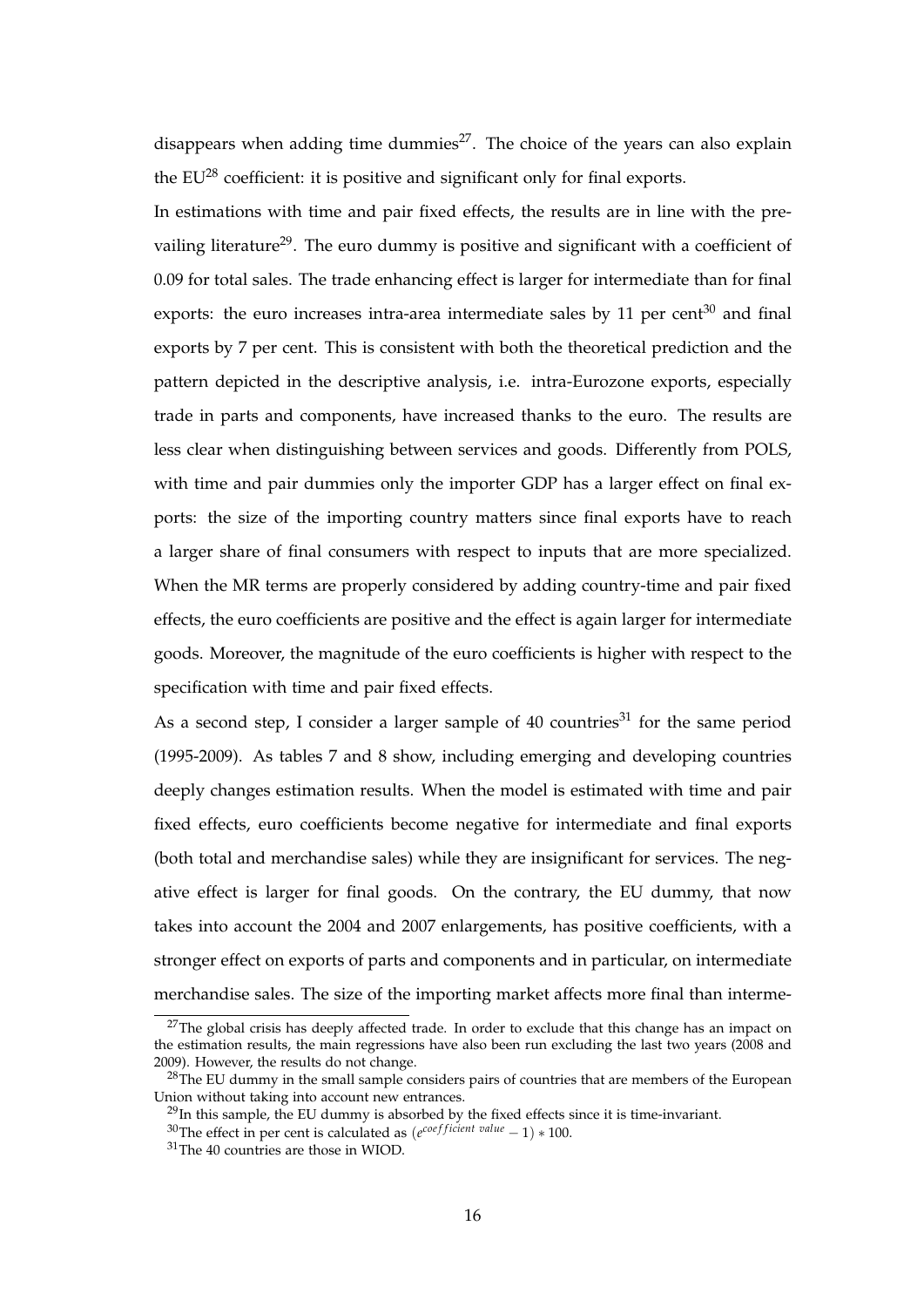diate exports also in the large sample. When estimating the gravity equation for the large sample with country-time and pair fixed effects however, the euro trade effect disappears; EU dummy coefficients are insignificant as well. This seems to confirm that the specification with country-time and pair dummies has a limited ability in identifying membership effects (Hornok (2011)).

Three main reasons could explain these results: the countries, the years and the dataset. Actually, the last two causes can be excluded: as seen before, the choice of the years affects euro coefficients only in POLS regressions; moreover, the choice to use different data relative to previous analyses (all based on traditional statistics) does not play a key role: indeed, also when the model is estimated with COMTRADE data (see Section 5), the results are affected by the enlargement of the sample. Therefore, the discrepancy between the euro coefficients is mainly due to the country choice. This is consistent with Frankel (2010); he analyzes tree main causes that can explain the difference between the strong common currency effect found by Rose when considering past monetary unions and the more reasonable coefficients related to the EMU: the euro is a young phenomenon so it needs time to show its effects; the results could also depend on the size of the countries in the dataset giving bigger effects for smaller economies; moreover, endogeneity is a serious issue in this kind of analyses. The author estimates the model adding several observations (countries and years) to the baseline specification and finds that neither the years nor the country size explain Rose results. Through a natural experiment<sup>32</sup> also endogeneity is excluded to be one of the causes of the high currency union effect found by Rose. Rather the sample size affects the significance and the sign of the euro coefficients.

How does sample size affect the euro dummy? A possible interpretation for this empirical finding is to link it to the prediction that the euro boosts both vertical specialization and trade with third countries. Recent literature on supply chain trade (Baldwin and Lopez-Gonzalez (2013), Miroudot et al. (2009)) confirms the importance of production fragmentation within Europe and the emergence of a regional value

 $32$ To properly address the endogeneity bias, Frankel proposes a natural experiment in which he considers the EMU effects on trade with countries in the Communaute Financière d'Afrique (CFA) affected by the franc's conversion to the euro. The effect is positive and significant also when considering trade with these countries so self-selection is not the main cause of Rose's results.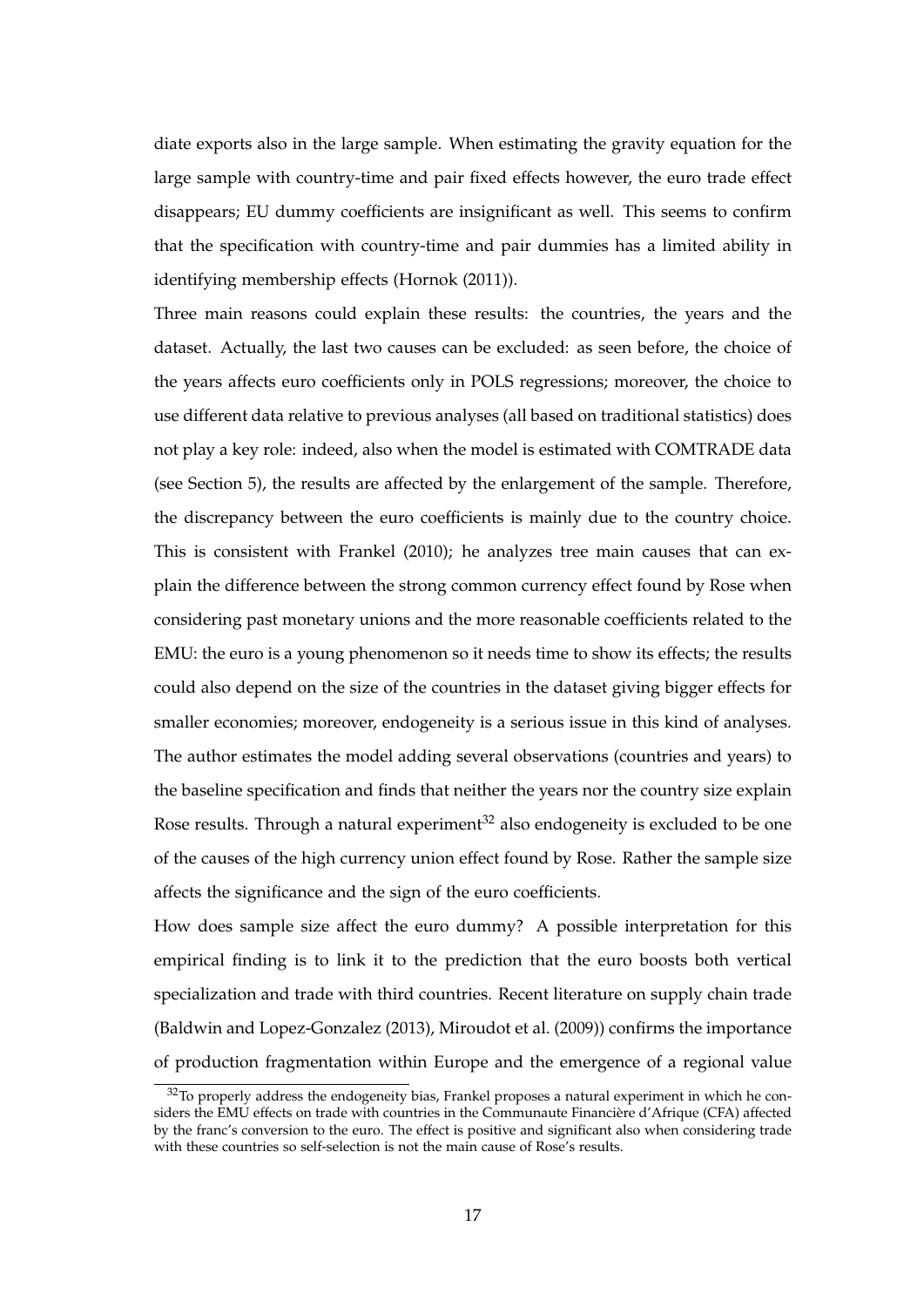chain. This process has led to a strong interdependence among European Union countries since they rely on each other in both the production and the purchase of intermediate inputs used to produce final goods. Trade has to be considered in this multilateral system of production and trade relations: what a Eurozone country buys from one of its partner abroad could be something that either itself or another Eurozone country is producing there. The presence of such an interconnection between countries prevents the bilateral euro dummy from capturing the common currency effects in the large sample. Some additional estimates have been run to verify whether the differences in the euro dummy coefficients between the two samples are related to a missing variable, something that is not captured because Eurozone membership correlates with it when enlarging the sample.

#### **4.2 Additional estimates**

In order to give some evidence of a missing variable in the large sample, this paper tests what happens when adding to the small sample, European countries with more than 3 million people<sup>33</sup>, i.e. medium and big Central Eastern EU countries that act as factory economies in the European supply chain<sup>34</sup>. The inclusion of these countries substantially affects the results (table 9); when the gravity equation is estimated with time and pair fixed effects, the euro dummy becomes negative for total and final exports while it is insignificant for intermediate sales. In country-time and pair fixed effect regressions, the enlargement of the sample gives again insignificant coefficients. Therefore, the positive euro trade effect found for some advanced countries turns to be either negative or not significant when considering CEE countries that are deeply involved in the densification of the European production network, sharing strong links with euro area countries along the value chain. This supports the thesis that the euro dummy is capturing a missing variable related to the increasing interdependence in Factory Europe. On the contrary, the EU dummy that accounts for trade relations between Eurozone economies and countries that joined the EU in

<sup>33</sup>Bulgaria, Czech Republic, Hungary, Lithuania, Poland, Romania and Slovakia are added to the advanced sample. Luxembourg is excluded.

<sup>&</sup>lt;sup>34</sup>Baldwin and Lopez-Gonzalez (2013) identify two main groups of countries inside Factory Europe: headquarter economies that arrange the production chain and factory economies that provide the labor.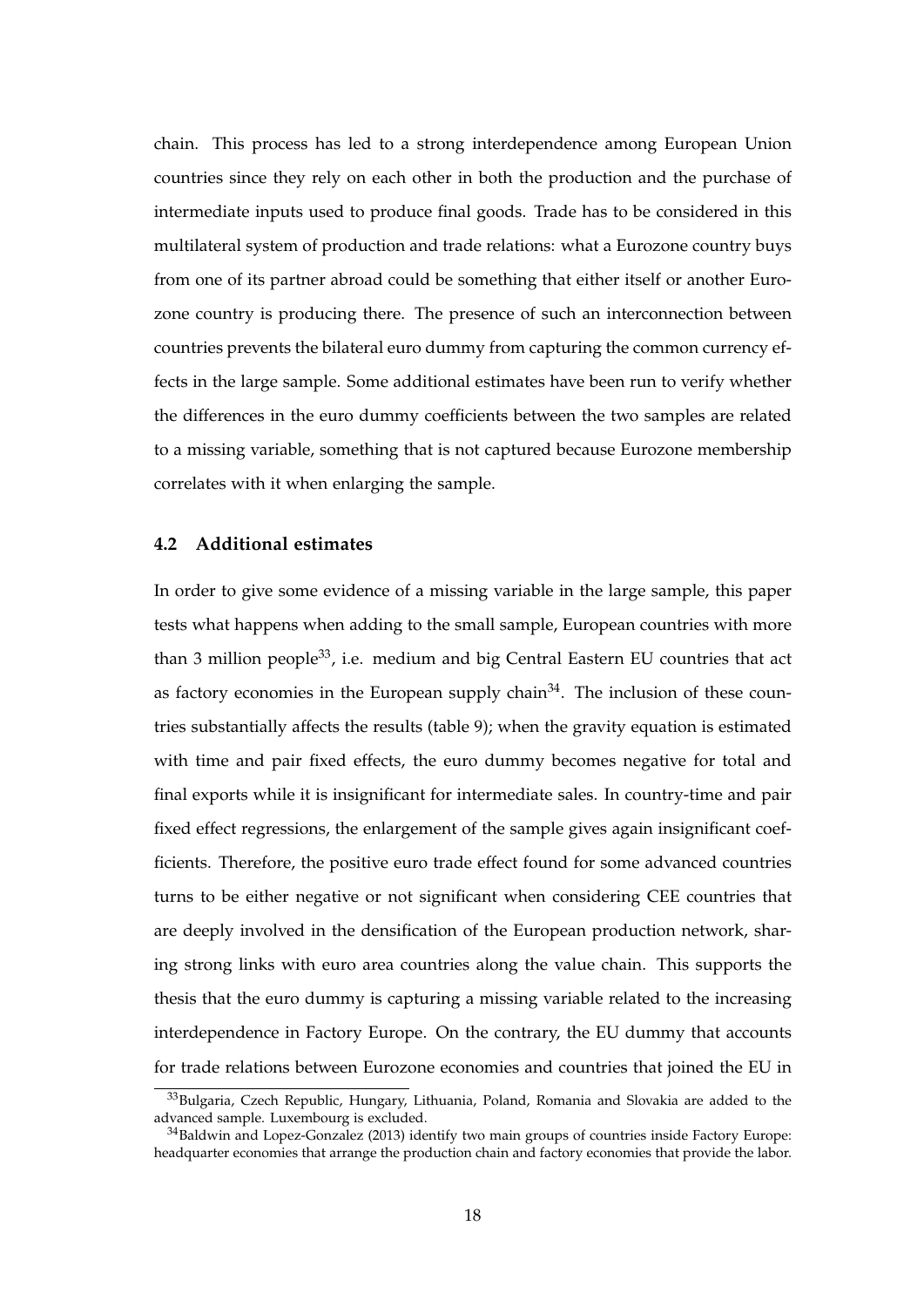2004 and 2007 has positive coefficients in both fixed effect specifications confirming that the admission of some CEE countries has positively affected trade relations in the European Union.

Also sector estimates can help studying the importance of supply chain trade for Eurozone countries and how it is changing trade relations. For this purpose, I estimate the gravity equation for both the small and the large sample considering intermediate, final and total exports for 34 sectors. In regressions with time and pair dummies, the positive euro effect for the small sample mainly emerges when considering intermediate exports rather than final sales. As shown in table 11 this happens for electrical and optical equipment and transport equipment. On the contrary, for leather and footwear, a classical final good sector, the positive euro effect arises only when considering its final usage. Euro coefficients for services are difficult to interpret; for instance, negative euro coefficients concern non-traded services like construction. However, some results are easier to understand because positive euro coefficients refer to either services needed to coordinate the dispersed production or affected by a large liberalization during the last years, such as post and telecommunication, other supporting and auxiliary transport activities and financial intermediation. When using country-time and pair fixed effects, the great majority of coefficients related to goods are not statistically significant while the euro effect is still positive for some services such as financial intermediation.

Enlarging the sample affects the estimation results also at sector level (table 12). Estimates with time and pair fixed effects show that negative euro dummy coefficients mainly relate to sectors characterized by both big supply chain trade flows and a high degree of vertical specialization: textiles and related products, paper and related products, rubber and plastics, basic metals and non-metallic products, machinery, electrical and optical equipment, transport equipment and manufacturing nec. For the majority of industries, these results especially hold when considering their intermediate usage. The euro dummy for services is insignificant with few exceptions. Surprisingly, the euro effect is still positive for other supporting and auxiliary transport activities and financial intermediation showing that they are not affected by the sample enlargement. As usual, in regressions with country-time and pair fixed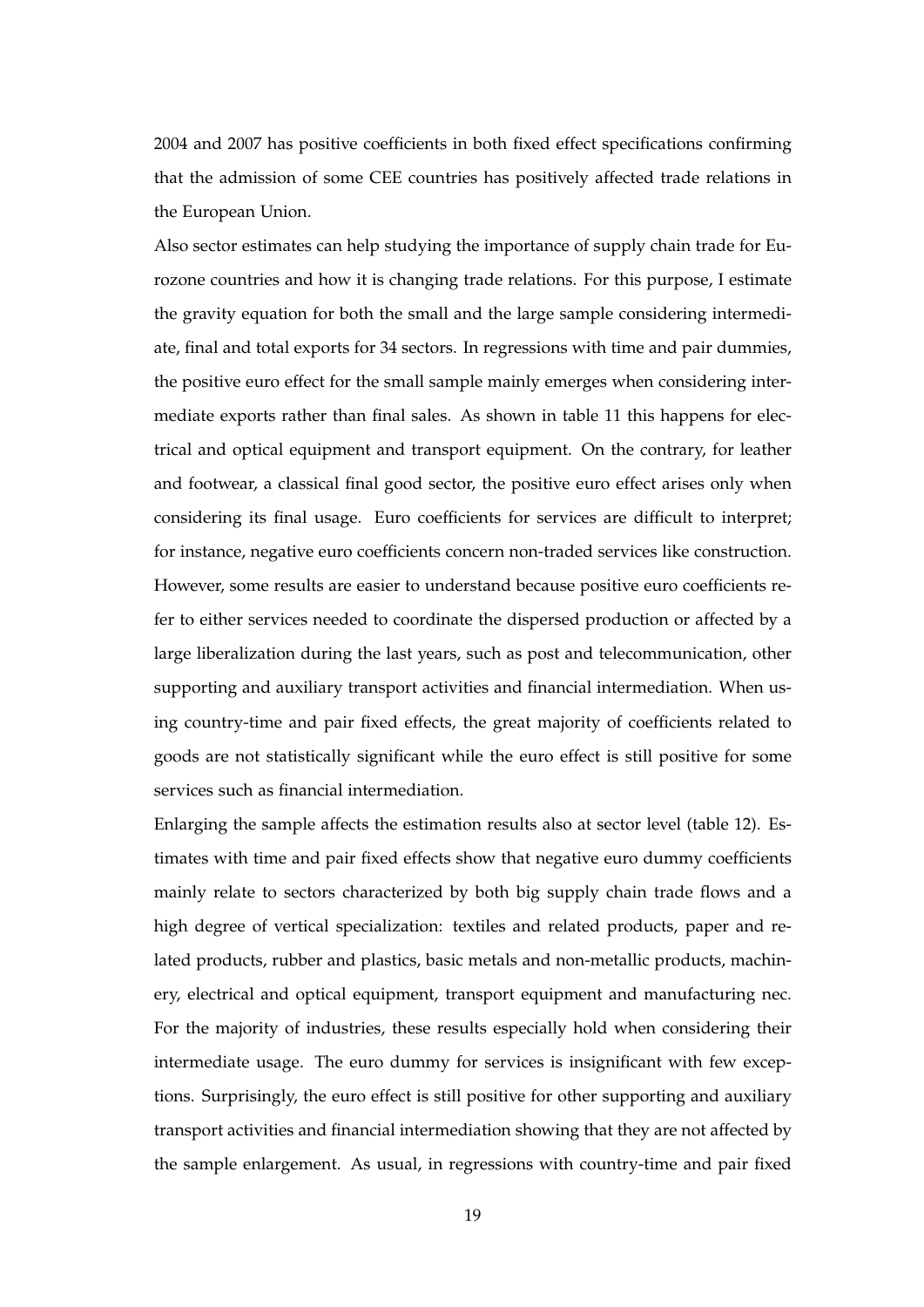effects, the majority of coefficients for both goods and services loses significance apart from some interesting exceptions. The euro coefficient for transport equipment, a sector characterized by supply chain flows, is still negative while that related to leather and footwear, a typical consumption sector, is positive and significant as it is for the small sample. Sectoral estimates provide evidence for the argument that the euro is only a part of the story and that the missing part can be explained by something that relates to the dispersion of production stages: the switch from positive to negative mainly concerns sectors deeply involved in supply chain trade while the effect is less clear for services probably because they are less regionalized.

Another supporting evidence comes from the analysis of trade relations with third countries. To control for trade diversion in the large sample, the gravity equation is augmented with the dummies INOUT and OUTIN that account for trade flows between Eurozone and extra-euro area countries (table 13). In regressions with time and pair fixed effects, estimation results show that the euro has negatively affected exports from Eurozone members to third countries; on the contrary, OUTIN coefficients are not statistically significant. The euro has reduced exports from EZ12 while it has produced limited effects on EZ12 imports from the rest of the world. This effect cannot be tested with country-time dummies because trade diversion variables are collinear with the fixed effects. An attempt to test the increasing interdependence within Factory Europe is to introduce two European trade diversion dummies (EINOUT and EOUTIN) $^{35}$ . As said before, these dummies take the value 1 from 2002 so they allow to assess directly how the euro has influenced the development of supply chain trade in Europe. The EURO dummy is still negative confirming the intra area trade reduction found for the large sample. From the other side, EU coefficients are still positive and higher for intermediate flows. EINOUT has negative coefficients for every dependent variable suggesting that from 2002, Eurozone exports to other EU countries have diminished with a worse impact on final goods. On the contrary, estimations related to EOUTIN give positive and statistically significant coefficients: after 2002, exports from EU countries toward the original EMU members have in-

<sup>&</sup>lt;sup>35</sup>Differently from INOUT and OUTIN, European trade diversion dummies consider only the first 12 original EMU members as IN countries.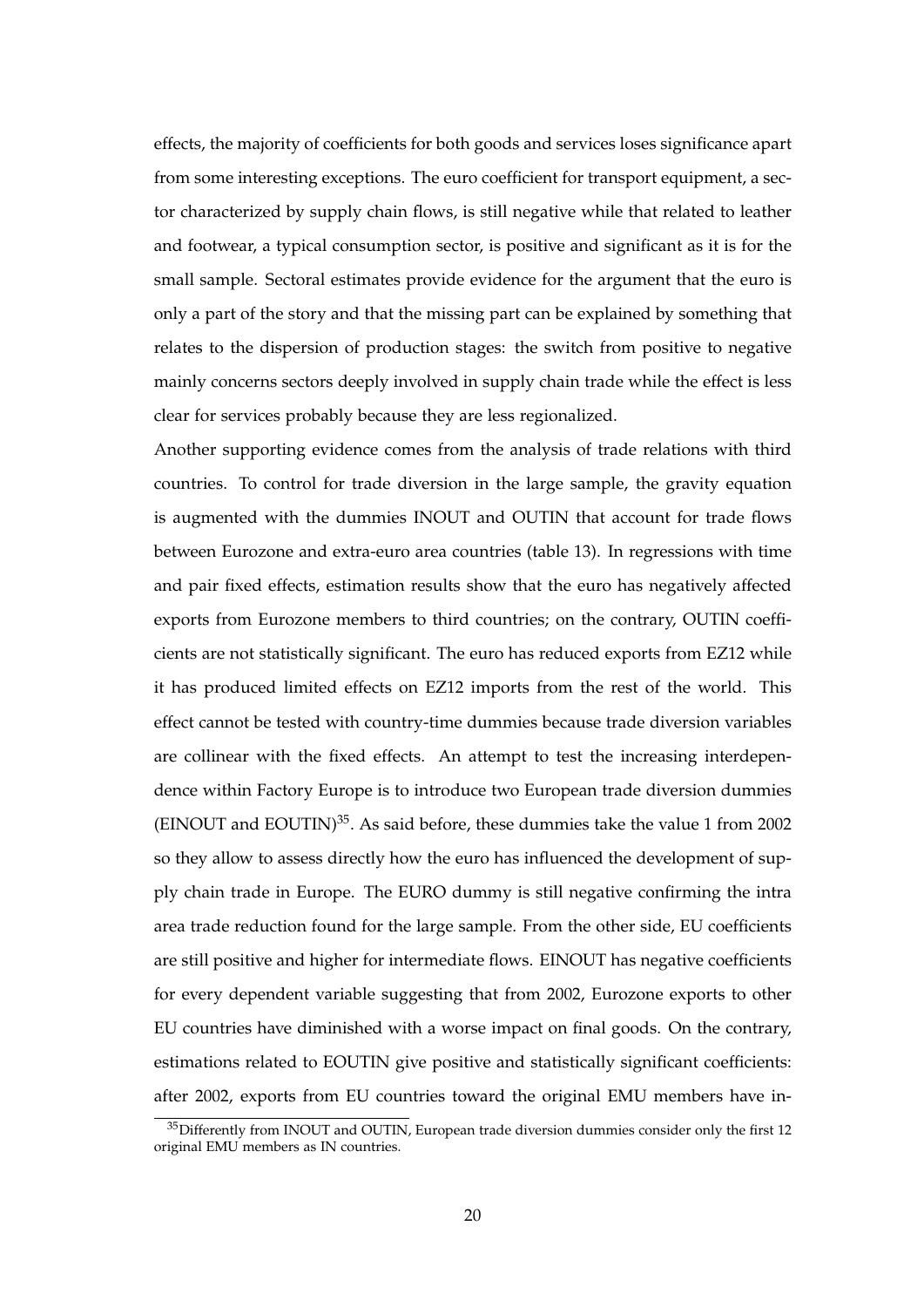creased by 7.6 per cent for intermediate exports and by 10 per cent for final sales. The euro has positively affected Eurozone imports from other European Union countries. This result holds also when considering Central Eastern European countries alone and the coefficients are even higher. Are these flows hiding bilateral trade between Eurozone members that have offshored production processes in nearby European countries? If this is true, the negative euro coefficient could be also justified by the fact that the traditional concepts of trade creation and trade diversion do not hold anymore. The dispersion of production might have reduced intra-area trade because plants move.

#### **5 Robustness check**

In order to check the accuracy of WIOD, the main regressions have also been run with COMTRADE data $36$ . Except for one case, the results are nearly the same. In regressions with time and pair dummies, the euro trade effect is still positive for advanced countries and negative for the large sample. On the contrary, when using countrytime and pair fixed effects the results are mixed: both WIOD and COMTRADE give not statistically significant effects for the large sample while the euro coefficients in the small sample switch from being positive and significant with WIOD data to be negative and insignificant with COMTRADE data. Actually, the latter finding is in line with previous studies based on traditional data: as said before for instance, Baldwin and Taglioni (2007) get a negative euro coefficient when estimating the EMU effects with country-time and pair dummies for a sample of advanced economies; also Stack (2009) finds a loss of significance of coefficients when studying the effects of European regional integration on trade using the same fixed effects specification. The explanation is that when so many dimensions of the panel are controlled for, the effect of interest tends to disappear. Moreover, it seems that the specification with country-time and pair fixed effects is sensitive to even small differences in data. For a matter of comparison with previous studies, the model has also been estimated

<sup>&</sup>lt;sup>36</sup>With COMTRADE data, estimation results concern the euro effect on total exports without distinguishing between intermediate and final trade. Moreover, Belgium and Luxembourg are considered as a unique nation (Benelux). Estimates are not reported.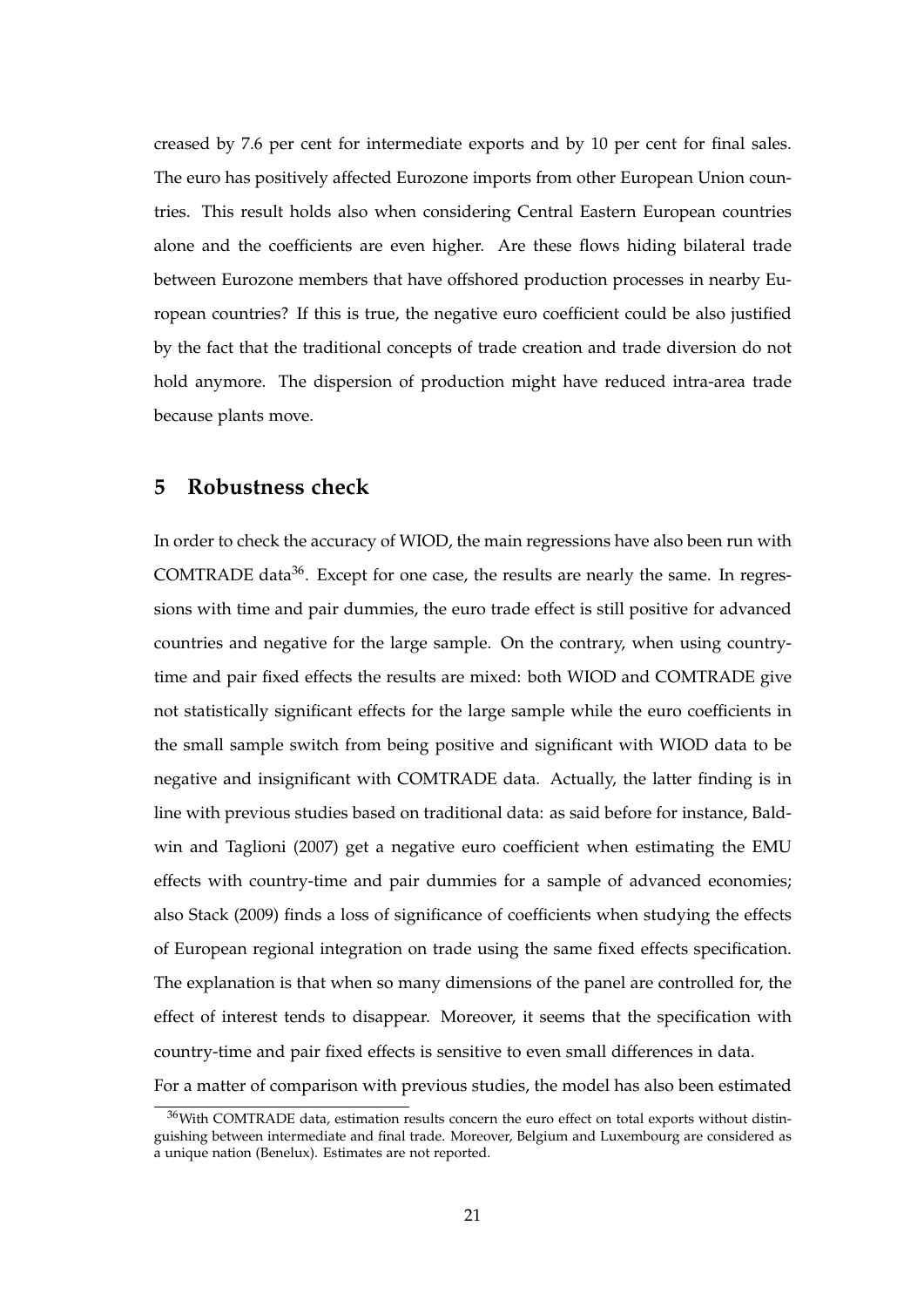with a euro dummy from 1999, i.e. considering the birth of the European Monetary Union with the accession of the first 11 countries. When using a euro dummy from 1999, the euro trade effects are analogous to those found with a euro dummy from 2002 in every specification and for both samples $37$ . The unique difference concerns intermediate exports for which the euro coefficient becomes statistically insignificant in the large sample when estimating the model with time and pair fixed effects.

To control for heteroskedasticity and the presence of zeros, the model has also been estimated using a Poisson pseudo-maximum likelihood estimator (PPML) with the dependent variable in levels and by adding both time and pair and country-time and pair fixed effects (tables 14 and 15). As shown by Silva and Tenreyro (2006), if the errors are heteroskedastic, once they are log-linearized, they will be correlated with the covariates. Moreover, log-linearization is incompatible with zero values in the dependent variable<sup>38</sup>. However, while data are affected by heteroskedasticity<sup>39</sup>, zeros do not represent an issue in the present analysis. For sectoral trade data for instance, log-linearization gives a percentage of missing observations lower than 3 per cent for the small sample and close to 8 per cent for the large one<sup>40</sup>. PPML with time and pair fixed effects confirms that the euro trade effect is positive for a sample of advanced countries; on the contrary, it gives insignificant coefficients for the large sample. With country-time and pair dummies the euro trade effect estimated with PPML disappears for intermediate and total flows and becomes negative but only marginally significant for final exports in both samples. In the present paper, similar results only concern the large sample. However, differently from the prevailing literature, also Silva and Tenreyro (2010) find that the euro trade effect is close to zero when estimating the gravity equation using the PPML with time-varying country

dummies.

<sup>&</sup>lt;sup>37</sup>Estimation results are not reported.

<sup>38</sup>Taking the logs means to drop zeros from the dataset.

 $39$ The modified Wald test for groupwise heteroskedasticity in fixed effects regression models rejects the null of homoskedasticity. In every regression, heteroskedasticity is controlled for with robust standard errors.

<sup>40</sup>The majority of zeros concerns services data.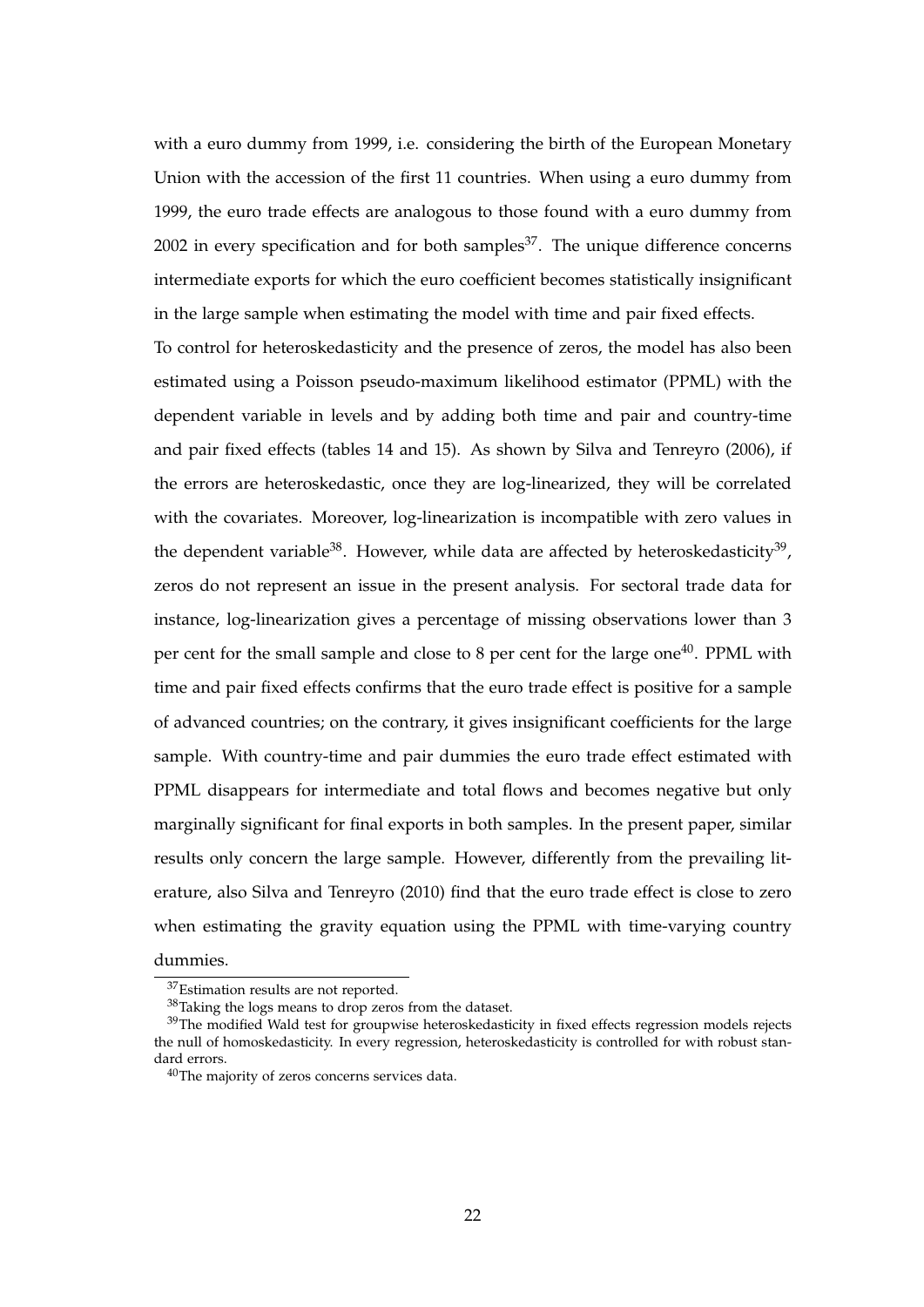#### **6 Conclusions**

To the best of my knowledge, this paper represents the first attempt to analyze the euro trade effects with data distinguishing between final and intermediate flows. In line with previous findings, it confirms that the euro has positive and significant effects on Eurozone trade when the gravity equation is estimated for a sample of advanced economies; it also shows that the trade enhancing effect is larger for intermediate exports than for final sales. However, when considering a larger sample of 40 countries, the results change giving either negative or insignificant coefficients. As found also by Frankel (2010), estimates are very sensitive to the country choice. The paper provides some evidence that the heterogeneity of the euro effects can be explained by a missing variable related to the increasing relevance of supply chain links between European countries. The sign and the significance of the euro dummy change when adding observations for emerging and developing economies, many of which share strong connections with advanced Eurozone economies along production chains; the inclusion of these countries prevents from clearly identifying the common currency trade effects in both the fixed effect specifications employed in the empirical analysis. This interpretation is based on several elements. For instance, the theoretical framework behind this paper suggests that the cost reduction determined by the common currency affects trade not only for the standard reasons $^{41}$ , but also because it boosts vertical specialization. Also recent studies on supply chain trade (Baldwin and Lopez-Gonzalez (2013), Miroudot et al. (2009)) confirm the relevance of production fragmentation in Factory Europe; moreover WIOD data reveals that there has been a significant increase in trade between the first 12 Eurozone countries and those who joined the Union after 2004 and that it has mainly concerned intermediate inputs. The hypothesis of a missing variable related to supply chain interdependence within Factory Europe is also supported by some empirical evidences: first, positive euro coefficients become either negative or not statistically significant when Central Eastern European countries with more than three million people are added to the advanced sample; sector estimates show that the switch in the euro coefficients mainly

<sup>41</sup>See for instance Silva and Tenreyro (2010).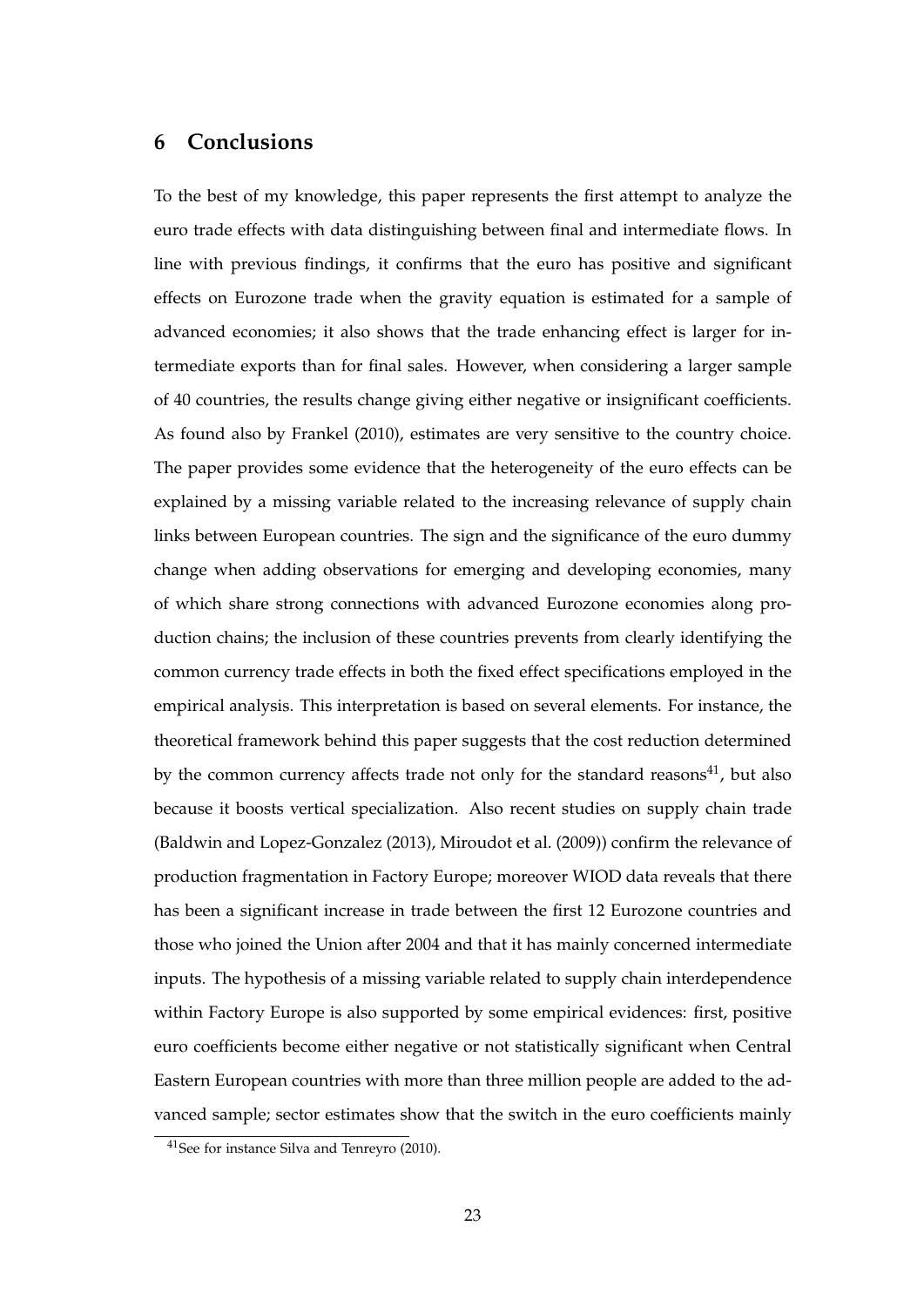affects sectors deeply involved in supply chain flows; finally, trade diversion estimates reveal that the euro has positively affected exports from other European Union countries toward Eurozone members. The attempt of capturing multilateral interactions between countries in the gravity model through the inclusion of time-varying exporter and importer fixed effects does not give straightforward results. Therefore, the traditional specification of the gravity equation seems to have a limited ability in explaining the effect of the common currency on trade in presence of fragmentation, also when theory-consistent estimation techniques are employed. Countries are highly reliant on each other and a way to properly control for interdependence should be found.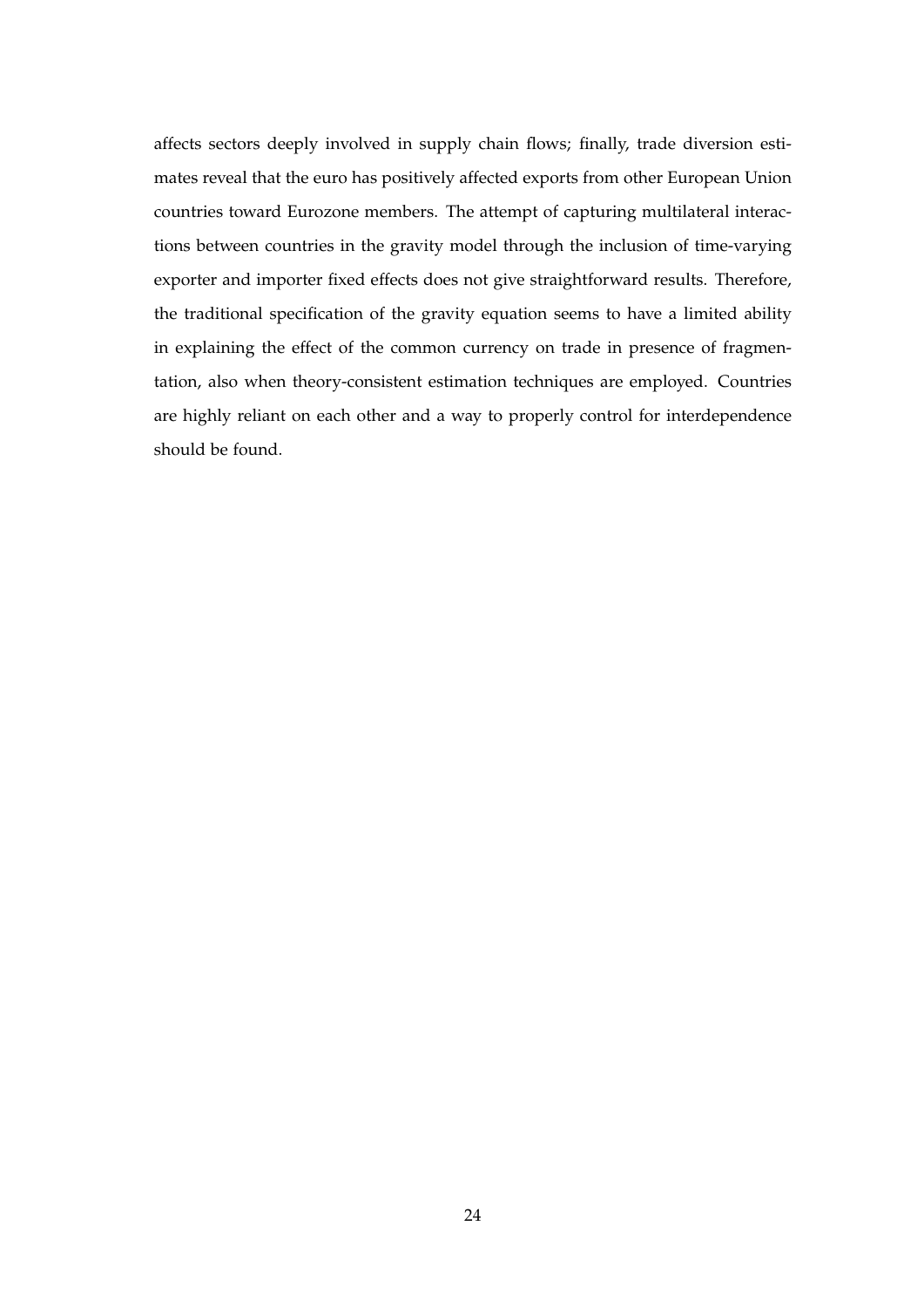#### **References**

- Anderson, J. E. and E. van Wincoop (2003). Gravity with Gravitas: a solution to the border puzzle. *American Economic Review 93*(1), 170–192.
- Baier, S. and J. Bergstrand (2009). Bonus vetus OLS: A simple method for approximating international trade-cost effects using the gravity equation. *Journal of International Economics 1*(77), 77–85.
- Baier, S. L. and J. H. Bergstrand (2007, March). Do free trade agreements actually increase members' international trade? *Journal of International Economics 71*(1), 72– 95.
- Baldwin, R. (2009). The euro impact on trade and foreign direct investment. Chapter 17, pp. 678–709.
- Baldwin, R. (2012). Trade and industrialisation after globalisation's 2nd unbundling: How building and joining a supply chain are different and why it matters. In *Globalization in a Age of crisis: multilateral economic cooperation in the twenty-first century (2014) by R. C. Feenstra and A. M. Taylor*.
- Baldwin, R. and J. Lopez-Gonzalez (2013). Supply-chain trade: A portrait of global patterns and several testable hypotheses. *NBER Working Papers* (18957).
- Baldwin, R., F. Skudelny, and D. Taglioni (2005). Trade effects of the euro: evidence from sectoral data. *ECB Working Paper Series*.
- Baldwin, R. and D. Taglioni (2007). Trade effects of the euro: A comparison of estimators. *Journal of Economic Integration 22*(December), 780–818.
- Berthou, A. and L. Fontagné (2008). The euro and the intensive and extensive margins of trade: Evidence from french firm level data. *CEPII Working Papers 6*.
- Camarero, M., E. Gómez, and C. Tamarit (2012). EMU and intra-European trade. Long-run evidence using gravity equations. *ThE Papers* (10/25), 1–32.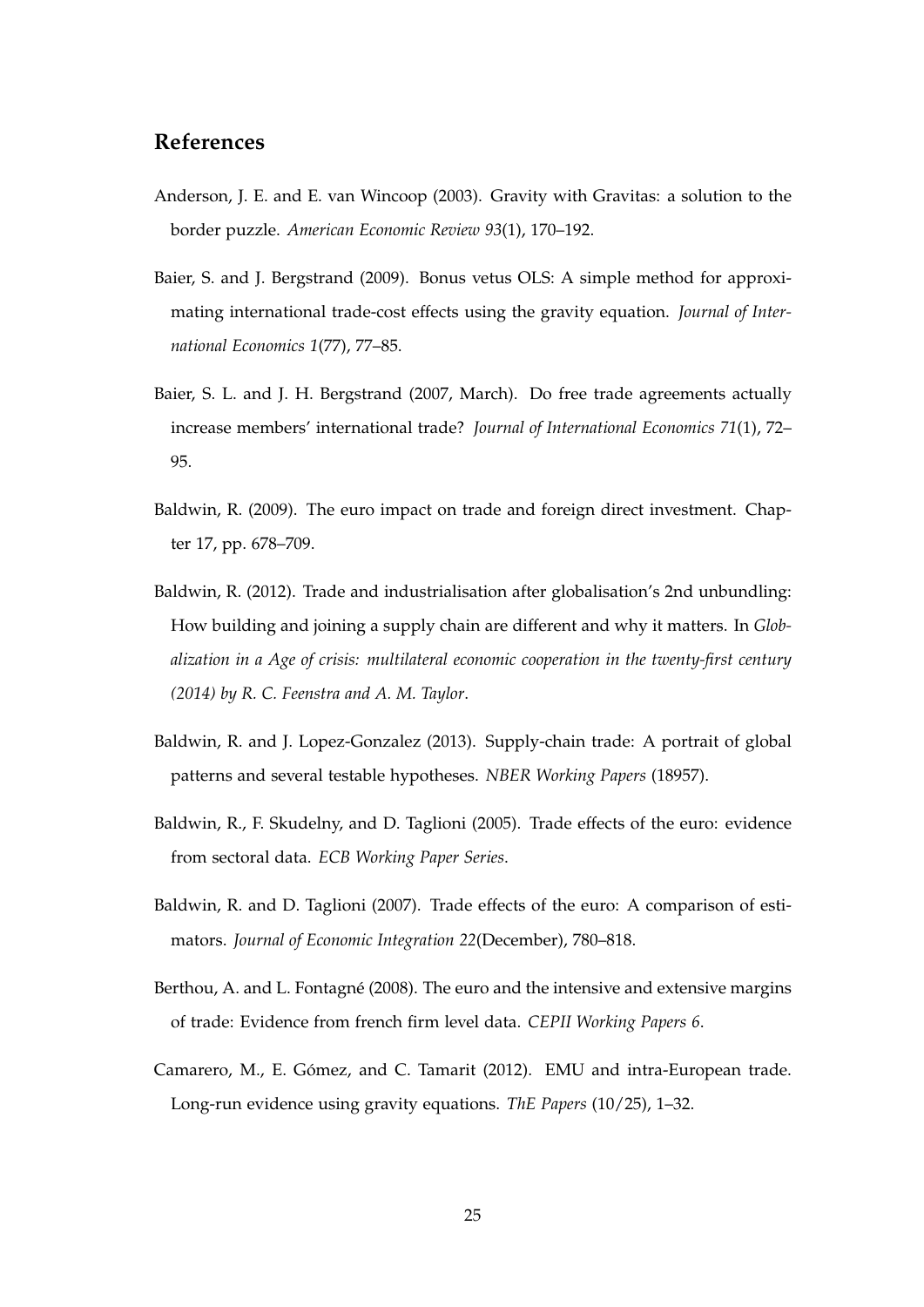- Camarero, M., E. Gómez, and C. Tamarit (2014). Is there a euro effect on trade? New evidence using gravity equations with panel cointegration techniques. *Economic Letters*.
- De Nardis, S., R. De Santis, and C. Vicarelli (2008). The Single Currency's Effects on Eurozone Sectoral Trade: Winners and Losers? *Economics: The Open-Access, Open-Assessment E-Journal 2*, 0–35.
- Flam, H. and H. Nordström (2006a). Euro effects on the intensive and extensive margins of trade. *CESifo Working Paper* (1881).
- Flam, H. and H. Nordström (2006b). Trade volume effects of the euro: aggregate and sector estimates. *Seminar Paper, Stockholm University* (746).
- Fontagné, L., T. Mayer, and G. Ottaviano (2009). Of markets, products and prices: The effects of the euro on European firms. *Bruegel Blueprint 8*.
- Frankel, J. (2010). The Estimated Trade Effects of the Euro: Why Are They Below Those From Historical Monetary Unions Among Smaller Countries? *Europe and the Euro* (February).
- Gómez-Herrera, E. and J. M. Baleix (2012). EMU impact of on third countries' exports. A gravity approach. *ThE Papers* (10/26), 1–30.
- Head, K. and T. Mayer (2013). Gravity equations: Workhorse, toolkit, and cookbook. In *Handbook of International Economics*.
- Hornok, C. (2011). Gravity or dummies? the limits of identification in gravity estimations. *CeFiG Working Papers* (15).
- Micco, A., E. Stein, and G. Ordoñez (2003). The currency union effect on trade: early evidence from EMU. *Economic policy 18*(37), 315–356.
- Miroudot, S., R. Lanz, and A. Ragoussis (2009). Trade in intermediate goods and services. *OECD Trade Policy Papers* (93), 1–66.
- Rose, A. K. (1999). One money, one market: estimating the effect of common currencies on trade. *NBER Working Papers* (7432).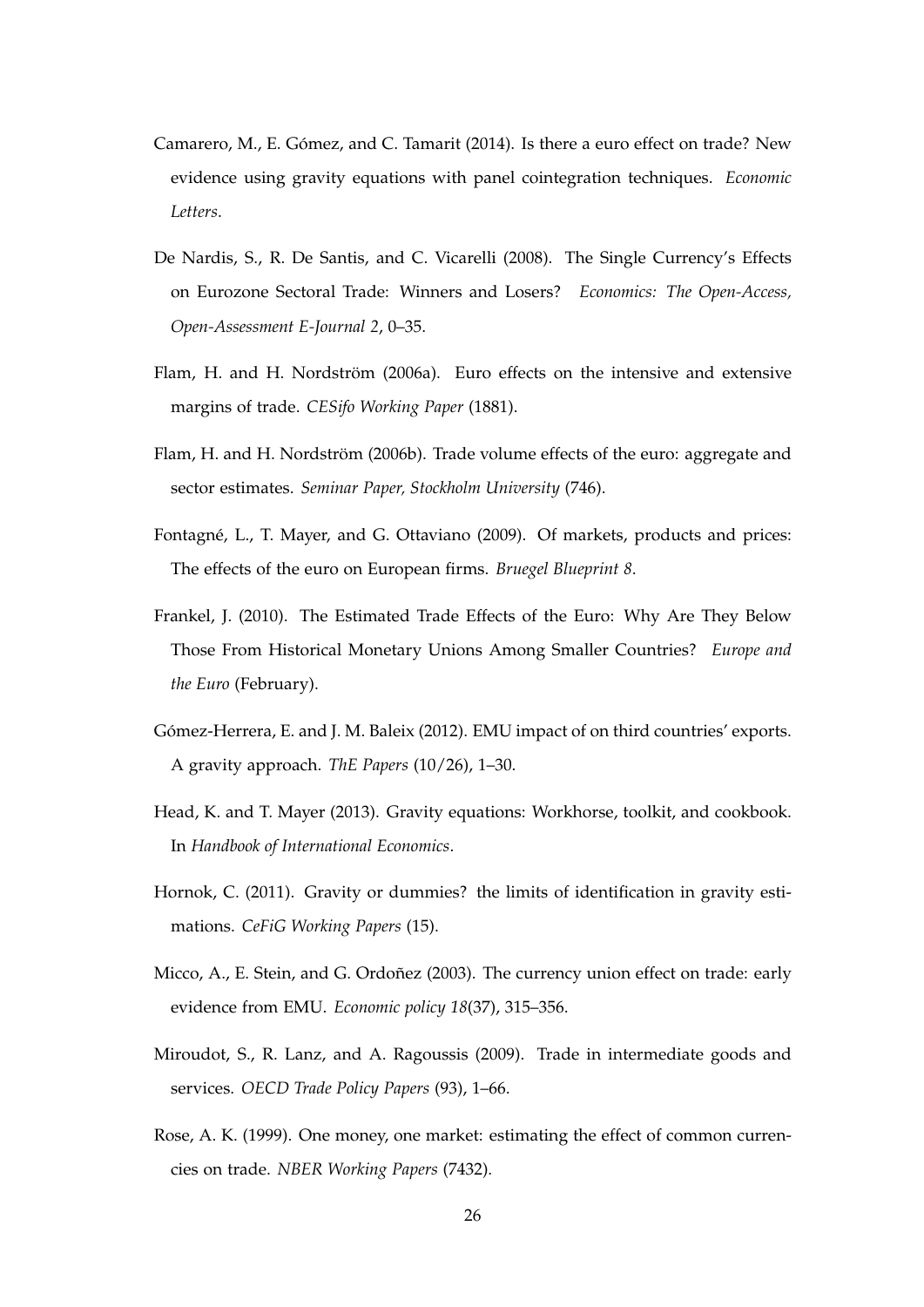- Silva, J. and S. Tenreyro (2006). The log of gravity. *The Review of Economics and Statistics 88*(November), 641–658.
- Silva, J. S. and S. Tenreyro (2010). Currency unions in prospect and retrospect. *Annual Review of Economics 2*, 51–74.
- Stack, M. M. (2009, May). Regional Integration and Trade: Controlling for Varying Degrees of Heterogeneity in the Gravity Model. *World Economy 32*(5), 772–789.
- Timmer, M. (2012). The world input-output database (WIOD): Contents, sources and methods. *WIOD Working Paper Series 10*, 74.
- Vicarelli and Pappalardo (2012). Euro introduction and export behaviour of Italian firms. *MPRA Paper 43386*.
- Yi, K. (2003). Can vertical specialization explain the growth of world trade? *Journal of political Economy 100*(1), 364–393.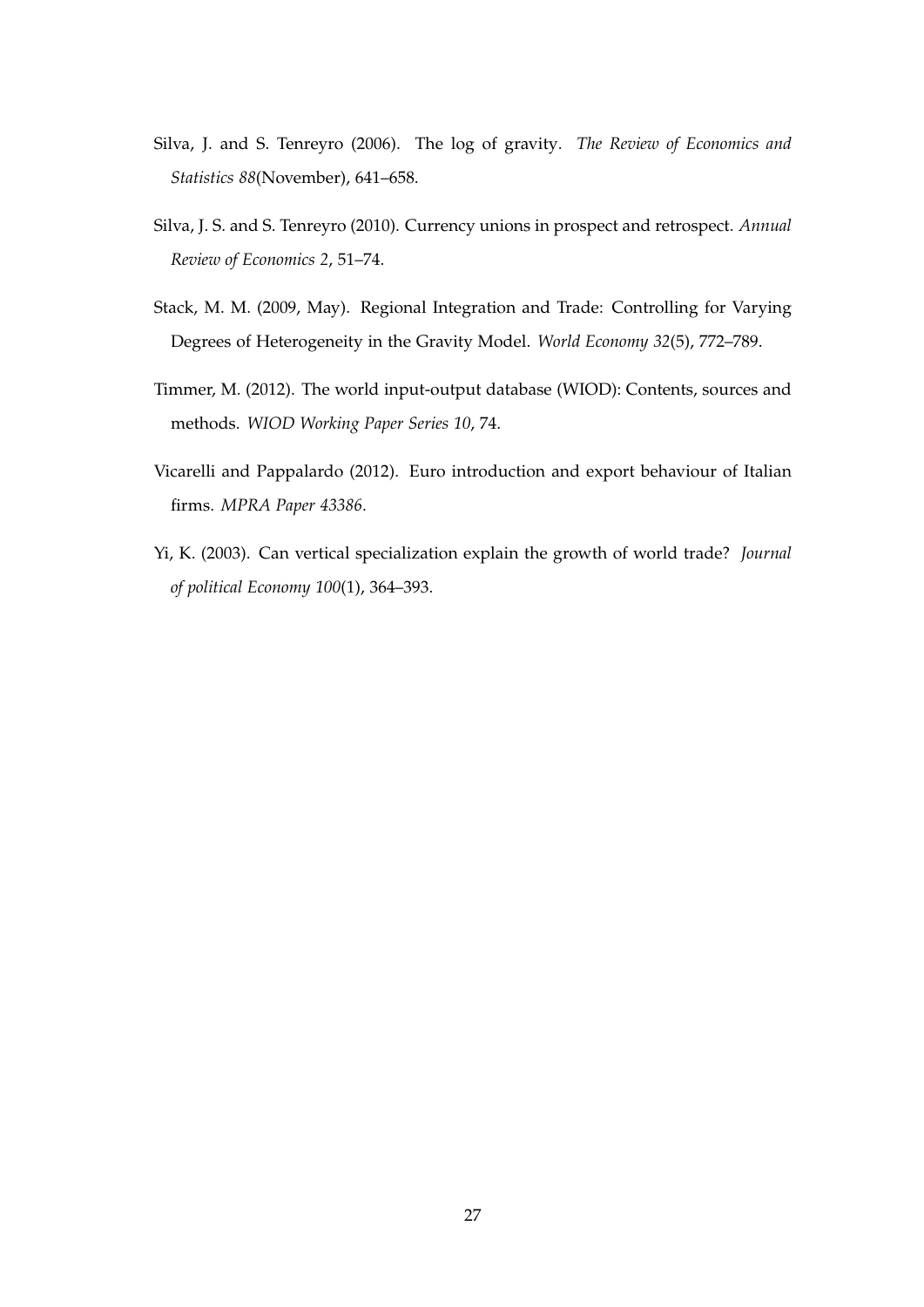### **A Appendix**

#### **The gravity equation**

The effect that the introduction of a common currency causes on bilateral trade is usually estimated through the gravity model. In its naive specification, the equation states that bilateral trade positively depends on the product of the two partners' GDP while it is negatively affected by the distance between them. This version of the gravity equation has yielded to biased estimates since it has been employed empirically for years without any theoretical foundations. On the contrary, today the gravity equation can count on a large number of theoretical derivations<sup>42</sup>. The theory behind the gravity model is simple: it is an expenditure function with a market-clearing condition imposed. What the importer *j* buys from the exporter *i* is a share of its total expenditures; using a CES demand function, this means that:

$$
X_{ij} = \pi_{ij} X_j \tag{4}
$$

where the expenditure share is assumed to depend only on relative prices,  $\pi_{ij}$  =  $\left(\frac{p_{ij}}{p_{i}}\right)$  $(P_{P_j}^{p_{ij}})^{1-\sigma}$ ,  $P_j$  is the CES price index and using the iceberg form,  $p_{ij} = p_i \tau_{ij}$ . To get total bilateral exports, the expenditure share is multiplied by the total number of varieties that the exporter sales  $(n<sub>i</sub>)$ :

$$
X_{ij} = n_i \left(\frac{p_i \tau_{ij}}{P_j}\right)^{1-\sigma} X_j \tag{5}
$$

Assuming that markets clear, the sum of exporter's sales to all destinations (including itself) equals the value of its production:  $Y_i = \sum_j X_{ij} \rightarrow Y_i = n_i p_i^{1-\sigma} \sum_j \frac{\tau_{ij}^{1-\sigma}}{p_i^{1-\sigma}}$ *P* 1−*σ j Xj* . Solving for  $n_i p_i^{1-\sigma}$ :

$$
n_i p_i^{1-\sigma} = \frac{Y_i}{\Omega_i}; \qquad \Omega_i = \sum_k \frac{\tau_{ik}^{1-\sigma}}{p_k^{1-\sigma}} X_k = \text{multilateral resistance}
$$
 (6)

<sup>42</sup>For a review, see Head and Mayer (2013).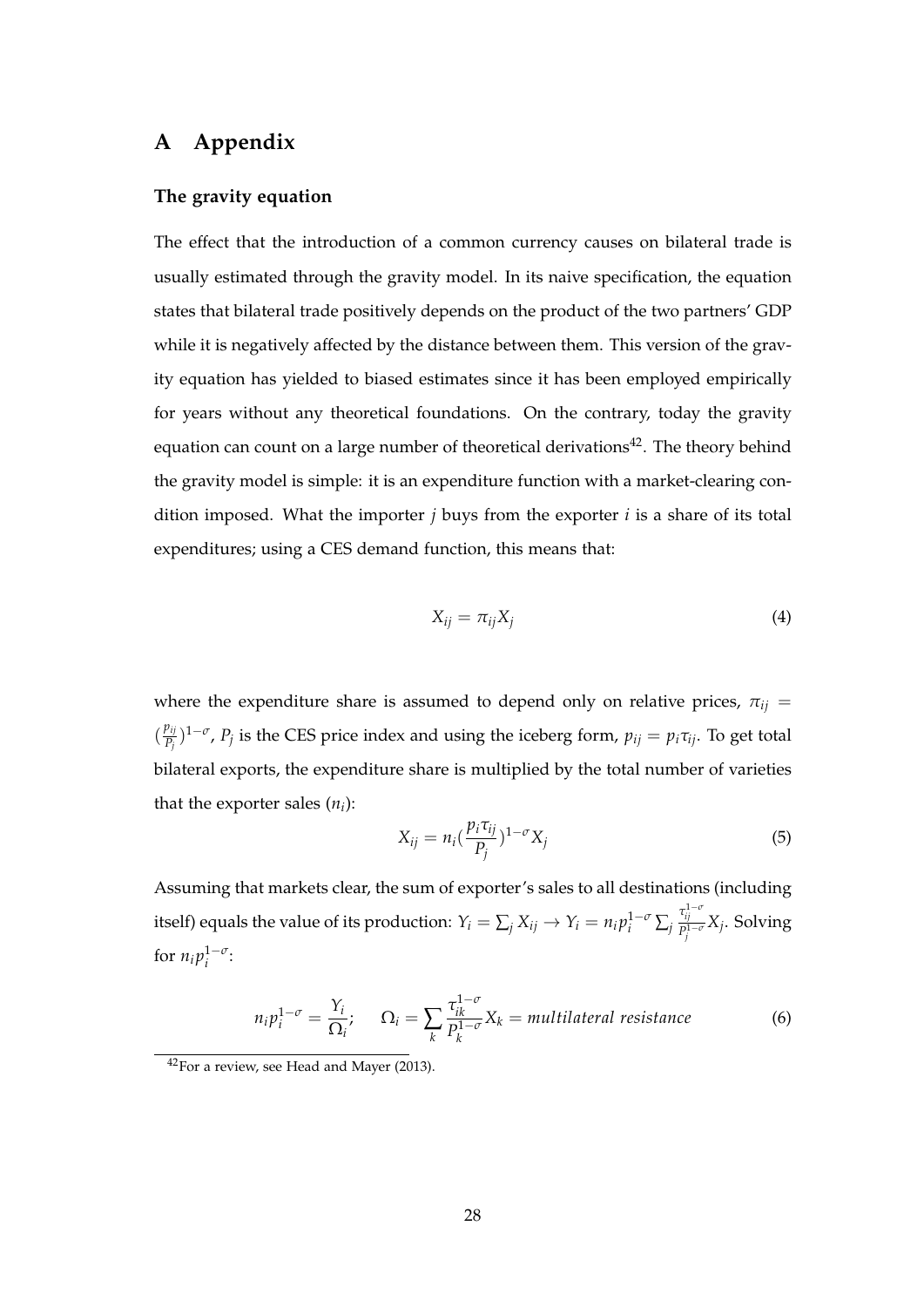The term  $\frac{\tau_{ik}^{1-\sigma}}{P_k^{1-\sigma}}$  in  $\Omega_i$  measures the relative access to individual markets. A microfounded gravity equation is obtained substituting (6) into (5):

$$
X_{ij} = \tau_{ij}^{1-\sigma}(\frac{Y_i X_j}{\Omega_i P_j^{1-\sigma}})
$$
\n(7)

Bilateral trade depends on the value of both exporter's production and importer's expenditure, the two multilateral resistance terms and trade costs. MR terms identify trade costs in a multilateral dimension: trade flows between two countries are influenced not only by bilateral trade obstacles  $(\tau_{ij})$  but also by the relative weight of them with respect to all other countries (the suffix *k* in Ω*<sup>i</sup>* ). Anderson and van Wincoop (2003) derive a symmetric gravity equation: they assume that trade is balanced and that trade costs are symmetric; this means that the two MR terms are equal for all nations but this is valid only in cross-section. On the contrary, with panel data the MR terms are country-specific and have a time dimension.

The baseline model derived so far is usually augmented with other variables that help explaining bilateral trade, such as the euro membership.

#### **The dataset**

Bilateral export data in aggregate estimates are the results of the following computation:

 $\sum_{z=1}^{17} x_{ij}$  = *merchandise trade* (for both final and intermediate trade flows)

 $\sum_{z=18}^{35} x_{ij}$  = *trade in services* (for both final and intermediate trade flows)

where  $x_{ij}$  is export from country i to country j.

There are seven columns in the aggregate dataset; table 1 shows an example. The sectoral database has been built by summing up what country *i* exports to country *j* in each year but for each sector separately. As in the aggregate dataset, there is a distinction between intermediate and final trade flows for each one of the 34 sectors. Table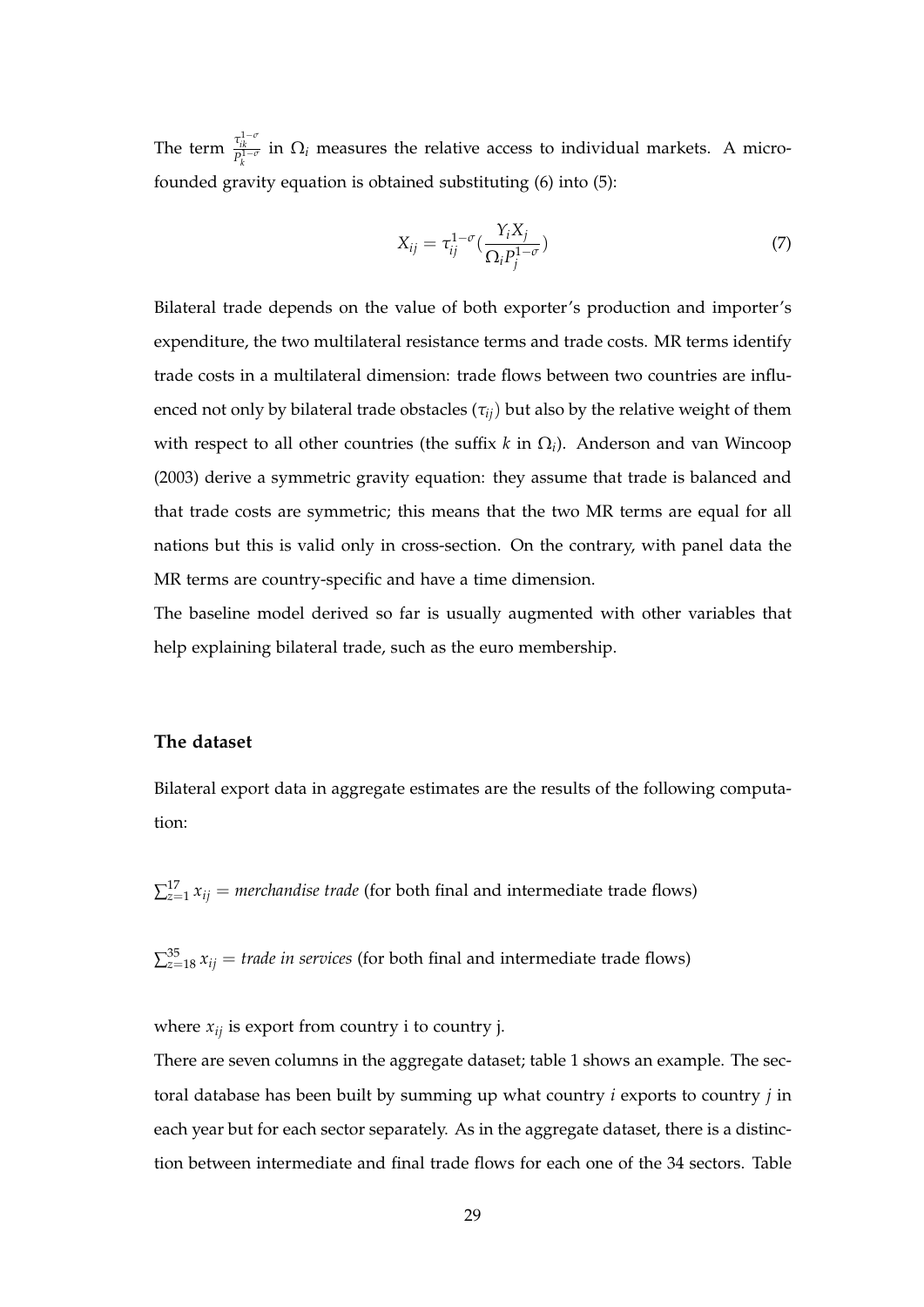2 gives an example of the sectoral database. For both aggregate and sector estimates, total trade (i.e. the sum of intermediate and final exports) is also considered.

Table 1: Aggregate dataset, example

|        |                                                     | Intermediate Exports                                         | Final Exports |                                                                                 | Total Exports |
|--------|-----------------------------------------------------|--------------------------------------------------------------|---------------|---------------------------------------------------------------------------------|---------------|
|        |                                                     | Goods Services Total Intermediate Goods Services Total Final |               |                                                                                 |               |
|        | $\langle$ lnxim $\rangle$ $\langle$ lnxis $\rangle$ | (lnInterm)                                                   |               | $\langle$ lnxfm $\rangle$ $\langle$ lnxfs $\rangle$ $\langle$ lnFinal $\rangle$ | (lnTrade)     |
| Pair 1 |                                                     |                                                              |               |                                                                                 |               |

#### Table 2: Sectoral dataset, example

|        |                        | Intermediate exports Final exports Total exports |  |
|--------|------------------------|--------------------------------------------------|--|
|        | Sector 1               |                                                  |  |
| Pair 1 | $\ddotsc$<br>Sector 35 |                                                  |  |

#### Table 3: Acronyms

| EZ12       | Austria, Belgium, Finland, France, Germany, Greece, Ireland,<br>Italy, Luxembourg, The Netherlands, Portugal and Spain      |
|------------|-----------------------------------------------------------------------------------------------------------------------------|
| EU3        | Sweden, United Kingdom, Denmark                                                                                             |
| EUpost2004 | Cyprus, Czeck Republic, Estonia, Hungary, Latvia, Lithuania,<br>Malta, Poland, Slovak Republic, Slovenia, Bulgaria, Romania |
| <b>CEE</b> | Czeck Republic, Poland, Hungary, Romania, Slovak Republic,<br>Slovenia and Bulgaria                                         |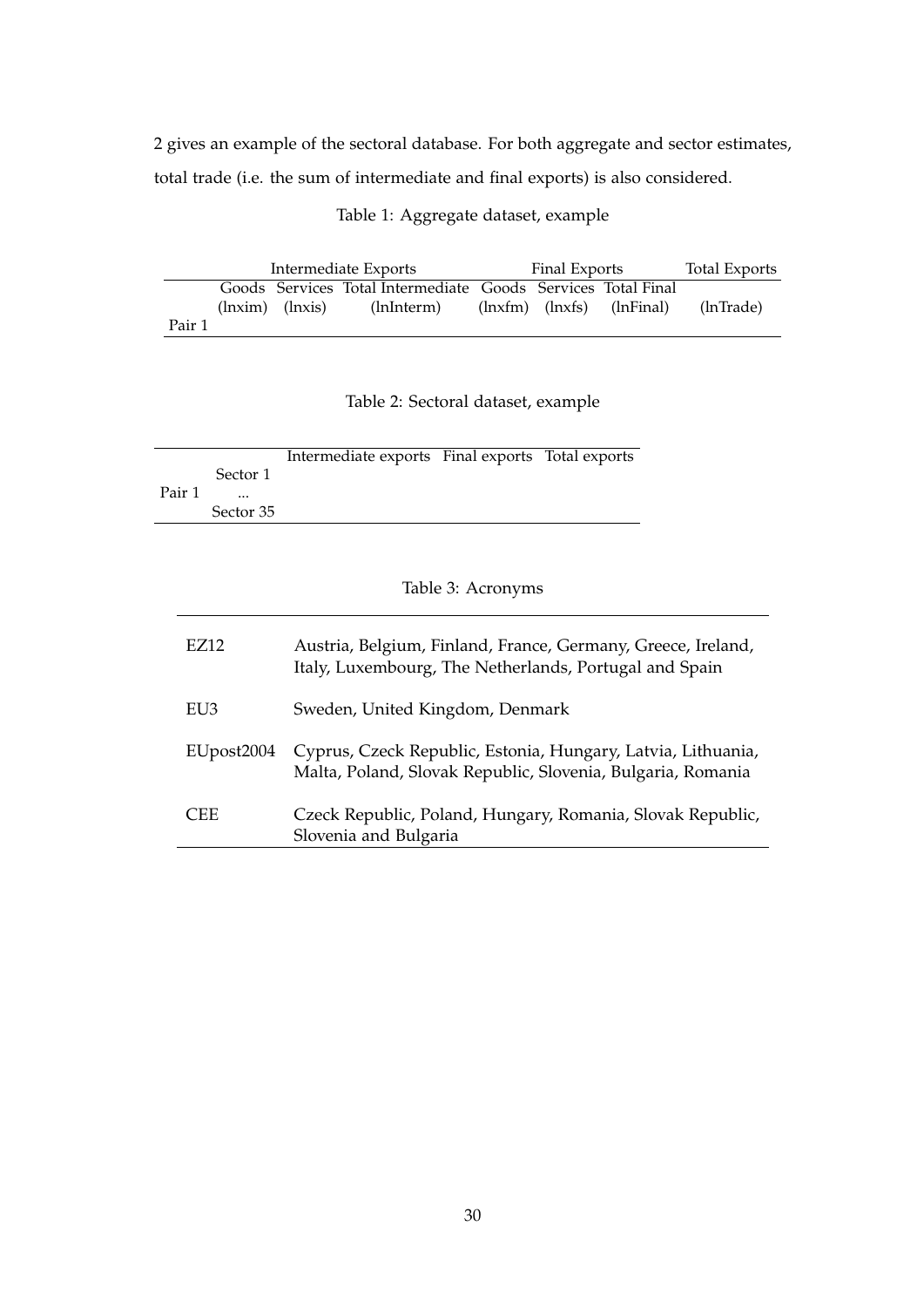| VARIABLES        | lnInterm    | lnFinal     | lnTrade     |
|------------------|-------------|-------------|-------------|
|                  |             |             |             |
| ln(GDP_exporter) | $0.746***$  | $0.853***$  | $0.778***$  |
|                  | (0.0242)    | (0.0260)    | (0.0232)    |
| ln(GDP_importer) | $0.713***$  | 0.898***    | $0.769***$  |
|                  | (0.0279)    | (0.0298)    | (0.0262)    |
| ln(distance)     | $-0.786***$ | $-0.537***$ | -0.694***   |
|                  | (0.0661)    | (0.0753)    | (0.0647)    |
| Contiguity       | 0.0291      | $0.353**$   | 0.140       |
|                  | (0.129)     | (0.141)     | (0.124)     |
| Common Language  | $0.719***$  | $0.599***$  | $0.656***$  |
|                  | (0.0973)    | (0.115)     | (0.0971)    |
| Euro(2002)       | $-0.126**$  | $-0.340***$ | $-0.203***$ |
|                  | (0.0494)    | (0.0505)    | (0.0461)    |
| European Union   | $-0.0479$   | $0.783***$  | 0.231       |
|                  | (0.152)     | (0.163)     | (0.146)     |
| Constant         | $-5.776***$ | $-12.63***$ | $-7.323***$ |
|                  | (0.848)     | (0.914)     | (0.807)     |
|                  |             |             |             |
| Observations     | 5,130       | 5,130       | 5,130       |
| R-squared        | 0.821       | 0.834       | 0.843       |

Table 4: POLS regressions, small sample



Figure 1: World Trade - Total, Intermediate and Final exports Source: author's calculations from WIOD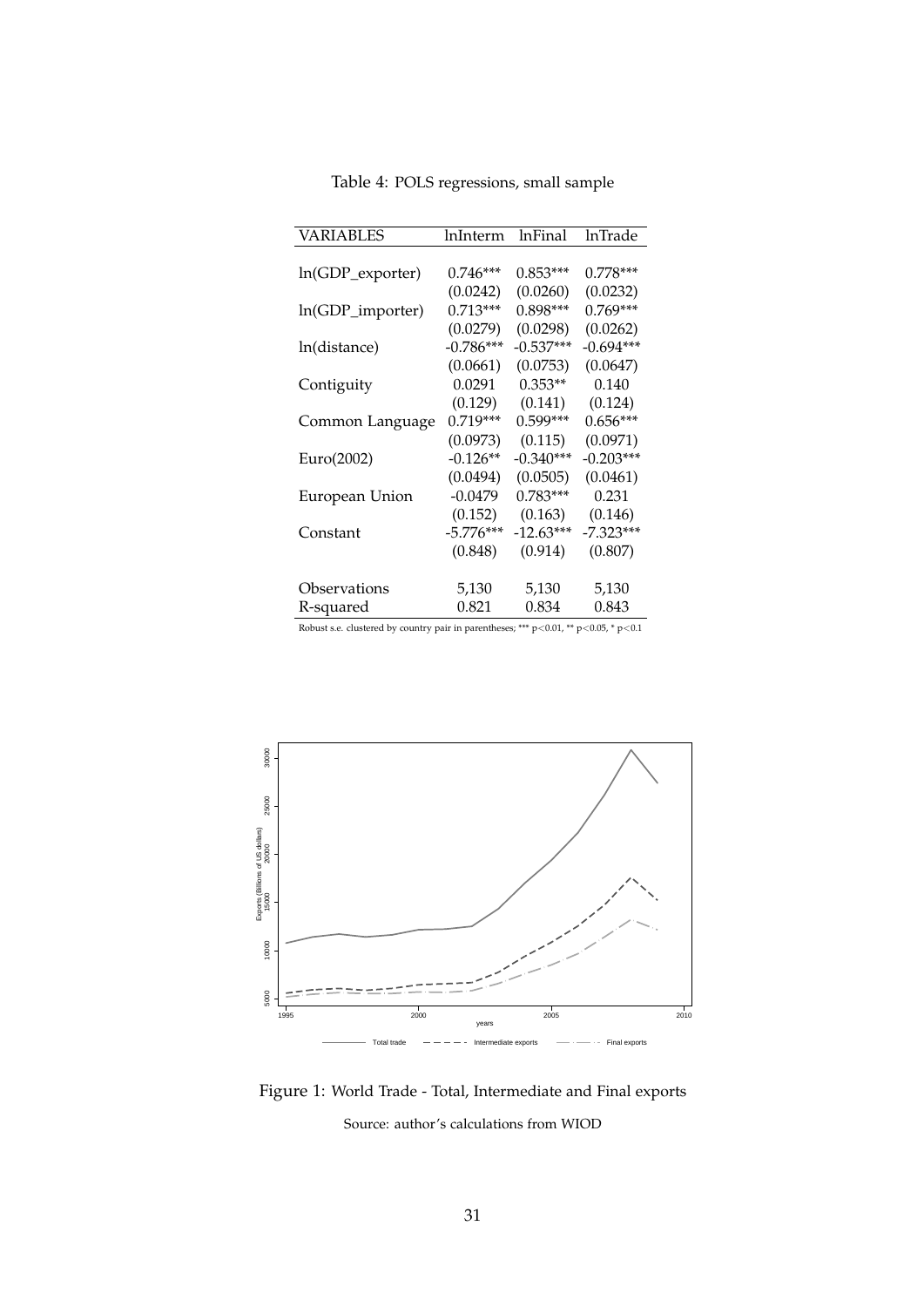

Figure 2: Eurozone Trade - Total, Intermediate and Final exports Source: author's calculations from WIOD



Figure 3: Intermediate manufacturing exports in Europe Source: author's calculations from WIOD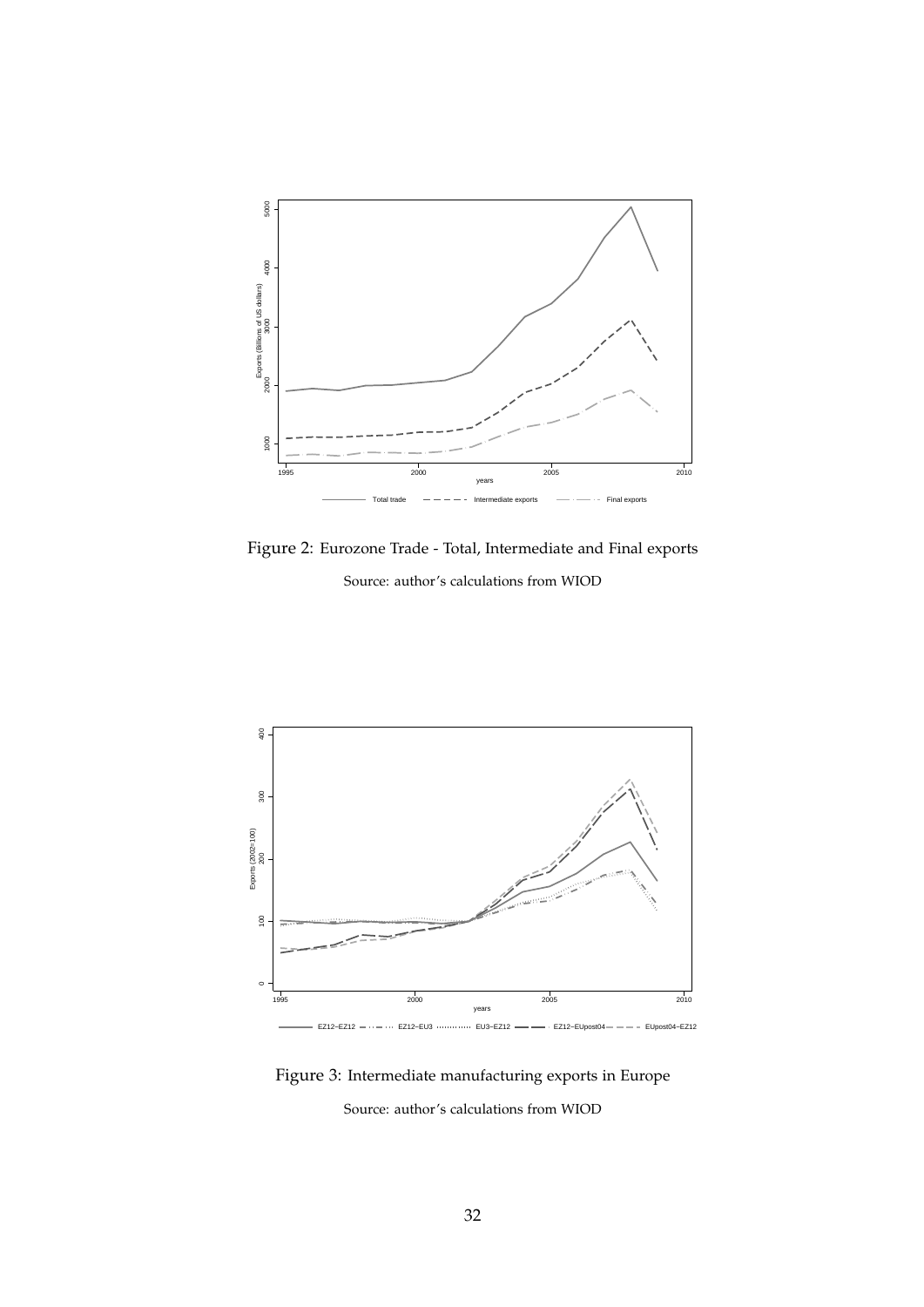

Figure 4: Final manufacturing exports in Europe

Source: author's calculations from WIOD



Figure 5: Intermediate services exports in Europe

Source: author's calculations from WIOD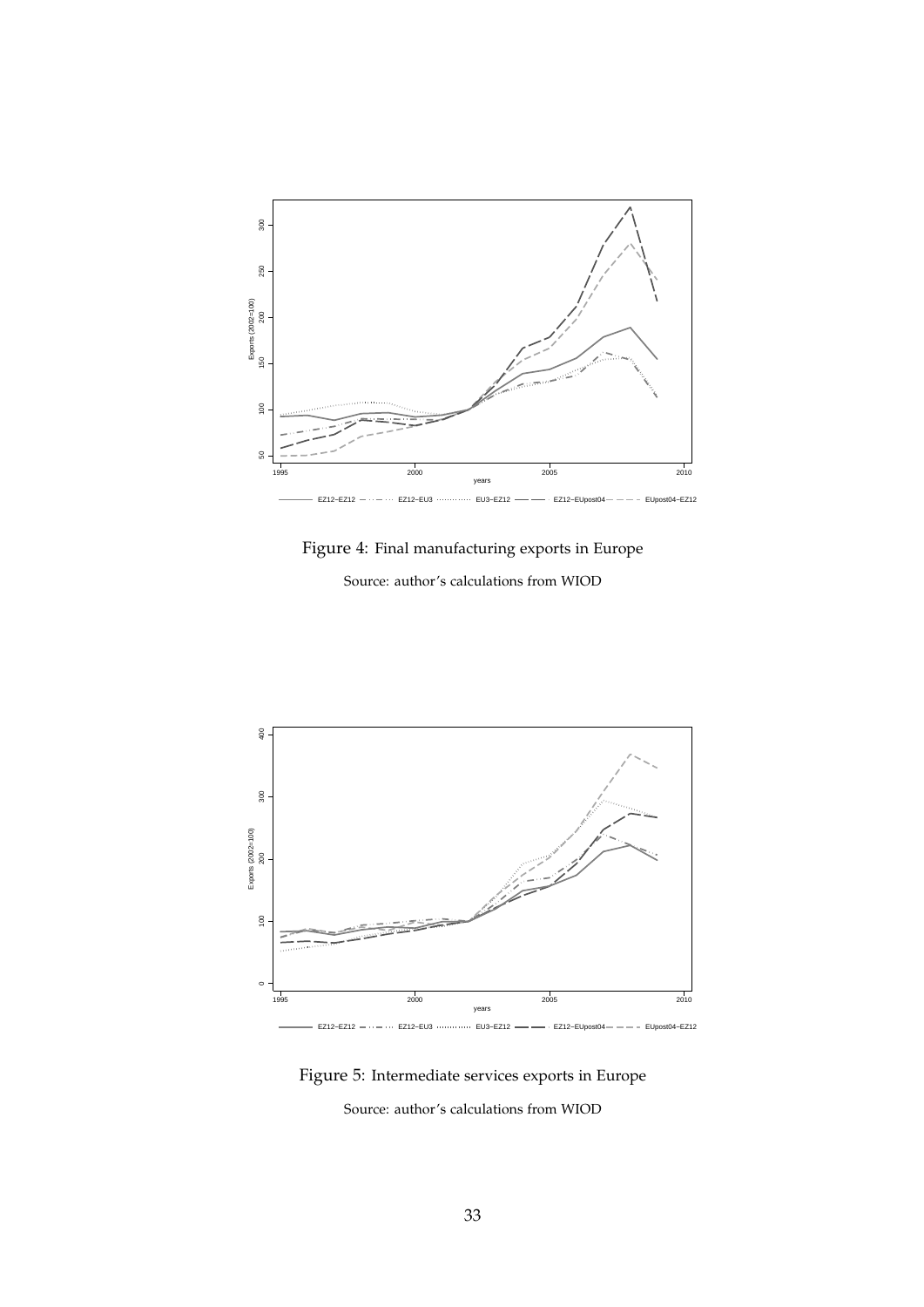

Figure 6: Final services exports in Europe

Source: author's calculations from WIOD

| VARIABLES                                                                       | <i>lnxis</i> | lnxim   | lnxfs  | $lnx$ fm | InInterm InFinal                                                             |       | -lnTrade |
|---------------------------------------------------------------------------------|--------------|---------|--------|----------|------------------------------------------------------------------------------|-------|----------|
|                                                                                 |              |         |        |          |                                                                              |       |          |
| ln(GDP_exporter) 0.663*** 0.617*** 0.757*** 0.593*** 0.550*** 0.431*** 0.490*** |              |         |        |          |                                                                              |       |          |
|                                                                                 | (0.146)      |         |        |          | $(0.129)$ $(0.145)$ $(0.135)$ $(0.0913)$ $(0.0780)$ $(0.0797)$               |       |          |
| ln(GDP_importer) 0.945*** 0.669*** 0.943*** 0.965*** 0.779*** 0.932*** 0.891*** |              |         |        |          |                                                                              |       |          |
|                                                                                 | (0.176)      |         |        |          | $(0.118)$ $(0.172)$ $(0.114)$ $(0.122)$ $(0.0826)$                           |       | (0.105)  |
| Euro(2002)                                                                      | $0.138**$    | 0.0750  | 0.0851 |          | $0.0374$ $0.110***$ $0.0706**$ $0.0884**$                                    |       |          |
|                                                                                 |              |         |        |          | $(0.0679)$ $(0.0467)$ $(0.0664)$ $(0.0500)$ $(0.0404)$ $(0.0325)$ $(0.0355)$ |       |          |
| Constant                                                                        |              |         |        |          | $-15.22***-10.13***-17.78***-13.95***-10.18***-11.15***-10.34***$            |       |          |
|                                                                                 | (2.880)      | (2.889) |        |          | $(2.983)$ $(2.963)$ $(1.795)$ $(1.352)$                                      |       | (1.543)  |
|                                                                                 |              |         |        |          |                                                                              |       |          |
| <i><b>Observations</b></i>                                                      | 5,130        | 5,130   | 5,130  | 5,129    | 5,130                                                                        | 5,130 | 5,130    |
| R-squared                                                                       | 0.457        | 0.511   | 0.432  | 0.470    | 0.575                                                                        | 0.590 | 0.614    |
| Number of ID                                                                    | 342          | 342     | 342    | 342      | 342                                                                          | 342   | 342      |

Table 5: Regressions with time and pair fixed effects, small sample

Robust standard errors clustered by country pair in parentheses; \*\*\* p<0.01, \*\* p<0.05, \* p<0.1

Table 6: Regressions with country-time and pair fixed effects, small sample

| VARIABLES lnxis                 |       |                |                |                | lnxim lnxfs lnxfm lnInterm lnFinal lnTrade                                                                                                |                |                |
|---------------------------------|-------|----------------|----------------|----------------|-------------------------------------------------------------------------------------------------------------------------------------------|----------------|----------------|
| Euro(2002)                      |       |                |                |                | $0.276**$ 0.0466 0.309*** -0.0424 0.208*** 0.121** 0.170***<br>$(0.113)$ $(0.0839)$ $(0.120)$ $(0.0829)$ $(0.0696)$ $(0.0600)$ $(0.0631)$ |                |                |
| Observations 5,130<br>R-squared | 0.960 | 5,130<br>0.984 | 5.130<br>0.959 | 5.129<br>0.985 | 5,130<br>0.983                                                                                                                            | 5.130<br>0.989 | 5,130<br>0.986 |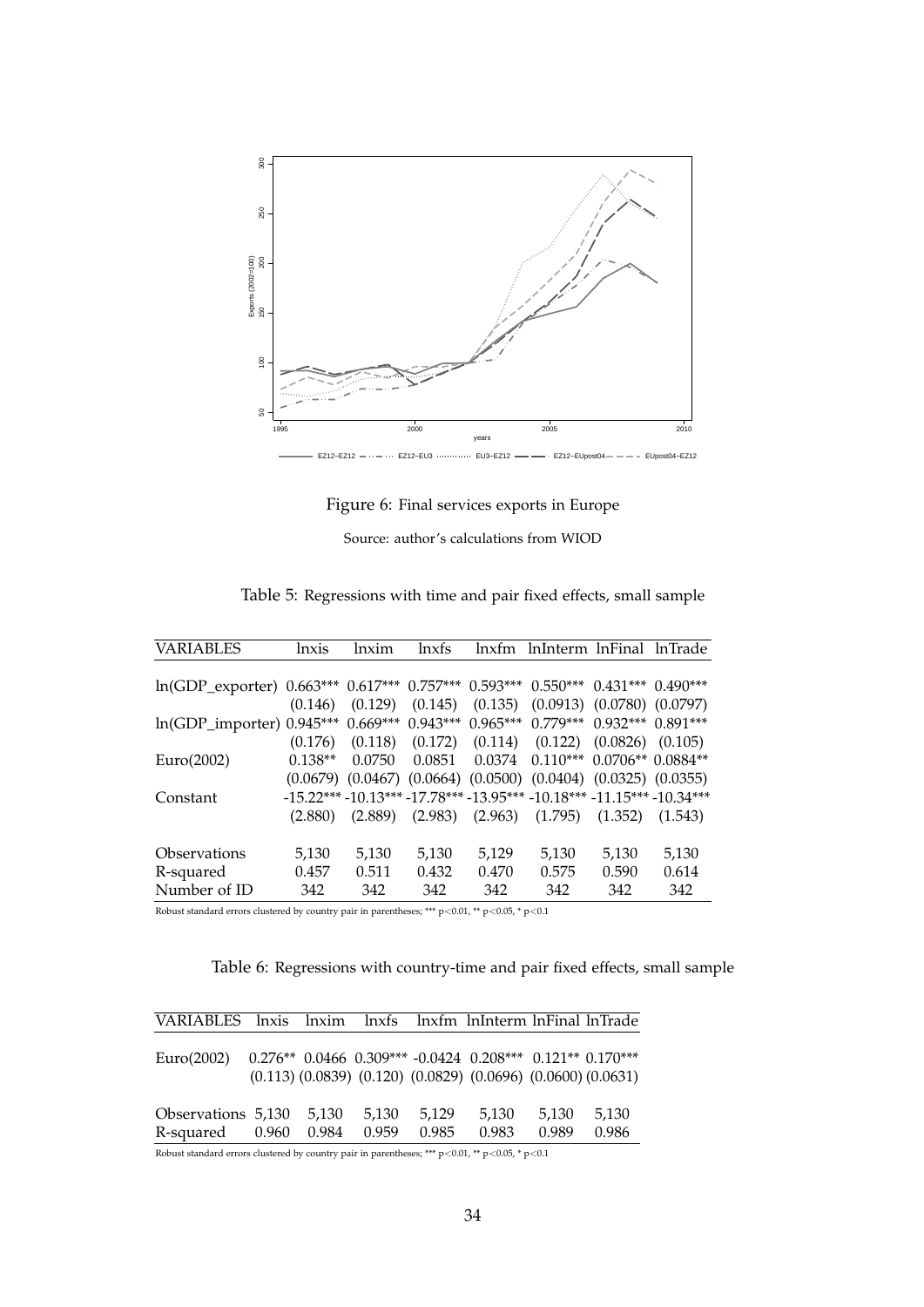| <b>VARIABLES</b>          | lnxis       | lnxim        | lnxfs       | lnxfm        | lnInterm     | lnFinal      | lnTrade      |
|---------------------------|-------------|--------------|-------------|--------------|--------------|--------------|--------------|
|                           |             |              |             |              |              |              |              |
| $ln(GDP\_expert)$         | $0.701***$  | $0.778***$   | $0.840***$  | $0.949***$   | $0.739***$   | $0.860***$   | $0.766***$   |
|                           | (0.0596)    | (0.0484)     | (0.0629)    | (0.0492)     | (0.0436)     | (0.0457)     | (0.0414)     |
| ln(GDP_importer) 0.844*** |             | $0.883***$   | $0.862***$  | $1.072***$   | $0.870***$   | $1.042***$   | $0.939***$   |
|                           | (0.0610)    | (0.0492)     | (0.0600)    | (0.0492)     | (0.0444)     | (0.0437)     | (0.0412)     |
| Euro(2002)                | 0.0169      | $-0.0989***$ | $-0.0136$   | $-0.0948***$ | $-0.0760***$ | $-0.0965***$ | $-0.0867***$ |
|                           | (0.0468)    | (0.0283)     | (0.0468)    | (0.0290)     | (0.0283)     | (0.0256)     | (0.0252)     |
| European Union            | $0.0935**$  | $0.107***$   | 0.0307      | $0.0744**$   | $0.100***$   | $0.0668**$   | $0.0832***$  |
|                           | (0.0431)    | (0.0324)     | (0.0461)    | (0.0346)     | (0.0298)     | (0.0308)     | (0.0277)     |
| Constant                  | $-15.43***$ | $-15.57***$  | $-18.47***$ | $-20.33***$  | $-14.45***$  | $-18.59***$  | $-15.08***$  |
|                           | (1.021)     | (0.858)      | (1.033)     | (0.910)      | (0.778)      | (0.816)      | (0.744)      |
|                           |             |              |             |              |              |              |              |
| Observations              | 23,131      | 23,393       | 23,040      | 23,365       | 23,393       | 23,382       | 23,393       |
| R-squared                 | 0.476       | 0.496        | 0.427       | 0.504        | 0.596        | 0.561        | 0.619        |
| Number of ID              | 1,551       | 1,560        | 1,543       | 1,560        | 1,560        | 1,560        | 1,560        |

Table 7: Regressions with time and pair fixed effects, large sample

Robust standard errors clustered by country pair in parentheses; \*\*\* p<0.01, \*\* p<0.05, \* p<0.1

| Table 8: Regressions with country-time and pair fixed effects, large sample |  |  |  |
|-----------------------------------------------------------------------------|--|--|--|
|-----------------------------------------------------------------------------|--|--|--|

| lnxis    | lnxim  | lnxfs  |          |                                                  |        |                                                                                                                                                                                                |
|----------|--------|--------|----------|--------------------------------------------------|--------|------------------------------------------------------------------------------------------------------------------------------------------------------------------------------------------------|
|          |        |        |          |                                                  |        |                                                                                                                                                                                                |
| $-0.089$ |        |        |          | $-0.002$                                         | 0.028  | 0.0004                                                                                                                                                                                         |
|          |        |        |          |                                                  |        |                                                                                                                                                                                                |
|          |        |        |          | 0.026                                            | 0.047  | 0.053                                                                                                                                                                                          |
|          |        |        |          |                                                  |        |                                                                                                                                                                                                |
|          |        |        |          |                                                  |        |                                                                                                                                                                                                |
| 23.131   | 23.393 | 23,040 | 23.365   | 23,393                                           | 23,382 | 23,393                                                                                                                                                                                         |
| 0.966    | 0.967  | 0.958  | 0.968    | 0.975                                            | 0.974  | 0.977                                                                                                                                                                                          |
|          |        | 0.017  | $-0.079$ | 0.023<br>European Union 0.039 0.015 -0.030 0.021 |        | lnxfm lnInterm lnFinal lnTrade<br>$(0.0625)$ $(0.0448)$ $(0.0658)$ $(0.0452)$ $(0.0391)$ $(0.0379)$ $(0.0358)$<br>$(0.0670)$ $(0.0533)$ $(0.0733)$ $(0.0507)$ $(0.0460)$ $(0.0470)$ $(0.0434)$ |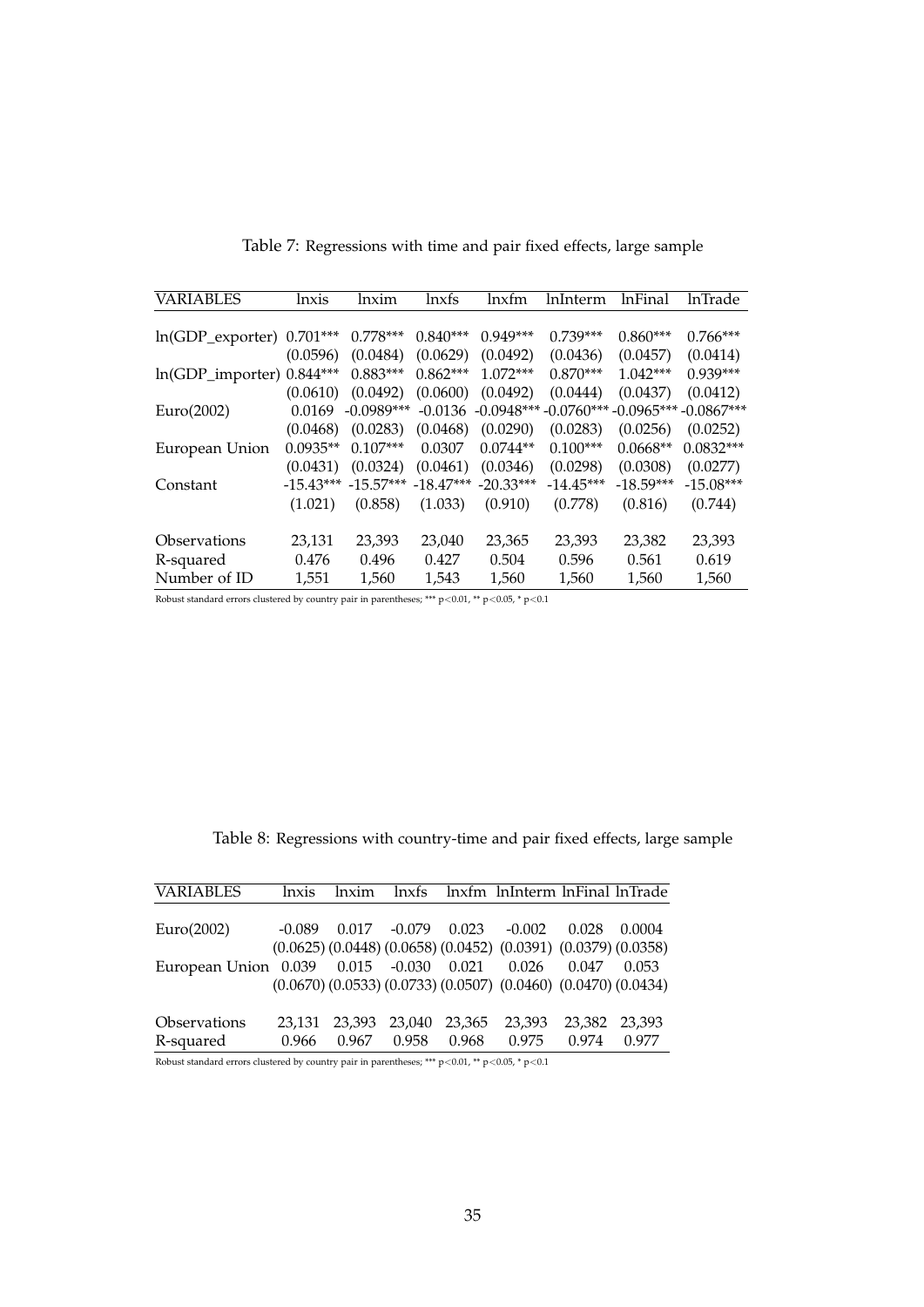| VARIABLES           | lnInterm   | lnFinal               |            | lnTrade lnInterm lnFinal lnTrade                       |                    |           |
|---------------------|------------|-----------------------|------------|--------------------------------------------------------|--------------------|-----------|
|                     |            |                       |            |                                                        |                    |           |
| $ln(GDP\_expert)$   | $0.823***$ | $0.959***$            | $0.845***$ |                                                        |                    |           |
|                     | (0.0639)   | (0.0622)              | (0.0544)   |                                                        |                    |           |
| $ln(GDP\_importer)$ | $0.690***$ | $0.851***$            | $0.754***$ |                                                        |                    |           |
|                     | (0.0613)   | $(0.0581)$ $(0.0541)$ |            |                                                        |                    |           |
| Euro(2002)          | $-0.0136$  | $-0.0829***-0.0392*$  |            | 0.0501                                                 | $-0.0556$ $0.0103$ |           |
|                     | (0.0270)   |                       |            | $(0.0287)$ $(0.0237)$ $(0.0438)$ $(0.0440)$ $(0.0401)$ |                    |           |
| European Union      | $0.228***$ | $0.231***$            | $0.232***$ | $0.127*$                                               | $0.123**$          | $0.132**$ |
|                     | (0.0330)   |                       |            | $(0.0363)$ $(0.0314)$ $(0.0658)$ $(0.0552)$ $(0.0552)$ |                    |           |
|                     |            |                       |            |                                                        |                    |           |
| Observations        | 9,000      | 9,000                 | 9,000      | 9.000                                                  | 9.000              | 9,000     |
| R-squared           | 0.738      | 0.721                 | 0.769      | 0.985                                                  | 0.986              | 0.988     |
| Number of ID        | 600        | 600                   | 600        |                                                        |                    |           |
| Time FE             | Yes        | Yes                   | Yes        | No                                                     | No                 | No        |
| Pair FE             | Yes        | Yes                   | Yes        | Yes                                                    | Yes                | Yes       |
| Country-time FE     | No         | No                    | No         | Yes                                                    | Yes                | Yes       |

Table 9: Regressions for a sample of 18 advanced economies and 7 European countries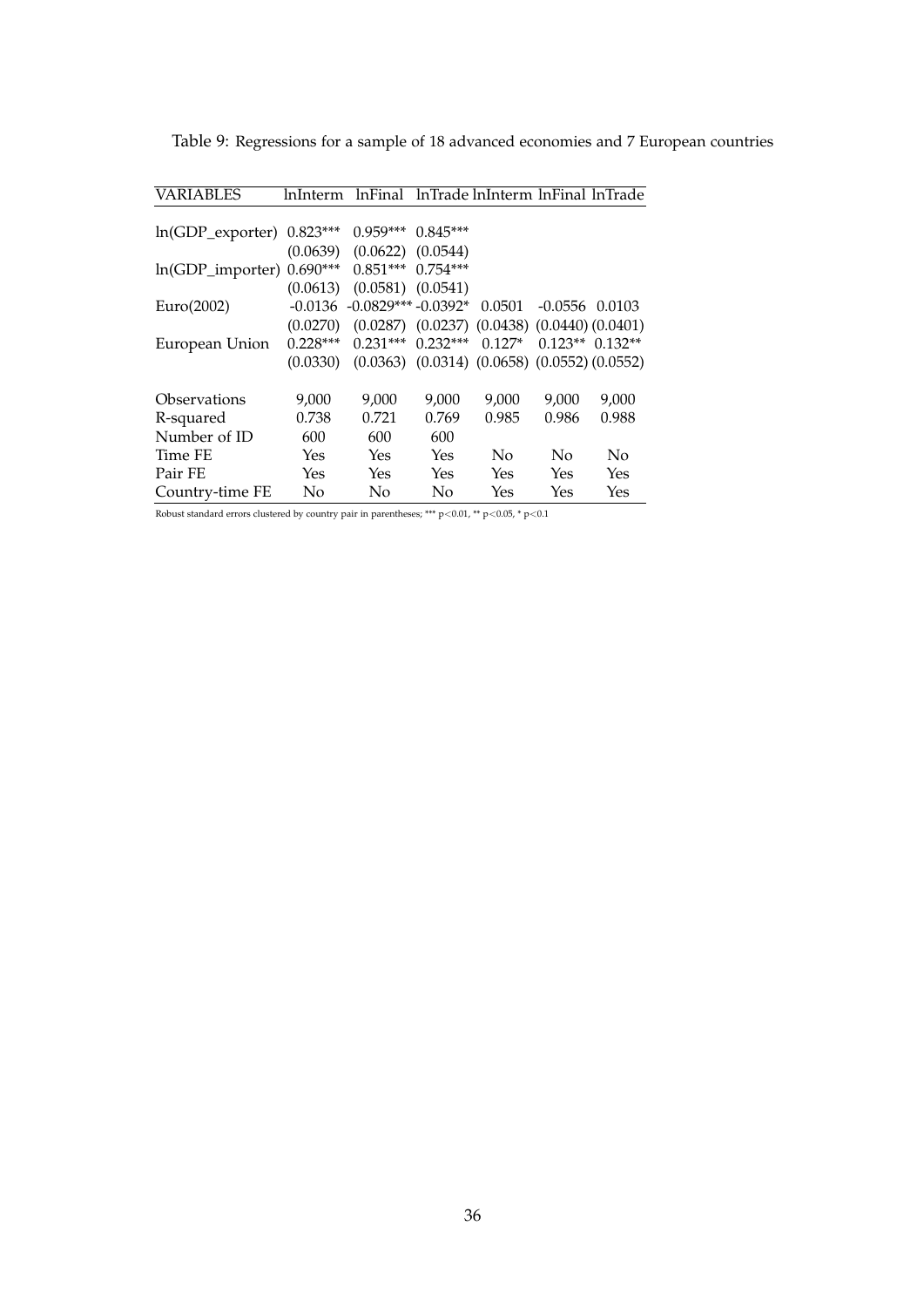#### Table 10: List of sectors

- C1 Agriculture, Hunting, Forestry and Fishing
- C2 Mining and Quarrying
- C3 Food, Beverages and Tobacco
- C4 Textiles and Textile Products
- C5 Leather, Leather and Footwear
- C6 Wood and Products of Wood and Cork
- C7 Pulp, Paper, Paper , Printing and Publishing
- C8 Coke, Refined Petroleum and Nuclear Fuel
- C9 Chemicals and Chemical Products
- C10 Rubber and Plastics
- C11 Other Non-Metallic Mineral
- C12 Basic Metals and Fabricated Metal
- C13 Machinery, Nec
- C14 Electrical and Optical Equipment
- C15 Transport Equipment
- C16 Manufacturing, Nec; Recycling
- C17 Electricity, Gas and Water Supply
- C18 Construction
- C19 Sale, Maintenance and Repair of Motor Vehicles and Motorcycles; Retail Sale of Fuel
- C20 Wholesale Trade and Commission Trade, Except of Motor Vehicles and Motorcycles
- C21 Retail Trade, Except of Motor Vehicles and Motorcycles; Repair of Household Goods
- C22 Hotels and Restaurants
- C23 Inland Transport
- C24 Water Transport
- C25 Air Transport
- C26 Other Supporting and Auxiliary Transport Activities; Activities of Travel Agencies
- C27 Post and Telecommunications
- C28 Financial Intermediation
- C29 Real Estate Activities
- C30 Renting of M&Eq and Other Business Activities
- C31 Public Admin and Defence; Compulsory Social Security
- C32 Education
- C33 Health and Social Work
- C34 Other Community, Social and Personal Services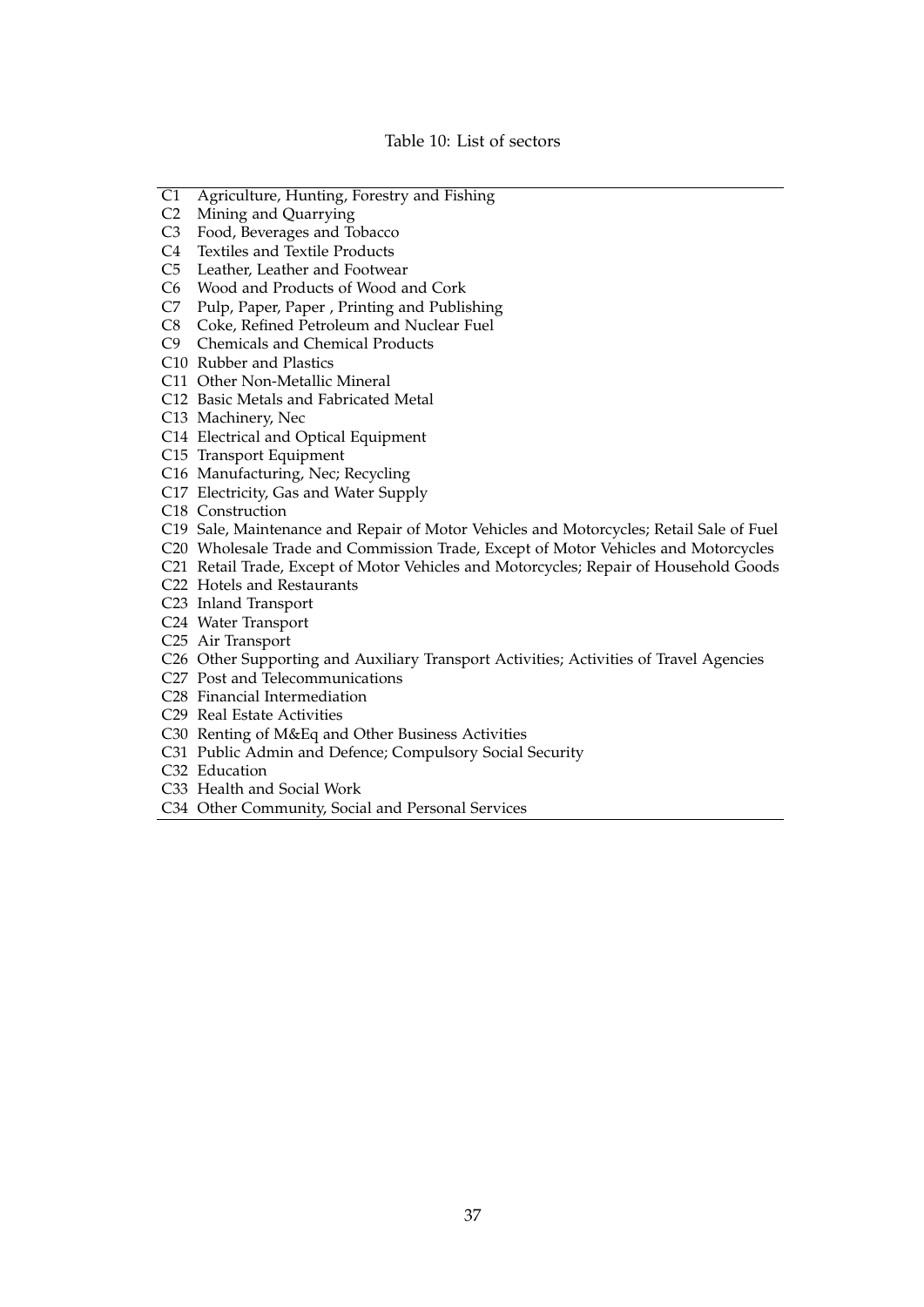|                 |            | Time and pair FE | Country-time and pair FE |            |             |            |
|-----------------|------------|------------------|--------------------------|------------|-------------|------------|
| Sector          | Interm     | Final            | Total                    | Interm     | Final       | Total      |
| C1              | $0.307***$ | $0.194**$        | $0.256***$               | $-0.070$   | 0.131       | $-0.054$   |
| C <sub>2</sub>  | 0.179      | $-0.080$         | 0.146                    | $0.482**$  | 0.053       | $0.483**$  |
| C <sub>3</sub>  | $0.346***$ | $0.206**$        | $0.241***$               | 0.107      | 0.069       | 0.123      |
| C <sub>4</sub>  | 0.118      | 0.061            | 0.026                    | $-0.053$   | 0.060       | $-0.041$   |
| C <sub>5</sub>  | 0.188      | $0.197**$        | $0.195**$                | $-0.303$   | $-0.035$    | $-0.095$   |
| C6              | 0.131      | $-0.003$         | 0.117                    | $-0.230$   | 0.126       | $-0.192$   |
| C <sub>7</sub>  | 0.064      | 0.075            | 0.057                    | $-0.069$   | $-0.011$    | $-0.062$   |
| C8              | $-0.021$   | $-0.126$         | $-0.067$                 | $-0.058$   | $-0.270$    | $-0.134$   |
| C9              | 0.000      | $-0.063$         | $-0.055$                 | $-0.125$   | $-0.427***$ | $-0.263*$  |
| C10             | 0.077      | 0.008            | 0.053                    | $-0.110$   | $-0.197$    | $-0.124$   |
| C11             | 0.056      | $-0.061$         | 0.051                    | $-0.161$   | $-0.189$    | $-0.168$   |
| C12             | 0.082      | 0.022            | 0.068                    | $-0.073$   | $-0.067$    | $-0.081$   |
| C13             | 0.078      | 0.027            | 0.048                    | $-0.060$   | $-0.092$    | $-0.079$   |
| C14             | $0.175**$  | 0.080            | 0.137                    | $-0.085$   | $-0.113$    | $-0.073$   |
| C15             | $0.134*$   | 0.004            | 0.093                    | $-0.123$   | $-0.222$    | $-0.170$   |
| C16             | 0.035      | $-0.068$         | 0.002                    | 0.082      | 0.007       | 0.078      |
| C17             | $0.617***$ | $0.579***$       | $0.576***$               | $-0.046$   | 0.061       | $-0.017$   |
| C18             | $-0.331**$ | $-0.428***$      | $-0.334***$              | 0.141      | 0.271       | 0.193      |
| C19             | $-0.329**$ | $-0.266*$        | $-0.278**$               | $-0.052$   | $-0.093$    | $-0.071$   |
| C20             | $-0.111$   | $-0.060$         | $-0.165$                 | 0.301      | $0.421**$   | $0.362*$   |
| C <sub>21</sub> | $-0.308**$ | $-0.205$         | $-0.294**$               | $-0.027$   | 0.185       | 0.034      |
| C <sub>22</sub> | $-0.253$   | $-0.254$         | $-0.246$                 | 0.469      | 0.249       | 0.402      |
| C23             | 0.055      | 0.038            | 0.062                    | 0.039      | 0.064       | 0.077      |
| C <sub>24</sub> | 0.011      | 0.085            | 0.014                    | 0.086      | 0.265       | 0.113      |
| C25             | 0.143      | $0.185*$         | 0.133                    | 0.003      | 0.066       | 0.067      |
| C <sub>26</sub> | $0.217**$  | 0.140            | $0.202*$                 | $-0.028$   | 0.046       | $-0.006$   |
| C27             | $0.248*$   | $0.274**$        | $0.255**$                | 0.145      | 0.119       | 0.128      |
| C28             | $0.381***$ | $0.474***$       | $0.379***$               | $0.669***$ | $0.741***$  | $0.660***$ |
| C29             | 0.105      | 0.094            | 0.054                    | 0.410      | 0.394       | 0.417      |
| C30             | 0.109      | 0.118            | 0.109                    | 0.212      | 0.269       | 0.222      |
| C <sub>31</sub> | $0.628***$ | $0.314*$         | $0.488***$               | $0.799**$  | 0.389       | $0.523*$   |
| C32             | $0.384*$   | 0.111            | 0.320                    | $0.628**$  | $0.541**$   | $0.608**$  |
| C <sub>33</sub> | 0.188      | 0.016            | 0.111                    | $0.646**$  | $0.589**$   | $0.576**$  |
| C <sub>34</sub> | $-0.294**$ | $-0.392***$      | $-0.330***$              | 0.018      | 0.161       | 0.051      |

Table 11: Euro coefficients, small sample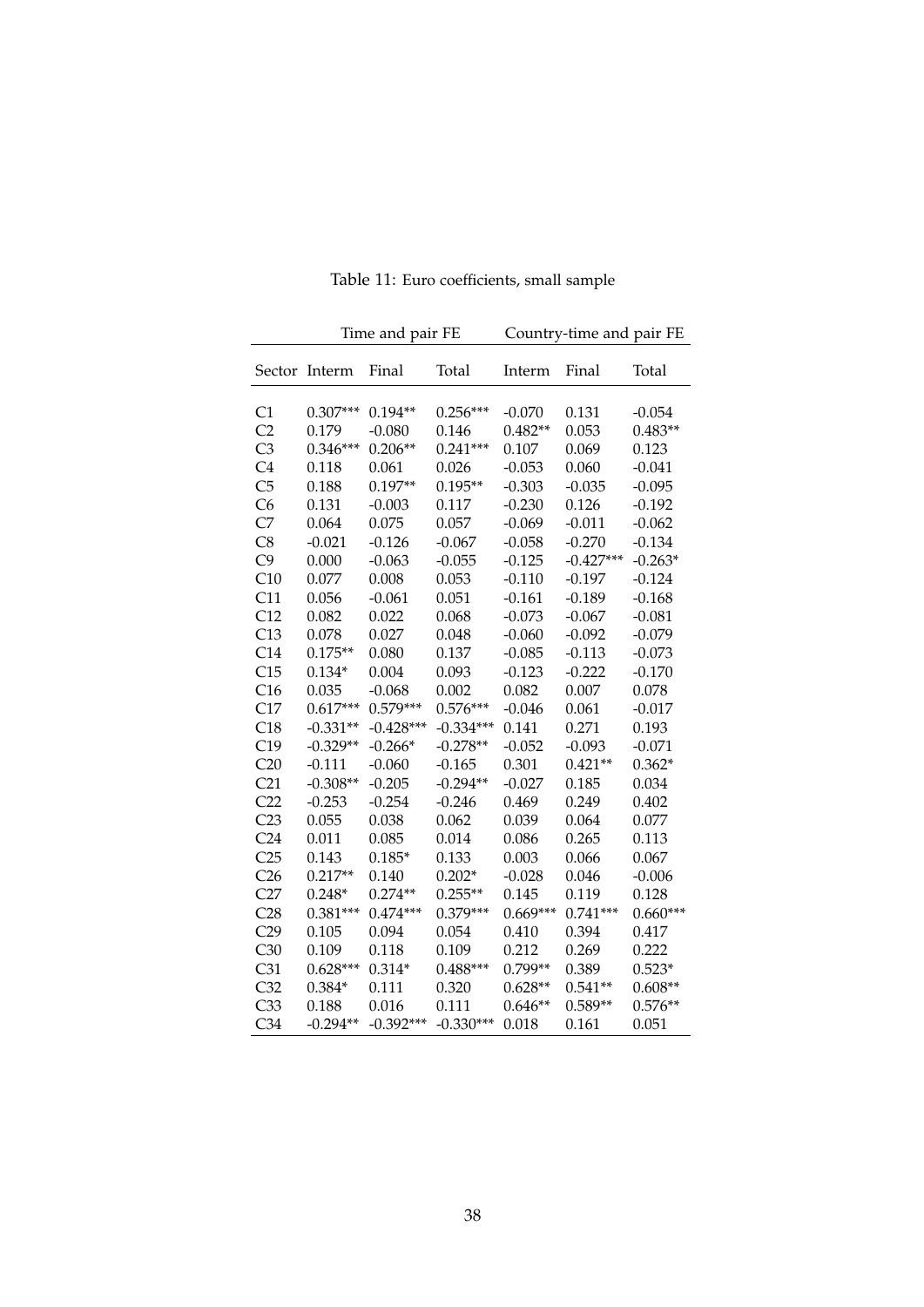|                 | Time and pair FE |             |             |            | Country-time and pair FE |           |  |  |
|-----------------|------------------|-------------|-------------|------------|--------------------------|-----------|--|--|
| Sector          | Interm           | Final       | Total       | Interm     | Final                    | Total     |  |  |
| C1              | $0.214***$       | $0.194***$  | $0.214***$  | 0.058      | 0.138                    | 0.124     |  |  |
| C <sub>2</sub>  | 0.048            | $-0.291***$ | 0.027       | $0.260**$  | $-0.031$                 | $0.269**$ |  |  |
| C <sub>3</sub>  | $0.270***$       | $0.173***$  | $0.220***$  | 0.007      | 0.032                    | 0.057     |  |  |
| C <sub>4</sub>  | $-0.151***$      | $-0.196***$ | $-0.172***$ | $-0.175**$ | $0.262***$               | $-0.050$  |  |  |
| C <sub>5</sub>  | $-0.093$         | 0.035       | 0.044       | $-0.095$   | $0.249**$                | $0.197**$ |  |  |
| C6              | $-0.126$         | $-0.289***$ | $-0.075$    | 0.138      | 0.105                    | $0.173*$  |  |  |
| C7              | $-0.146***$      | $-0.146**$  | $-0.150***$ | $-0.050$   | 0.018                    | $-0.053$  |  |  |
| C8              | 0.027            | $-0.007$    | 0.031       | 0.086      | 0.060                    | 0.072     |  |  |
| C9              | $-0.032$         | 0.013       | 0.014       | 0.012      | $-0.019$                 | 0.051     |  |  |
| C10             | $-0.177***$      | $-0.158***$ | $-0.183***$ | $-0.017$   | $-0.093$                 | $-0.027$  |  |  |
| C11             | $-0.101**$       | $-0.002$    | $-0.075*$   | 0.052      | 0.017                    | 0.073     |  |  |
| C12             | $-0.194***$      | $-0.067$    | $-0.170***$ | 0.018      | 0.081                    | 0.019     |  |  |
| C13             | $-0.221***$      | $-0.211***$ | $-0.204***$ | 0.021      | 0.057                    | 0.047     |  |  |
| C14             | $-0.215***$      | $-0.174***$ | $-0.188***$ | 0.021      | 0.014                    | 0.032     |  |  |
| C15             | $-0.111*$        | $-0.254***$ | $-0.179***$ | $-0.152*$  | $-0.147$                 | $-0.161*$ |  |  |
| C16             | $-0.253***$      | $-0.364***$ | $-0.286***$ | 0.040      | 0.061                    | 0.034     |  |  |
| C17             | $0.733***$       | $0.737***$  | $0.733***$  | $0.196*$   | $0.331***$               | $0.253**$ |  |  |
| C18             | $-0.267***$      | $-0.198**$  | $-0.231***$ | 0.003      | 0.160                    | 0.052     |  |  |
| C19             | $-0.030$         | $-0.180*$   | $-0.007$    | $-0.083$   | $-0.111$                 | $-0.050$  |  |  |
| C20             | $-0.054$         | 0.021       | $-0.049$    | 0.105      | $0.161*$                 | 0.120     |  |  |
| C <sub>21</sub> | $-0.075$         | $-0.007$    | $-0.042$    | $-0.091$   | 0.042                    | $-0.042$  |  |  |
| C <sub>22</sub> | 0.072            | $-0.084$    | 0.052       | 0.037      | $-0.070$                 | 0.017     |  |  |
| C <sub>23</sub> | $0.271***$       | $0.241***$  | $0.264***$  | 0.008      | 0.015                    | 0.037     |  |  |
| C <sub>24</sub> | $-0.050$         | $-0.012$    | $-0.060$    | 0.073      | 0.088                    | 0.053     |  |  |
| C25             | 0.110            | $0.161*$    | 0.111       | $-0.020$   | 0.026                    | $-0.013$  |  |  |
| C <sub>26</sub> | $0.178**$        | 0.097       | $0.161**$   | $-0.092$   | $-0.125$                 | $-0.090$  |  |  |
| C27             | 0.098            | 0.049       | 0.104       | 0.044      | 0.098                    | 0.085     |  |  |
| C28             | $0.314***$       | $0.350***$  | $0.316***$  | 0.115      | $0.221*$                 | 0.110     |  |  |
| C <sub>29</sub> | 0.055            | 0.208       | 0.063       | $0.348**$  | $0.425***$               | $0.365**$ |  |  |
| C30             | $-0.105*$        | $-0.172**$  | $-0.125**$  | 0.008      | 0.044                    | 0.015     |  |  |
| C31             | 0.200            | $0.238*$    | $0.276**$   | $0.414***$ | 0.118                    | 0.201     |  |  |
| C32             | 0.036            | $-0.092$    | 0.033       | 0.174      | 0.111                    | 0.121     |  |  |
| C <sub>33</sub> | 0.036            | $-0.052$    | 0.025       | 0.074      | $-0.015$                 | 0.040     |  |  |
| C <sub>34</sub> | $-0.440***$      | $-0.574***$ | $-0.481***$ | $-0.129$   | $-0.131$                 | $-0.133$  |  |  |

Table 12: Euro coefficients, large sample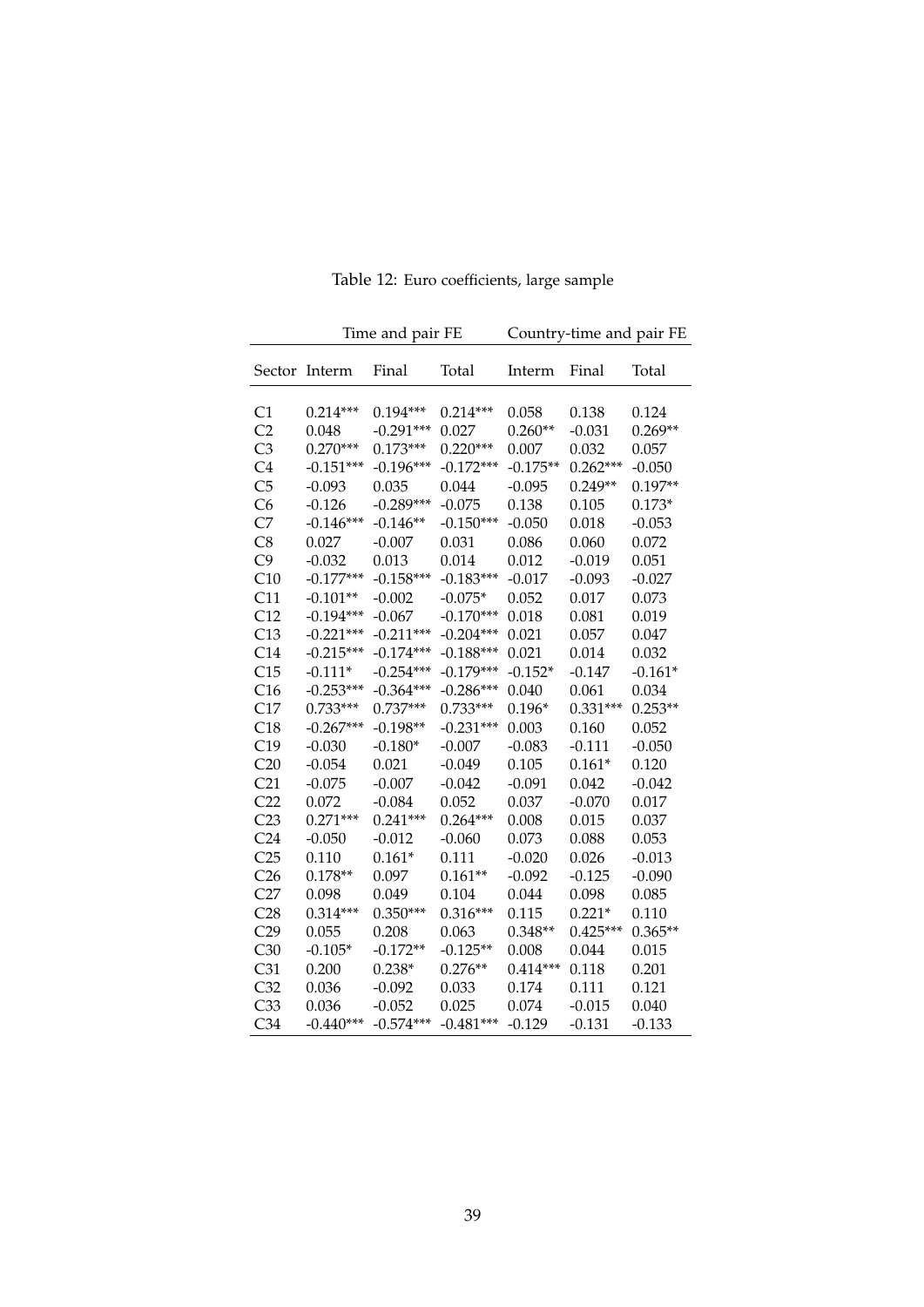| <b>VARIABLES</b> | InInterm InFinal |                                  |                                     | InTrade InInterm                                                           | <b>lnFinal</b> | <b>lnTrade</b> |
|------------------|------------------|----------------------------------|-------------------------------------|----------------------------------------------------------------------------|----------------|----------------|
|                  |                  |                                  |                                     |                                                                            |                |                |
| ln(GDP_exporter) | $0.711***$       | $0.830***$                       | $0.738***$                          | $0.717***$                                                                 | $0.832***$     | $0.742***$     |
|                  | (0.0431)         | (0.0451)                         | (0.0409)                            | (0.0442)                                                                   | (0.0460)       | (0.0420)       |
| ln(GDP_importer) | $0.875***$       | $1.041***$                       | $0.943***$                          | $0.890***$                                                                 | $1.068***$     | $0.961***$     |
|                  |                  |                                  | $(0.0445)$ $(0.0436)$ $(0.0413)$    | (0.0452)                                                                   | (0.0441)       | (0.0419)       |
| Euro(2002)       |                  |                                  |                                     | $-0.118***$ $-0.153***$ $-0.129***$ $-0.0771***$ $-0.0977***$ $-0.0876***$ |                |                |
|                  |                  |                                  | $(0.0325)$ $(0.0310)$ $(0.0295)$    | (0.0286)                                                                   | (0.0260)       | (0.0255)       |
| European Union   |                  |                                  | $0.113***0.0832***0.0955***$        | $0.106***$                                                                 | $0.0731**$     | $0.0885***$    |
|                  |                  |                                  | $(0.0296)$ $(0.0301)$ $(0.0273)$    | (0.0306)                                                                   | (0.0302)       | (0.0279)       |
| <b>IN-OUT</b>    |                  |                                  | $-0.138***$ $-0.155***$ $-0.138***$ |                                                                            |                |                |
|                  |                  | $(0.0327)$ $(0.0305)$ $(0.0303)$ |                                     |                                                                            |                |                |
| <b>OUT-IN</b>    | $-0.00371$       | $-0.0351$                        | $-0.00422$                          |                                                                            |                |                |
|                  |                  | $(0.0282)$ $(0.0298)$ $(0.0262)$ |                                     |                                                                            |                |                |
| <b>EU IN-OUT</b> |                  |                                  |                                     | $-0.104***$                                                                | $-0.129***$    | $-0.112***$    |
|                  |                  |                                  |                                     | (0.0355)                                                                   | (0.0366)       | (0.0333)       |
| <b>EU OUT-IN</b> |                  |                                  |                                     | $0.0736**$                                                                 | $0.0976**$     | $0.0847**$     |
|                  |                  |                                  |                                     | (0.0342)                                                                   | (0.0407)       | (0.0332)       |
| Constant         |                  |                                  | $-14.17***$ $-18.22***$ $-14.80***$ | $-14.43***$                                                                | $-18.57***$    | $-15.06***$    |
|                  | (0.759)          | (0.798)                          | (0.726)                             | (0.773)                                                                    | (0.811)        | (0.739)        |
|                  |                  |                                  |                                     |                                                                            |                |                |
| Observations     | 23,393           | 23,382                           | 23,393                              | 23,393                                                                     | 23,382         | 23,393         |
| R-squared        | 0.598            | 0.563                            | 0.621                               | 0.597                                                                      | 0.563          | 0.620          |
| Number of ID     | 1,560            | 1,560                            | 1,560                               | 1,560                                                                      | 1,560          | 1,560          |
|                  |                  |                                  |                                     |                                                                            |                |                |

Table 13: Euro trade diversion effects, large sample

Robust standard errors in parentheses. Regressions with time and pair fixed effects; \*\*\*  $p$  <0.01, \*\*  $p$  <0.05, \*  $p$  <0.1